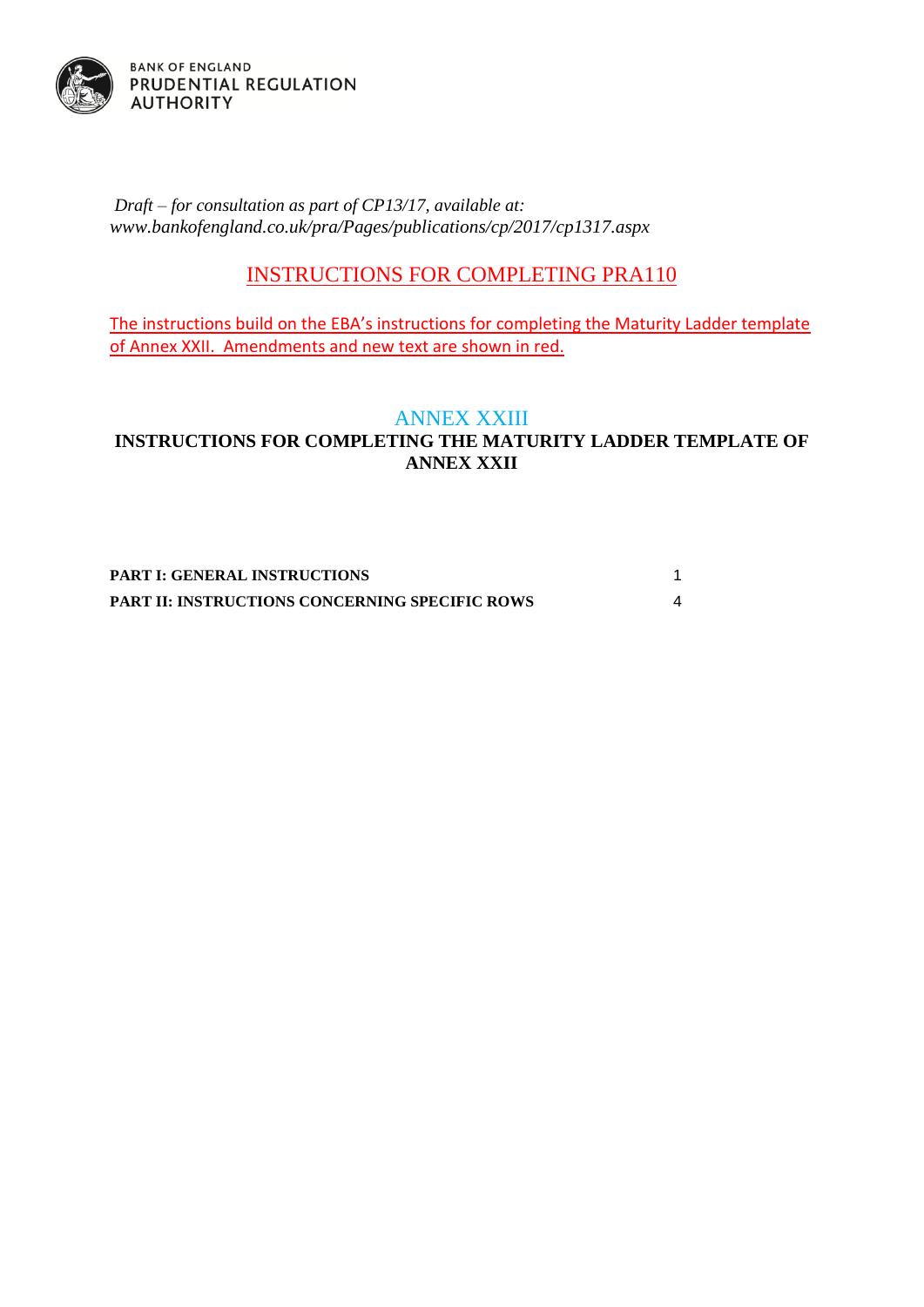#### <span id="page-1-0"></span>**PART I: GENERAL INSTRUCTIONS**

- 1. In order to capture the maturity mismatch of an institution's activities ('maturity ladder') in the template of Annex XXII, institutions shall apply the instructions contained in this Annex.
- 2. The maturity ladder monitoring tool shall cover contractual flows and contingent outflows. The contractual flows resulting from legally binding agreements and the residual maturity from the reporting date shall be reported according to the provisions of those legal agreements.
- 3. Institutions shall not double count inflows. The 'of which' rows are not sub-totalled so do not cause double counting.
- 4. In the column 'initial stock', the stock of items at the reporting date shall be reported for the Counterbalancing Capacity section. Where this column is used (i.e. cells are white not greyed) in other sections this is intended for items which are typically totals with no tenor.
- 5. Only the blank white cells of the template in PRA 110 Annex XXII shall be completed.
- 6. The section of the maturity ladder template entitled 'Outflows and inflows' shall cover future contractual cash flows from all on- and off- balance sheet items. Only outflows and inflows pursuant to contracts valid at the reporting date shall be reported.
- 7. The section of the maturity ladder template entitled 'Counterbalancing capacity' shall represent the stock of unencumbered assets or other funding sources which are legally and practically available to the institution at the reporting date to cover potential contractual gaps. Only outflows and inflows pursuant to contracts existing at the reporting date shall be reported.
- 8. Cash outflows and inflows in the respective sections 'outflows' and 'inflows' shall be reported on a gross basis with a positive sign. Amounts due to be paid and received shall be reported respectively in the outflow and inflow sections.
- 9. For the section of the maturity ladder template entitled 'counterbalancing capacity' outflows and inflows shall be reported on a net basis with a positive sign if they represent inflows and with a negative sign if they represent outflows. For cash flows, amounts due shall be reported. Securities flows shall be reported at current market value. Flows arising on credit and liquidity lines shall be reported at the contractual available amounts.
- 10. Contractual flows shall be allocated across the twenty-two one hundred time buckets according to their residual maturity, with days referring to calendar days.
- 11. All contractual flows shall be reported, including all material cash-flows from non-financial activities such as taxes, bonuses, dividends and rents.
- 12. In order for institutions to apply a conservative approach in determining contractual maturities of flows, they shall ensure all of the following:
	- (a) where an option to defer payment or receive an advance payment exists, the option shall be presumed to be exercised where it would advance outflows from the institution or defer inflows to the institution;
	- (b) where the option to advance outflows from the institution is solely at the discretion of the institution, the option shall be presumed to be exercised only where there is a market expectation that the institution will do so. The option shall be presumed not to be exercised where it would advance inflows to the institution or defer outflows from the institution. Any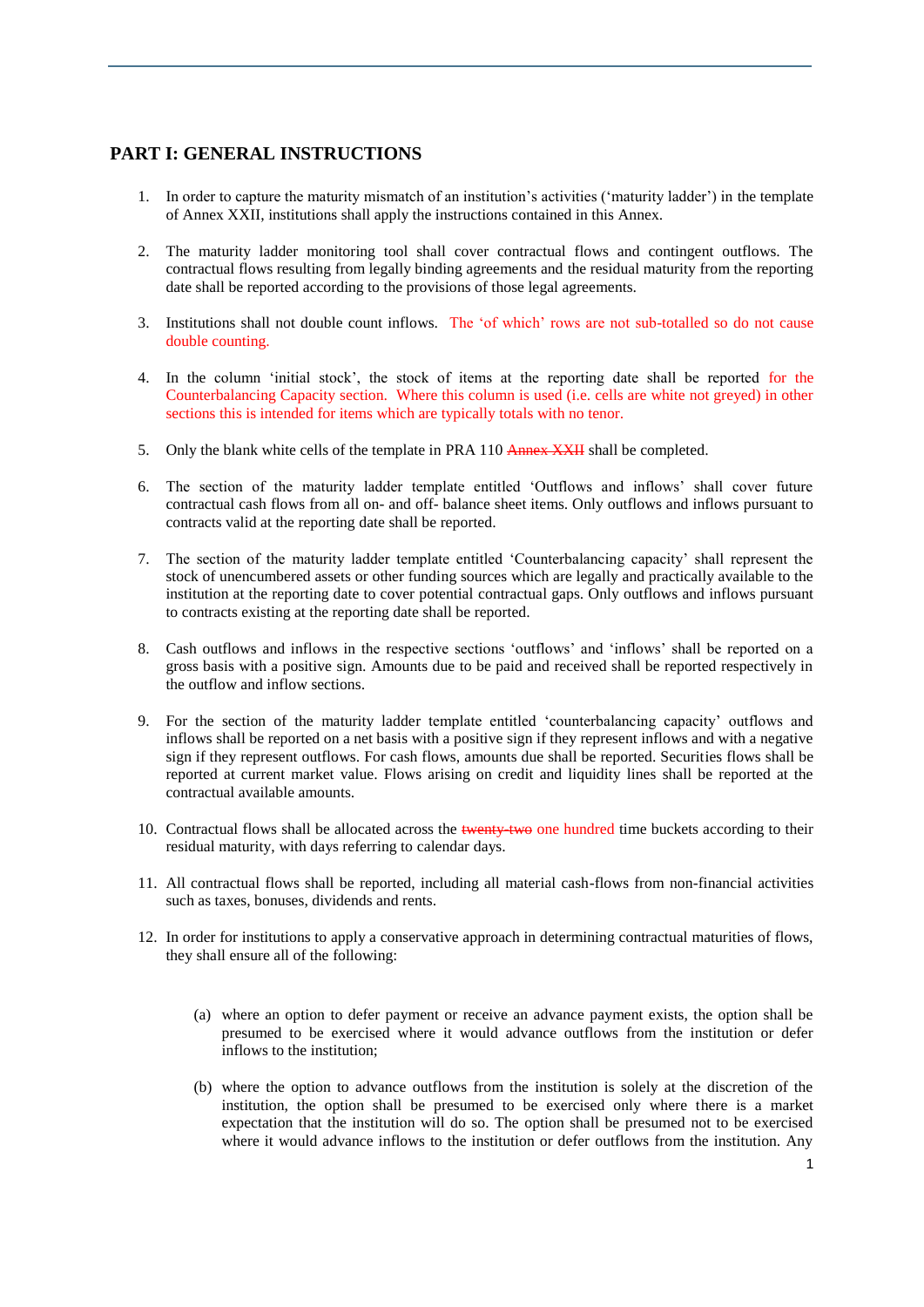cash outflow that would be contractually triggered by this inflow  $-$  as in pass-through financing – shall be reported at the same date as this inflow;

- (c) all sight and non-maturing deposits shall be reported both as "overnight" in column 020 and in the "Of which: open" column 6010;
- (d) open repos or reverse repos and similar transactions which can be terminated by either party on any day shall be considered to mature reported in both the "overnight" and the "Of which: open" column 6010, unless the notice period is longer than one day in which case they shall be reported in the relevant time bucket according to the notice period.
- (e) retail term deposits with an early withdrawal option shall be considered to mature in the time period during which the early withdrawal of the deposit would not incur a penalty according to Article 25 (4) (b) of Regulation (EU) No 2015/61.
- (f) where the institution is not able to establish a minimum contractual payment schedule for a particular item or part thereof following the rules set out in this paragraph, it shall report the item or part thereof as greater than 5 years in column 220.
- (g) all other claims and obligations, on and off balance sheet, which can be accessed immediately without notice or do not have a defined maturity shall be reported in the "Of which: open" bucket. Alternatively if the flow has a specific tenor/date and is less than three months, firms shall split the cash and security flows into daily maturity buckets as indicated in the column heading.
- 13. Interest outflows and inflows from all on and off balance sheet instruments shall be included in all relevant items of the 'outflows' and 'inflows' sections.
- 14. Foreign Exchange ('FX') swaps maturing shall reflect the maturing notional value of cross-currency swaps, FX forward transactions and unsettled FX spot agreements in the applicable time buckets of the template.
- 15. Cash flows from unsettled transactions shall be reported, in the short period before settlement, in the appropriate rows and buckets.
- 16. Items where the institution has no underlying business, such as where it has no deposits of a certain category, shall be left blank.
- 17. Past due items and items for which the institution has a reason to expect non- performance shall not be reported.
- 18. Where the collateral received is re-hypothecated in a transaction that matures beyond the transaction in which the institution received the collateral, a securities outflow in the amount of the fair value of the collateral received shall be reported in the counterbalancing capacity section in the relevant bucket according to the maturity of the transaction that generated the reception of the collateral.
- 19. Intragroup items shall not affect the reporting on a consolidated basis
- 20. In the column 'LCR weight', firms shall report the weight specified in Regulation (EU) No 2015/61 which corresponds to the row. In some cases, the row in this report summarise several rows from the LCR template. Where this is the case, firms shall report a blended LCR weight. A blended LCR weight reflects the average composition of flows reported in that PRA110 row within a 30-days horizon.

In the example below, the 'LCR weight' is 0.30 because the blended weight comprises equal amounts *maturing ≤30 days* from the 0.35 and 0.25 weighted rows (note that the >30 day amounts should not be used in the calculation of 'LCR weight').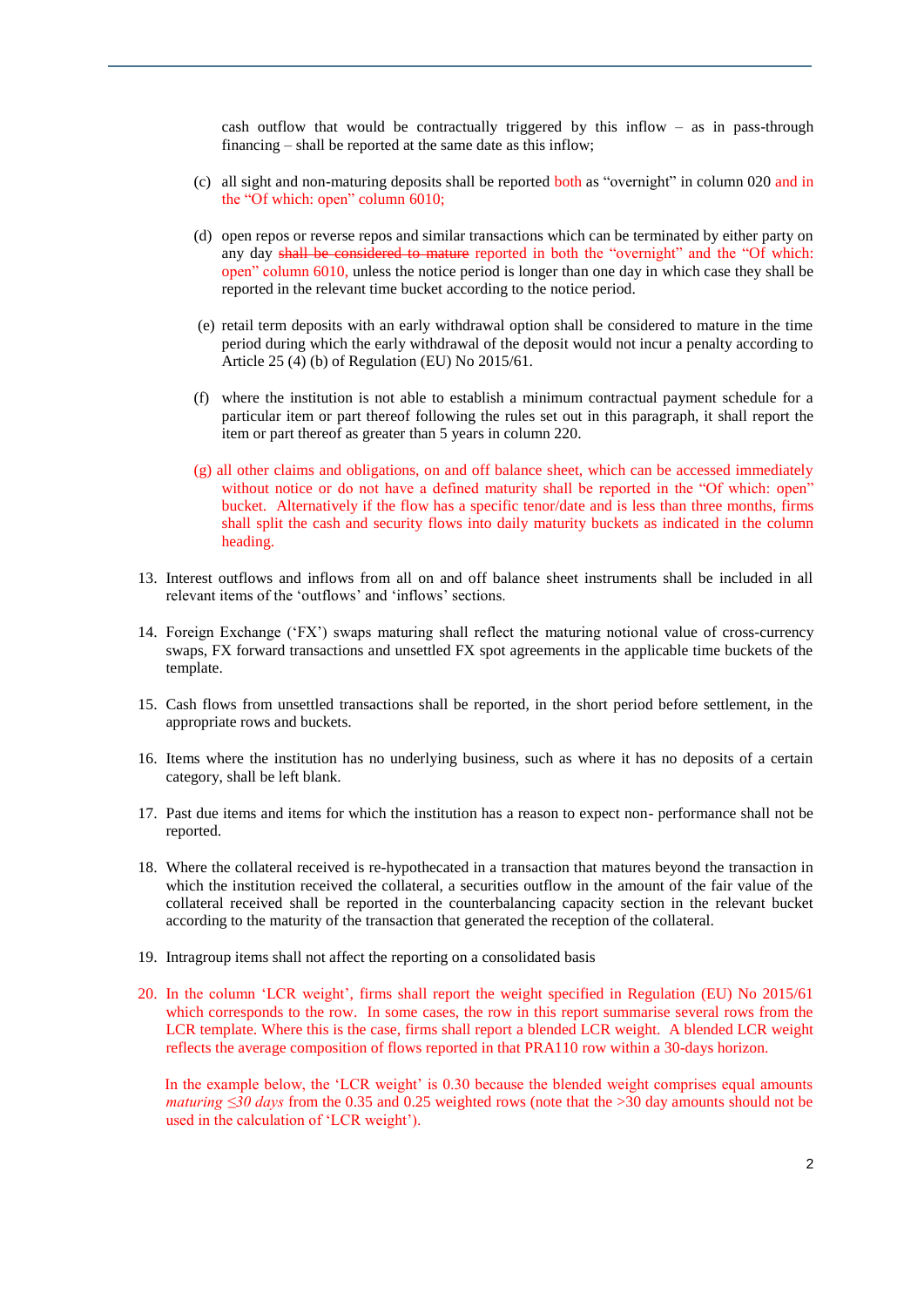|                                                                                                | Standard                          | $\leq$ = 30 day | >30 day |
|------------------------------------------------------------------------------------------------|-----------------------------------|-----------------|---------|
|                                                                                                | weight                            | $\omega$        | ouflow  |
| Outflows from secured lending and capital market-driven                                        |                                   |                 |         |
| transactions                                                                                   |                                   |                 |         |
| Counterparty is non-central bank                                                               |                                   |                 |         |
| level 2B asset-backed securities (residential or automobile, COS1)<br>collateral               | 0.25<br>,,,,,,,,,,,,,,,,,,,,,,,,, | 10              | 50      |
| level 2B asset-backed securities (commercial or individuals,<br>Member State, COS1) collateral | 0.35                              | 10              |         |

|        |                                                                                                         |                          | <b>LCR</b><br>weight |
|--------|---------------------------------------------------------------------------------------------------------|--------------------------|----------------------|
| 0<br>Æ | Liabilities resulting from secured lending and capital market driven<br>transactions collateralised by: |                          |                      |
|        |                                                                                                         | Level 2B tradable assets |                      |
|        |                                                                                                         | Level $2B$ ABS $(COS1)$  |                      |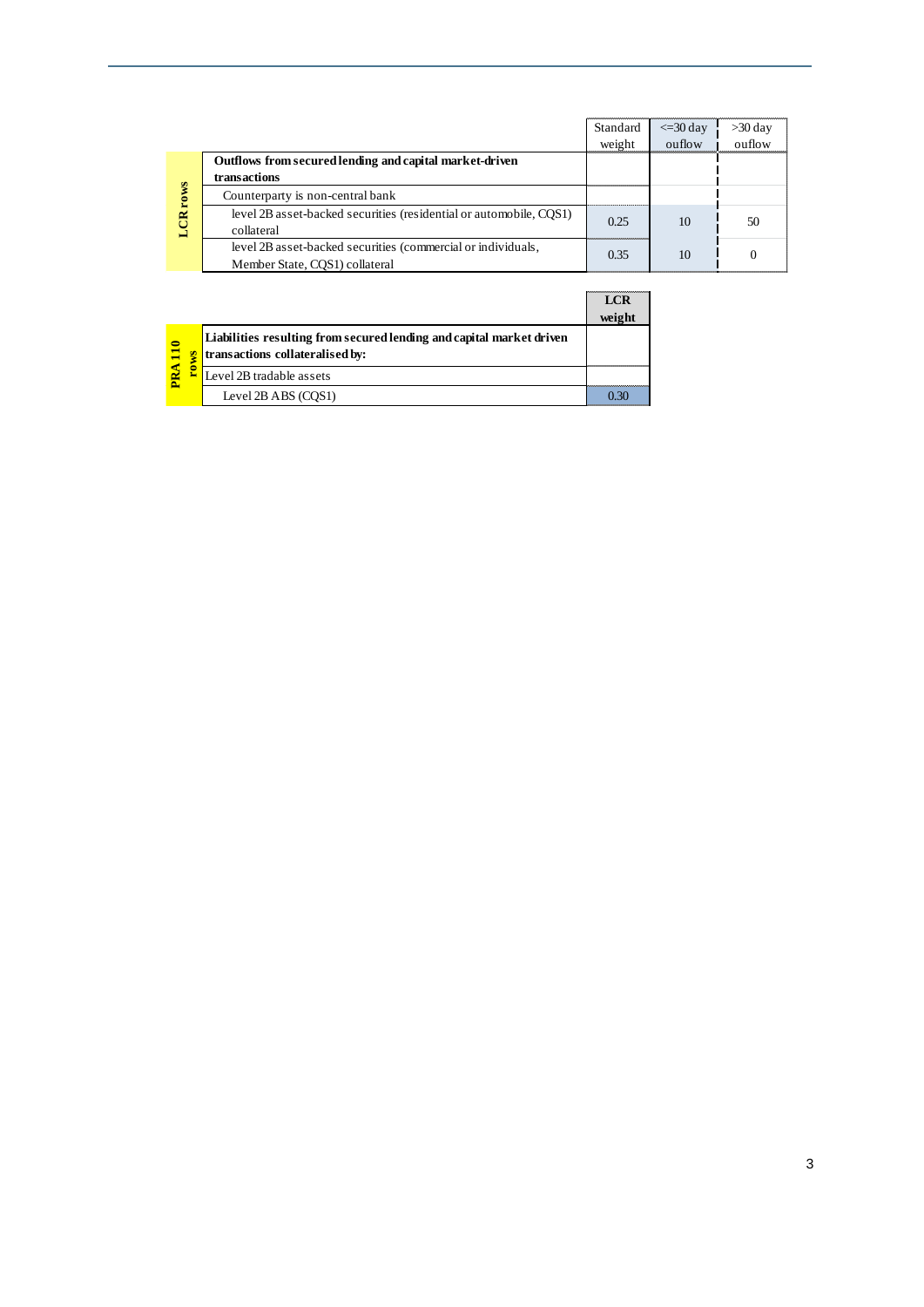# <span id="page-4-0"></span>**PART II: INSTRUCTIONS CONCERNING SPECIFIC ROWS**

| Row           | Legal references and instructions                                                                                                                                                                                                                   |
|---------------|-----------------------------------------------------------------------------------------------------------------------------------------------------------------------------------------------------------------------------------------------------|
| 010 to<br>380 | <b>1 OUTFLOWS</b><br>The total amount of cash outflows shall be reported in the following sub-categories below:                                                                                                                                     |
| 010           | <b>1.1 Liabilities resulting from securities issued</b><br>Cash outflows arising from debt securities issued by the reporting<br>institution<br>i.e. own issuances.                                                                                 |
| 020           | 1.1.1 unsecured bonds due<br>The amount of cash outflows resulting from securities issued reported in<br>line 1.1, which is unsecured debt issued by the reporting institution to third<br>parties.                                                 |
|               | 1.1.2 regulated covered bonds                                                                                                                                                                                                                       |
| 030           | The amount of cash outflows resulting from securities issued, reported in<br>line 1.1, which is bonds eligible for the treatment set out in Article 129(4)<br>or $(5)$ of Regulation (EU) No $575/2013$ or Art. $52(4)$ of Directive<br>2009/65/EC. |
|               | 1.1.3 securitisations due                                                                                                                                                                                                                           |
| 040           | The amount of cash outflows resulting from securities issued, reported in<br>1.1, which is securitisation transactions with third parties, in<br>line<br>accordance with Article 4(61) of Regulation 575/2013.                                      |
|               | 1.1.4 other                                                                                                                                                                                                                                         |
| 050           | The amount of cash outflows resulting from securities issued reported in<br>line 1.1, other than those reported in the above subcategories.                                                                                                         |
|               | 1.2 Liabilities resulting from secured lending and capital market<br>driven transactions, collateralised by:                                                                                                                                        |
| 060           | Total amount of all cash outflows arising from secured lending and<br>capital market driven transactions as defined in Article 192 of Regulation<br>(EU) No 575/2013.                                                                               |
|               | Note: Only cash flows shall be reported here, securities flows relating to<br>secured lending and capital market driven transactions shall be reported<br>in the 'counterbalancing capacity' section.                                               |
|               | 1.2.1 Level 1 tradable assets                                                                                                                                                                                                                       |
| 070           | The amount of cash outflows reported in item 1.2 which is collateralised<br>by tradable assets that would meet the requirements of Articles 7, 8<br>and 10 of Regulation (EU) No 2015/61 if they were not securing the                              |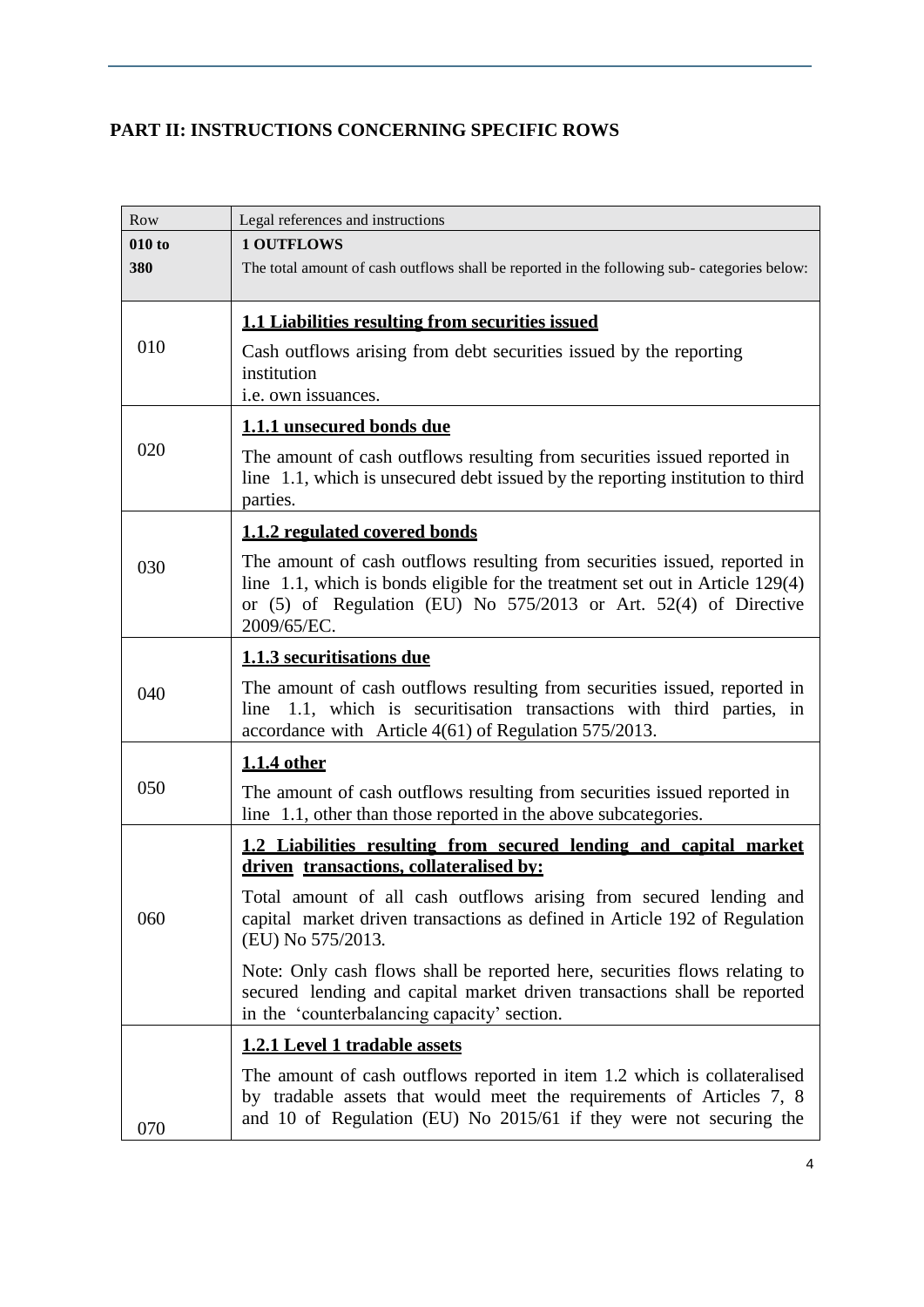|     | particular transaction.                                                                                                                                                                                                                                                      |
|-----|------------------------------------------------------------------------------------------------------------------------------------------------------------------------------------------------------------------------------------------------------------------------------|
|     | CIU shares or units in accordance with article 15 of Regulation (EU)<br>No 2015/61 that qualify as Level 1 assets shall be reported in the below<br>subcategories corresponding to their underlying assets.                                                                  |
|     | 1.2.1.1 Level 1 excluding covered bonds                                                                                                                                                                                                                                      |
| 080 | The amount of cash outflows reported in item 1.2.1 which is collateralised<br>by assets that are not covered bonds.                                                                                                                                                          |
|     | 1.2.1.1.1 Level 1 central bank                                                                                                                                                                                                                                               |
| 090 | The amount of cash outflows reported in item 1.2.1.1 which is<br>collateralised by assets representing claims on or guaranteed by central<br>banks.                                                                                                                          |
|     | 1.2.1.1.2 Level 1 (COS 1)                                                                                                                                                                                                                                                    |
| 100 | The amount of cash outflows reported in item 1.2.1.1 other than those<br>reported in item 1.2.1.1.1 which is collateralised by assets representing<br>claims on or guaranteed by issuer or guarantor that is assigned credit<br>quality step 1 by a nominated ECAI.          |
|     | 1.2.1.1.3 Level 1 (COS 2, COS3)                                                                                                                                                                                                                                              |
| 110 | The amount of cash outflows reported in item 1.2.1.1 other than those<br>reported in item 1.2.1.1.1 which is collateralised by representing claims on<br>or guaranteed by issuer or guarantor that is assigned credit quality step 2<br>or 3 by a nominated ECAI.            |
|     | 1.2.1.1.4 Level 1 excl. covered bonds $(COS 4+)$                                                                                                                                                                                                                             |
| 120 | The amount of cash outflows reported in item 1.2.1.1 other than those<br>reported in item 1.2.1.1.1 which is collateralised by assets representing<br>claims on or guaranteed by issuer or guarantor that is assigned credit<br>quality step 4 or worse by a nominated ECAI. |
|     | 1.2.1.2 Level 1 covered bonds (COS1)                                                                                                                                                                                                                                         |
| 130 | The amount of cash outflows reported in item 1.2.1 which is collateralised<br>by assets that are covered bonds. Note that in accordance with Article<br>$10(1)(f)$ of Regulation (EU) No 2015/61 only CQS 1 covered bonds are<br>eligible as Level 1 assets.                 |
|     | <b>1.2.2 Level 2A tradable assets</b>                                                                                                                                                                                                                                        |
| 140 | The amount of cash outflows reported in item 1.2 which is collateralised<br>by tradable assets that would meet the requirements of Articles 7, 8 and<br>11 of Regulation (EU) No 2015/61 if they were not securing the particular<br>transaction.                            |
|     | CIU shares or units in accordance with article 15 of Regulation (EU)<br>No 2015/61 that qualify as Level 2A assets shall be reported in the below<br>subcategories corresponding to their underlying assets.                                                                 |
|     | <u>1.2.2.1 Level 2A corporate bond (COS 1)</u>                                                                                                                                                                                                                               |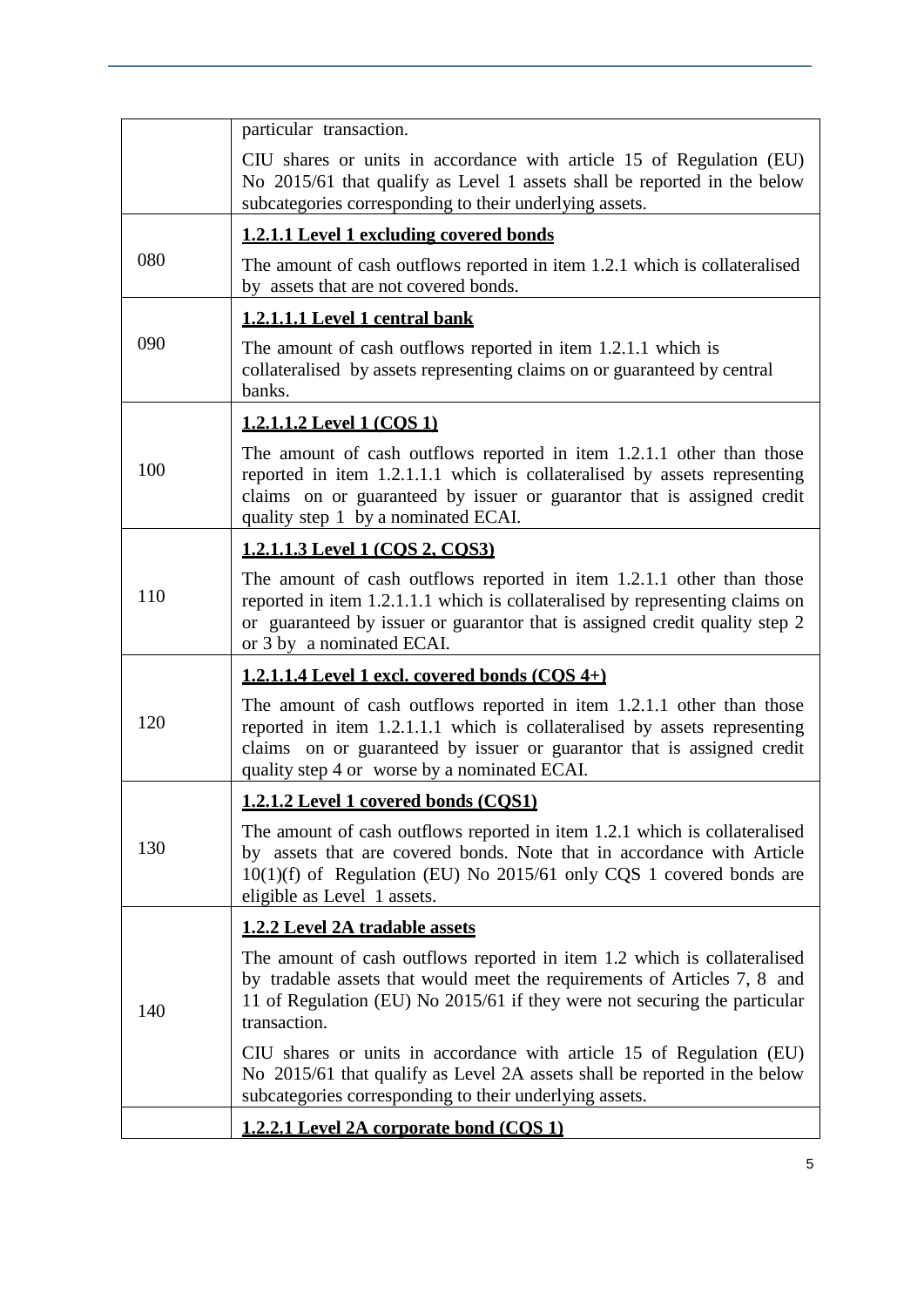| 150 | The amount of cash outflows reported in item 1.2.2 which is collateralised<br>by corporate bonds that are assigned credit quality step 1 by a nominated<br>ECAI.                                                                                                                                                                                                                                                                                      |
|-----|-------------------------------------------------------------------------------------------------------------------------------------------------------------------------------------------------------------------------------------------------------------------------------------------------------------------------------------------------------------------------------------------------------------------------------------------------------|
|     | 1.2.2.2 Level 2A covered bonds (COS1, COS2)                                                                                                                                                                                                                                                                                                                                                                                                           |
| 160 | The amount of cash outflows reported in item 1.2.2 which is collateralised<br>by covered bonds that are assigned credit quality step 1 or 2 by a<br>nominated ECAI.                                                                                                                                                                                                                                                                                   |
|     | 1.2.2.3 Level 2A public sector (COS1, COS2)                                                                                                                                                                                                                                                                                                                                                                                                           |
| 170 | The amount of cash outflows reported in item 1.2.2 which is collateralised<br>by assets representing claims on or guaranteed by central governments,<br>central banks, regional governments, local authorities or public sector<br>entities. Note that in accordance with Article $11(1)(a)$ and (b) of<br>Regulation (EU) No 2015/61 all public sector assets eligible as Level<br>2A must be either credit quality step 1 or credit quality step 2. |
|     | <b>1.2.3 Level 2B tradable assets</b>                                                                                                                                                                                                                                                                                                                                                                                                                 |
| 180 | The amount of cash outflows reported in item 1.2 which is collateralised<br>by tradable assets that would meet the requirements of Articles 7, 8 and<br>12 or 13 of Regulation (EU) No 2015/61 if they were not securing the<br>particular transaction.                                                                                                                                                                                               |
|     | CIU shares or units in accordance with article 15 of Regulation (EU)<br>No 2015/61 that qualify as Level 2B assets shall be reported in the below<br>subcategories corresponding to their underlying assets.                                                                                                                                                                                                                                          |
| 190 | <b>1.2.3.1 Level 2B Asset Backed Securities-ABS (COS 1)</b>                                                                                                                                                                                                                                                                                                                                                                                           |
|     | The amount of cash outflows reported in item 1.2.3 which is collateralised<br>by asset backed securities, including RMBS. Note that in accordance with<br>Article 13(2)(a) of Regulation (EU) No 2015/61 all asset backed securities<br>qualifying as Level 2B shall be required to have credit quality step 1.                                                                                                                                       |
|     | <u>1.2.3.2 Level 2B covered bonds (COS 1-6)</u>                                                                                                                                                                                                                                                                                                                                                                                                       |
| 200 | The amount of cash outflows reported in item 1.2.3 which is collateralised<br>by covered bonds.                                                                                                                                                                                                                                                                                                                                                       |
|     | 1.2.3.3 Level 2B corporate bonds (COS 1-3)                                                                                                                                                                                                                                                                                                                                                                                                            |
| 210 | The amount of cash outflows reported in item 1.2.3 which is collateralised<br>by corporate debt securities.                                                                                                                                                                                                                                                                                                                                           |
| 220 | 1.2.3.4 Level 2B shares                                                                                                                                                                                                                                                                                                                                                                                                                               |
|     | The amount of cash outflows reported in item 1.2.3 which is shares.                                                                                                                                                                                                                                                                                                                                                                                   |
|     | 1.2.3.5 Level 2B public sector (COS 3-5)                                                                                                                                                                                                                                                                                                                                                                                                              |
| 230 | The amount of cash outflows reported in item 1.2.3 which is Level 2B<br>assets not reported in items 1.2.3.1 to 1.2.3.4.                                                                                                                                                                                                                                                                                                                              |
|     | 1.2.4 other tradable assets                                                                                                                                                                                                                                                                                                                                                                                                                           |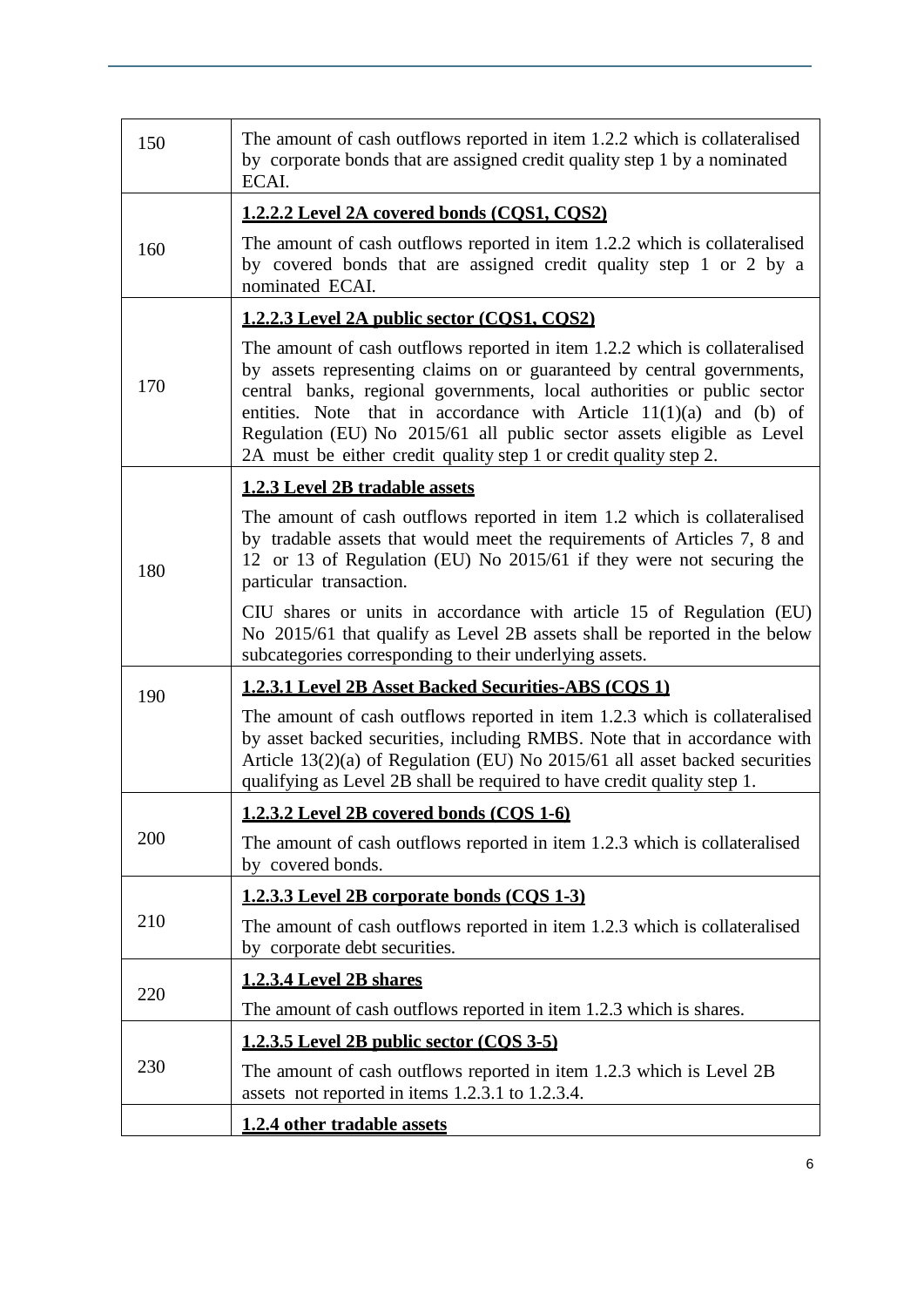| 240  | The amount of cash outflows reported in item 1.2 which is collateralised<br>by tradable assets not reported in items 1.2.1, 1.2.2 or 1.2.3.                                                                                                                                                                                         |
|------|-------------------------------------------------------------------------------------------------------------------------------------------------------------------------------------------------------------------------------------------------------------------------------------------------------------------------------------|
| 6000 | <u>60.1.2.4.1 Of which: counterparty is central govt, PSE&lt;=RW20%,</u><br><b>MDB</b>                                                                                                                                                                                                                                              |
|      | The amount of cash outflows reported in item 1.2.4 where the collateral is<br>other tradable assets and the counterparty is central government, public<br>sector entity with risk weighting less than 20%, or multilateral development<br>bank.                                                                                     |
|      | 1.2.5 other assets                                                                                                                                                                                                                                                                                                                  |
| 250  | The amount of cash outflows reported in item 1.2 which is collateralised<br>by assets not reported in items 1.2.1, 1.2.2. 1.2.3 or 1.2.4.                                                                                                                                                                                           |
| 6010 | <u>60.1.2.5.1 Of which: counterparty is central govt, <math>PSE &lt; RW20\%</math>,</u><br><b>MDB</b>                                                                                                                                                                                                                               |
|      | The amount of cash outflows reported in item 1.2.5 where the collateral is<br>other assets and the counterparty is central government, public sector entity<br>with risk weighting less than 20%, or multilateral development bank.                                                                                                 |
| 6020 | 60.1.2.6 Of which (from all of 1.2 above): Liabilities resulting from<br>secured lending and capital market driven transactions where the<br>counterparty is a central bank collateralised by:                                                                                                                                      |
|      | Total amount of all cash outflows arising from secured lending and capital<br>market driven transactions as defined in Article 192 of Regulation (EU) No<br>575/2013 where the counterparty is a central bank.                                                                                                                      |
| 6030 | 60.1.2.6.1 Level 1 tradable assets                                                                                                                                                                                                                                                                                                  |
|      | The portion of cash outflows reported in item 1.2.1 which is<br>collateralised by tradable assets that would meet the requirements of<br>Articles 7, 8 and 10 of Regulation (EU) No 2015/61 if they were not<br>securing the particular transaction and where the counterparty is a central<br>bank.                                |
| 6040 | 60.1.2.1.1 Level 1 excluding covered bonds                                                                                                                                                                                                                                                                                          |
|      | The portion of cash outflows reported in item 1.2.1.1 which is<br>collateralised by tradable assets that would meet the requirements of<br>Articles 7, 8 and 10 of Regulation (EU) No 2015/61 if they were not<br>securing the particular transaction, that are not covered bonds, and where<br>the counterparty is a central bank. |
| 6050 | 60.1.2.6.1.1.1 of which CQS1                                                                                                                                                                                                                                                                                                        |
|      | The portion of cash outflows reported in item $1.2.1.1.1$ and<br>1.2.1.1.2 which is collateralised by tradable assets that are assigned<br>credit quality step 1 by a nominated ECAI.                                                                                                                                               |
| 6060 | 60.1.2.6.1.2 Level 1 covered bonds (CQS1)                                                                                                                                                                                                                                                                                           |
|      | The portion of cash outflows reported in item $1.2.1.2$ which is                                                                                                                                                                                                                                                                    |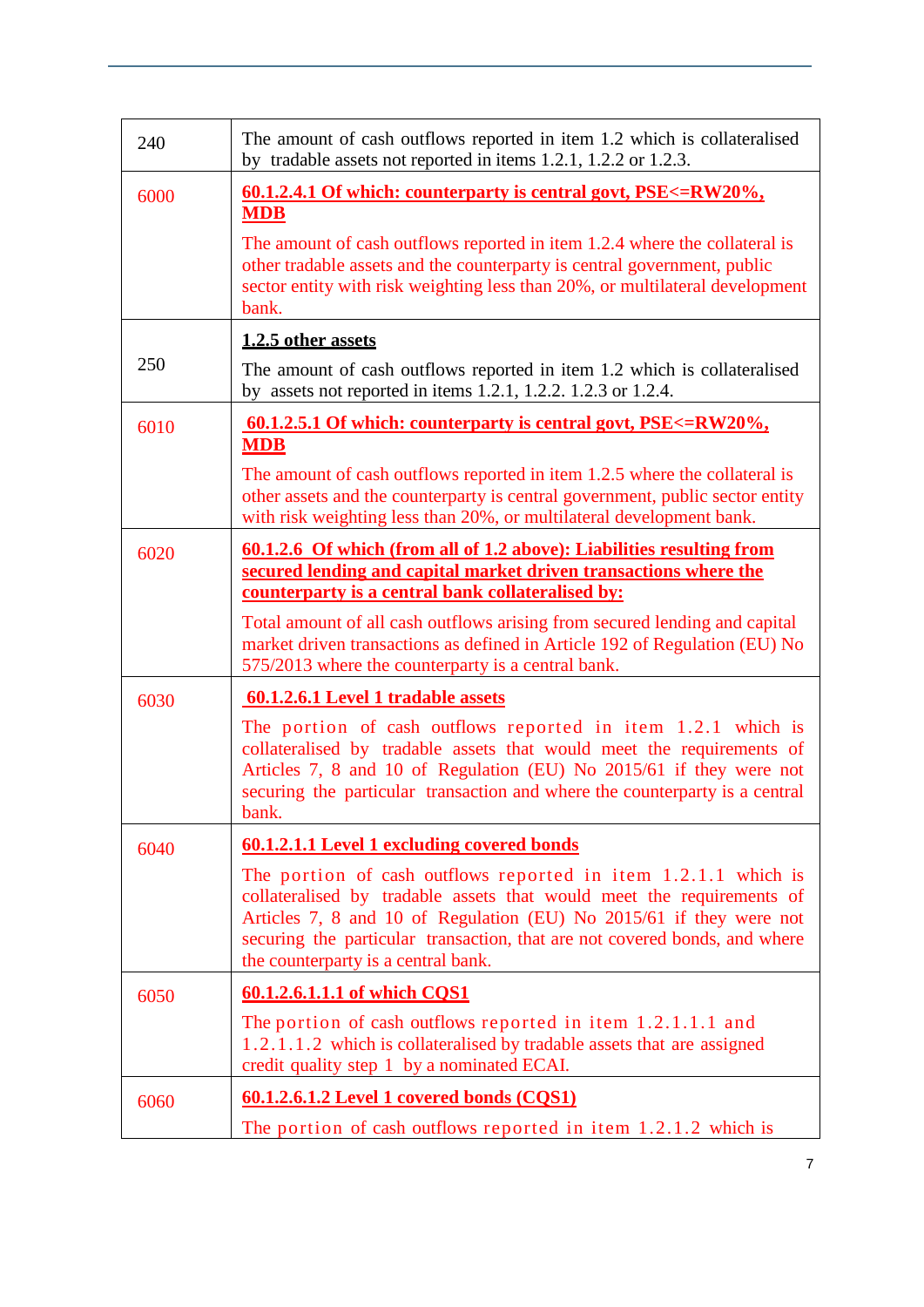|      | collateralised by tradable assets that would meet the requirements of<br>Articles 7, 8 and 10 of Regulation (EU) No 2015/61 if they were not<br>securing the particular transaction, that are covered bonds, and where the<br>counterparty is a central bank.                                                |
|------|--------------------------------------------------------------------------------------------------------------------------------------------------------------------------------------------------------------------------------------------------------------------------------------------------------------|
| 6070 | 60.1.2.6.2 Level 2A tradable assets                                                                                                                                                                                                                                                                          |
|      | The portion of cash outflows reported in item $1.2.2$ which is<br>collateralised by tradable assets that would meet the requirements of<br>Articles 7, 8 and 11 of Regulation (EU) No 2015/61 if they were not<br>securing the particular transaction and where the counterparty is a central<br>bank.       |
| 6080 | 60.1.2.6.3 Level 2B tradable assets                                                                                                                                                                                                                                                                          |
|      | The portion of cash outflows reported in item $1.2.3$ which is<br>collateralised by tradable assets that would meet the requirements of<br>Articles 7, 8 and 12 or 13 of Regulation (EU) No 2015/61 if they were<br>not securing the particular transaction and where the counterparty is a<br>central bank. |
| 6090 | 60.1.2.6.3.1 Level 2B ABS (CQS1)                                                                                                                                                                                                                                                                             |
|      | The portion of cash outflows reported in item 1.2.3.1 which is<br>collateralised by Level 2B asset backed securities, including RMBS, that are<br>assigned credit quality step 1 by a nominated ECAI and where the<br>counterparty is a central bank.                                                        |
| 6100 | 60.1.2.6.3.2 Level 2B covered bonds (CQS1-6)                                                                                                                                                                                                                                                                 |
|      | The portion of cash outflows reported in item 1.2.3.2 which is<br>collateralised by Level 2B covered bonds (CQS1-6) and where the<br>counterparty is a central bank.                                                                                                                                         |
| 6110 | 60.1.2.6.3.3 Level 2B corporate bonds (CQS1-3)                                                                                                                                                                                                                                                               |
|      | The portion of cash outflows reported in item 1.2.3.3 which is<br>collateralised by Level 2B corporate bonds (CQS1-3) and where the<br>counterparty is a central bank.                                                                                                                                       |
| 6130 | 60.1.2.6.3.4 Level 2B shares                                                                                                                                                                                                                                                                                 |
|      | The portion of cash outflows reported in item 1.2.3.4 which is<br>collateralised by Level 2B shares and where the counterparty is a central<br>bank.                                                                                                                                                         |
| 6130 | 60.1.2.6.3.5 Level 2B public sector (CQS 3-5)                                                                                                                                                                                                                                                                |
|      | The portion of cash outflows reported in item 1.2.3.5 which is<br>collateralised by Level 2B public sector bonds (CQS3-5) and where the<br>counterparty is a central bank.                                                                                                                                   |
| 6140 | 60.1.2.6.4 other tradable assets                                                                                                                                                                                                                                                                             |
|      | The portion of cash outflows reported in item 1.2.4 which is<br>collateralised by non-HQLA tradable assets and where the counterparty is a                                                                                                                                                                   |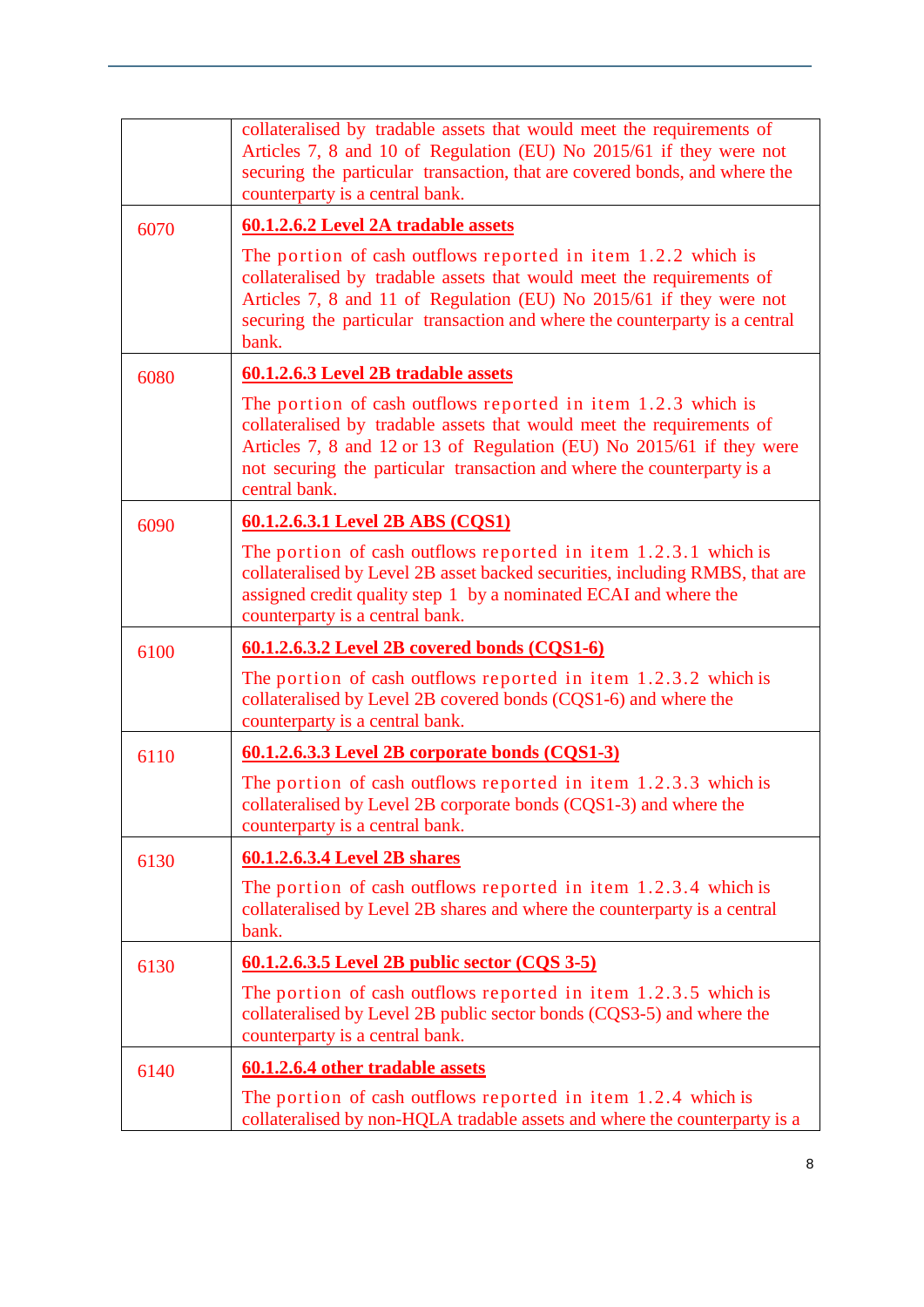|      | central bank.                                                                                                                                                                                                                                                                                       |
|------|-----------------------------------------------------------------------------------------------------------------------------------------------------------------------------------------------------------------------------------------------------------------------------------------------------|
| 6150 | 60.1.2.6.5 other assets                                                                                                                                                                                                                                                                             |
|      | The portion of cash outflows reported in item 1.2.5 which is<br>collateralised by non-HQLA, non-tradable assets and where the counterparty<br>is a central bank.                                                                                                                                    |
|      | 1.3 Liabilities not reported in 1.2, resulting from deposits received<br>excluding deposits received as collateral                                                                                                                                                                                  |
| 260  | Cash outflows arising from all deposits received with the exception of<br>outflows reported in item 1.2 and deposits received as collateral. Cash<br>outflows arising from derivative transactions shall be reported in items 1.4<br>or 1.5.                                                        |
|      | Deposits shall be reported according to their earliest possible contractual<br>maturity date. Deposits that can be withdrawn immediately without<br>notice ('sight deposits') or non-maturity deposits shall be reported both in<br>the 'overnight' bucket and in the "Of which: open" column 6010. |
|      | 1.3.1 stable retail deposits                                                                                                                                                                                                                                                                        |
| 270  | The amount of cash outflows reported in item 1.3, which derives from<br>retail deposits in accordance with Article 3(8) and Article 24 of Regulation<br>(EU) No 2015/61.                                                                                                                            |
| 6160 | 60.1.3.1.1 Of which: derogated stable retail deposits (3% category)                                                                                                                                                                                                                                 |
|      | The amount of cash outflows reported in item 1.3.1 which derives from<br>retail deposits authorised to be multiplied by 3% in accordance with Article<br>24 (4) of Regulation (EU) No 2015/61.                                                                                                      |
|      | 1.3.2 other retail deposits                                                                                                                                                                                                                                                                         |
| 280  | The amount of cash outflows reported in item 1.3, which derives from<br>retail deposits in accordance with Article 3(8) of Regulation (EU) No<br>2015/61 other than those reported in item 1.3.1.                                                                                                   |
| 6170 | 60.1.3.2.1 Of which: other (10% category)                                                                                                                                                                                                                                                           |
|      | The portion of the balance reported in item 1.3.2 which derives from retail<br>deposits which are multiplied by 10% in accordance with Article 25 of<br>Regulation (EU) No 2015/61 (report the un-weighted balance).                                                                                |
| 6180 | 60.1.3.2.1.1 Of which: not covered by DGS                                                                                                                                                                                                                                                           |
|      | The portion of the balance reported in item 60.1.3.2.1 which is not covered<br>by a Deposit Guarantee Scheme in accordance with Directive 94/19/EC, or<br>Directive 2014/49/EU or an equivalent deposit guarantee scheme in a third<br>country.                                                     |
| 6190 | 60.1.3.2.2 Of which: higher outflow retail: category 1 (10-15%)                                                                                                                                                                                                                                     |
|      | category)<br>The portion of the balance reported in item 1.3.2 which derives from retail<br>deposits multiplied by 10-15% in accordance with Article 25 of Regulation                                                                                                                               |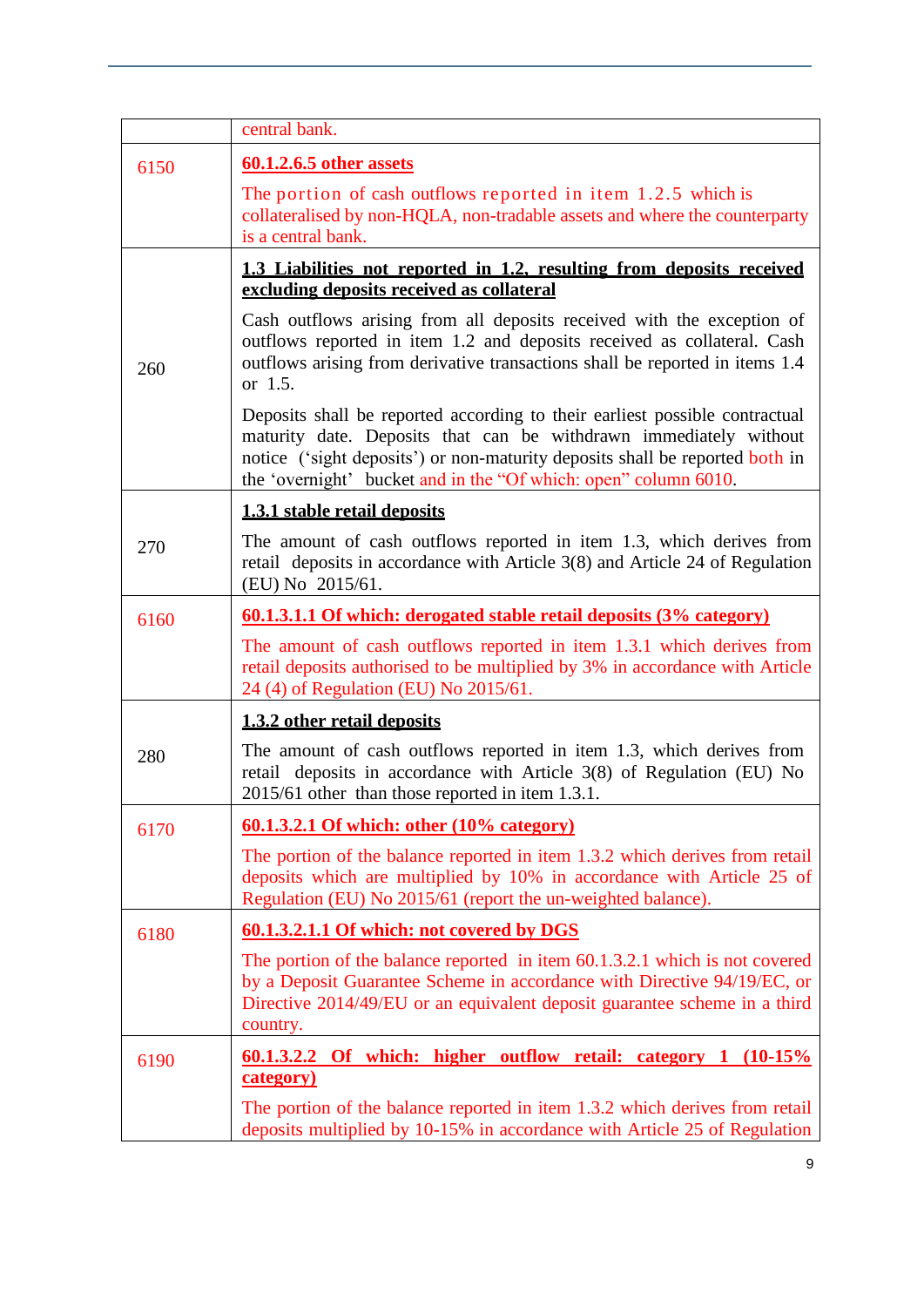|      | (EU) No 2015/61 (report the un-weighted balance).                                                                                                                                                                                                    |
|------|------------------------------------------------------------------------------------------------------------------------------------------------------------------------------------------------------------------------------------------------------|
| 6200 | 60.1.3.2.2.1 Of which: not covered by DGS                                                                                                                                                                                                            |
|      | The portion of the balance reported in item 60.1.3.2.2 which is not covered<br>by a Deposit Guarantee Scheme in accordance with Directive 94/19/EC, or<br>Directive 2014/49/EU or an equivalent deposit guarantee scheme in a third<br>country.      |
| 6210 | <u>60.1.3.2.3 Of which: higher outflow retail: category 2 (15-20%</u><br>category)                                                                                                                                                                   |
|      | The portion of the balance reported in item 1.3.2 which derives from retail<br>deposits multiplied by 15-20% in accordance with Article 25 of Regulation<br>(EU) No 2015/61 (report the un-weighted balance).                                        |
| 6220 | 60.1.3.2.3.1 Of which: not covered by DGS                                                                                                                                                                                                            |
|      | The portion of the balance reported in item $60.1.3.2.3$ of which is not<br>covered by a Deposit Guarantee Scheme in accordance with Directive<br>94/19/EC, or Directive 2014/49/EU or an equivalent deposit guarantee<br>scheme in a third country. |
| 6230 | <u>60.1.3.2.4 Of which: deposits in third countries where a higher outflow</u><br>is applied                                                                                                                                                         |
|      | The portion of the balance reported in item 1.3.2 which derives from retail<br>deposits in third countries where a higher outflow is applied in accordance<br>with Article 25 (5) of Regulation (EU) No 2015/61 (report the un-weighted<br>balance). |
| 6240 | 60.1.3.2.4.1 Of which: not covered by DGS                                                                                                                                                                                                            |
|      | The portion of the balance reported in item $60.1.3.2.4$ which is not covered<br>by a Deposit Guarantee Scheme in accordance with Directive 94/19/EC, or<br>Directive 2014/49/EU or an equivalent deposit guarantee scheme in a third<br>country.    |
| 6250 | 60.1.3.2.5 Of which: deposits where the payout has been agreed (100%)<br>category)                                                                                                                                                                   |
|      | The portion of the balance reported in item 1.3.2 where the payout has been<br>agreed.                                                                                                                                                               |
|      | <b>1.3.3 operational deposits</b>                                                                                                                                                                                                                    |
| 290  | The amount of cash outflows reported in item 1.3, which derives from<br>operational deposits in accordance with Article 27 of Regulation (EU)<br>No 2015/61.                                                                                         |
| 6260 | 60.1.3.3.1 Of which: covered by DGS                                                                                                                                                                                                                  |
|      | The portion of the balance reported in item 1.3.3 which is covered by a<br>Deposit Guarantee Scheme in accordance with Directive 94/19/EC, or<br>Directive 2014/49/EU or an equivalent deposit guarantee scheme in a third<br>country.               |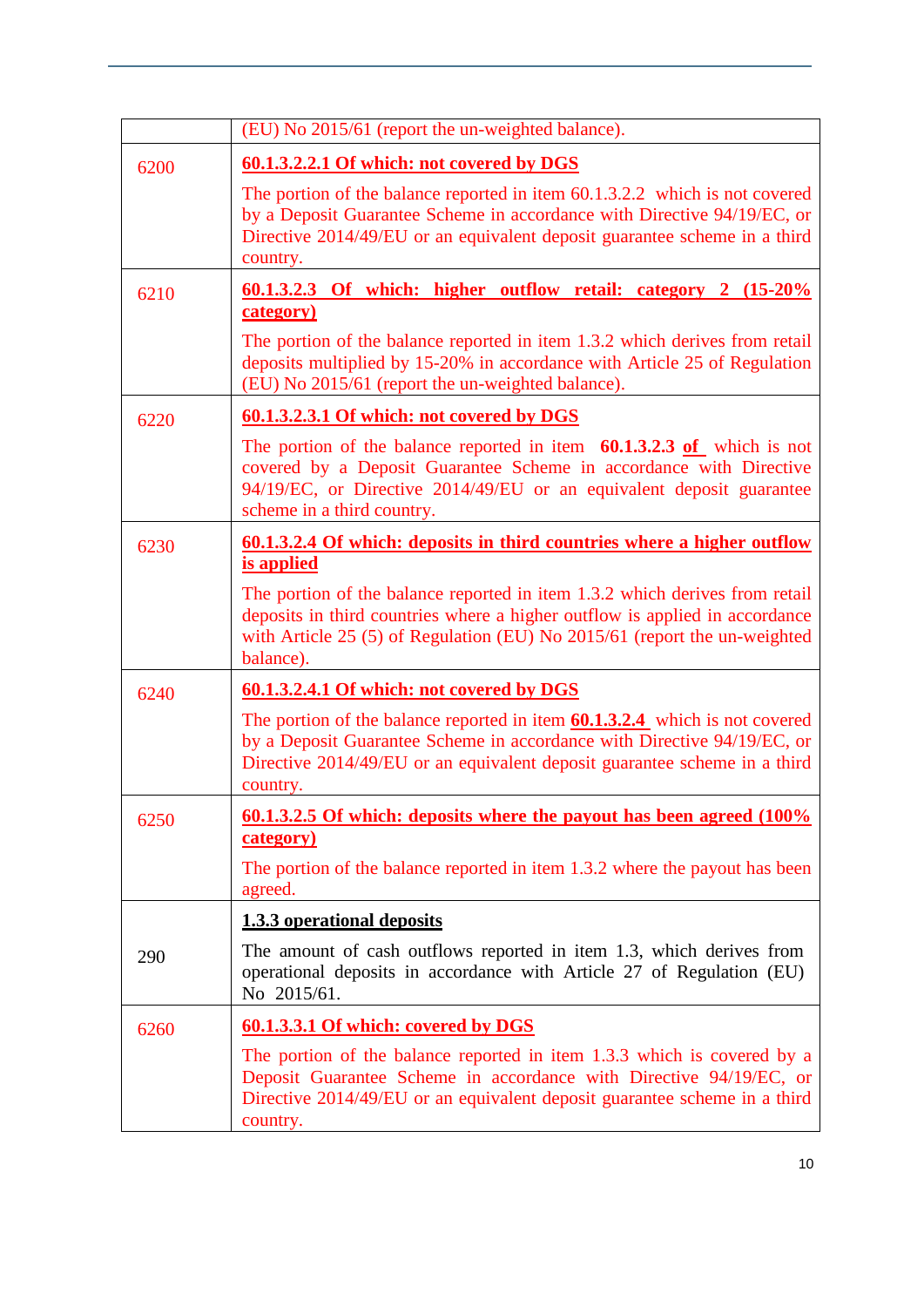| 6270 | <u>60.1.3.3.2 Of which: maintained in the context of IPS or a cooperative</u><br>network and treated as liquid assets for the depositing credit institution                                                                                                       |  |
|------|-------------------------------------------------------------------------------------------------------------------------------------------------------------------------------------------------------------------------------------------------------------------|--|
|      | The portion of the balance reported in item 1.3.3 which is maintained in the<br>context of IPS or a cooperative network and treated as liquid assets for the<br>depositing credit institution in accordance with Article 27 (3) of Regulation<br>(EU) No 2015/61. |  |
|      | 1.3.4 non-operational deposits from credit institutions                                                                                                                                                                                                           |  |
| 300  | The amount of cash outflows reported in item 1.3, which derives<br>from deposits by credit institutions other than those reported in item 1.3.3.                                                                                                                  |  |
|      | 1.3.5 non-operational deposits from other financial customers                                                                                                                                                                                                     |  |
| 310  | The amount of cash outflows reported in item 1.3, which derives from<br>deposits from financial customers in accordance with Article 3 (9) of<br>Regulation (EU) No 2015/61 other than those reported in item 1.3.3 and<br>1.3.4.                                 |  |
|      | This includes freely withdrawable cash received through provision of<br>prime brokerage services.                                                                                                                                                                 |  |
|      | 1.3.6 non-operational deposits from central banks                                                                                                                                                                                                                 |  |
| 320  | The amount of cash outflows reported in item 1.3, which derives from<br>non-operational deposits placed by central banks.                                                                                                                                         |  |
|      | 1.3.7 non-operational deposits from non-financial corporates                                                                                                                                                                                                      |  |
| 330  | The amount of cash outflows reported in item 1.3, which derives from<br>non-operational deposits placed by non-financial corporates.                                                                                                                              |  |
|      | 1.3.8 non-operational deposits from other counterparties                                                                                                                                                                                                          |  |
| 340  | The amount of cash outflows reported in item 1.3, which derives<br>from deposits not reported in items 1.3.1 to 1.3.7.                                                                                                                                            |  |
| 6280 | 60.1.3.8.1 Of which: covered by DGS                                                                                                                                                                                                                               |  |
|      | The portion of the balance reported in items 1.3.7 and 1.3.8 which is<br>covered by a Deposit Guarantee Scheme in accordance with Directive<br>94/19/EC, or Directive 2014/49/EU or an equivalent deposit guarantee<br>scheme in a third country.                 |  |
|      | <b>1.4 FX-swaps maturing</b>                                                                                                                                                                                                                                      |  |
| 350  | Total amount of cash outflows resulting from the maturity of FX-swap<br>transactions such as the exchange of principal amounts at the end of<br>the contract.                                                                                                     |  |
|      | 1.5 Derivatives amount payables other than those reported in 1.4                                                                                                                                                                                                  |  |
| 360  | Total amount of cash outflows resulting from derivatives payables<br>positions from the contracts listed in Annex II of Regulation (EU) No<br>575/2013 with the exception of outflows resulting from maturing FX<br>swaps which shall be reported in item 1.4.    |  |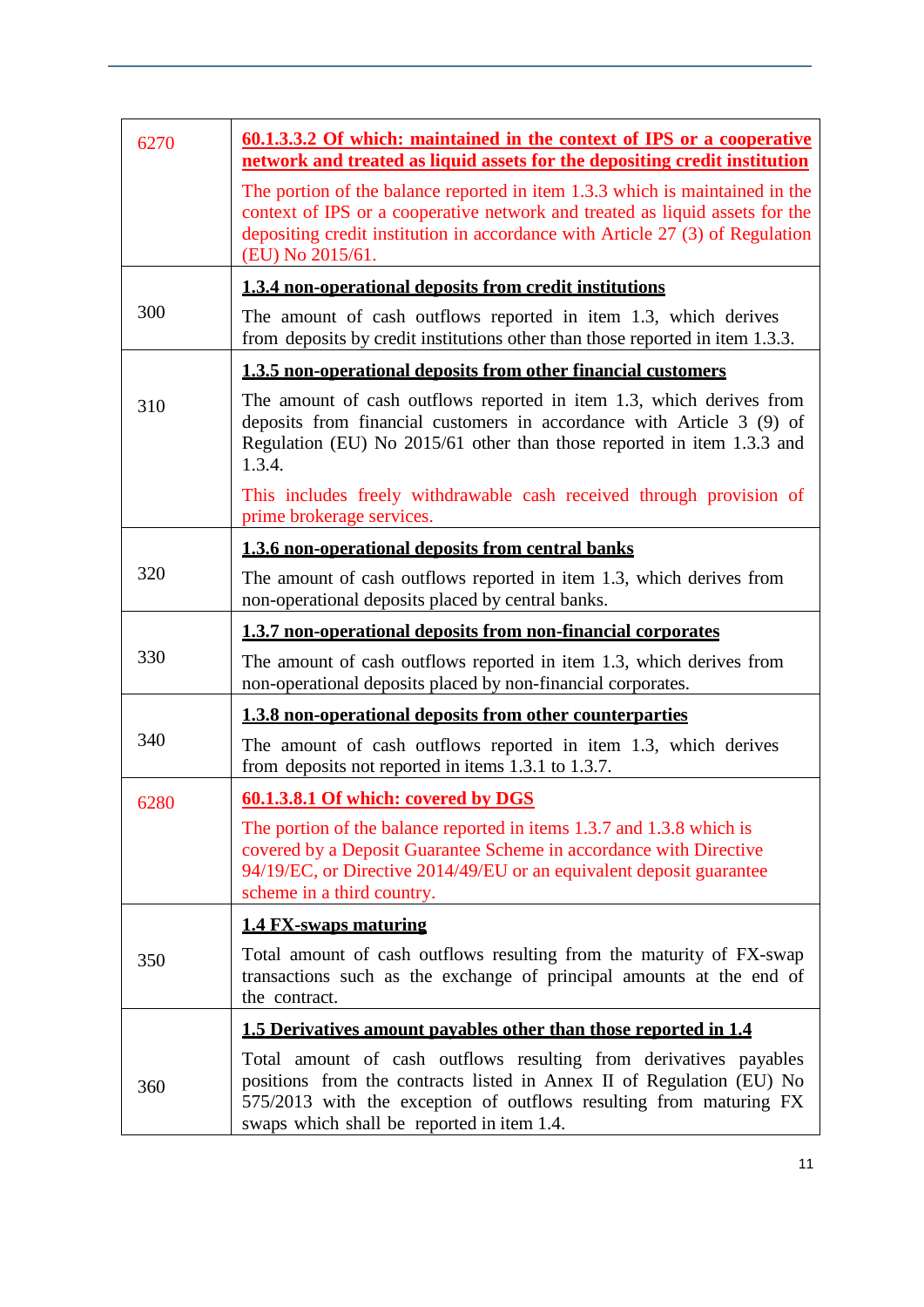The total amount shall reflect settlement amounts including unsettled margin calls as of the reporting date.

The total amount shall be the sum of (1) and (2) as follows, across the various time buckets:

1. cash and securities flows related to derivatives for which there is a collateral agreement in place requiring full or adequate collateralisation of counterparty exposures, shall be excluded from the maturity ladder templates; all flows of cash, securities, cash collateral and securities collateral related to those derivatives shall be excluded from the templates. Stocks of cash and securities collateral that have already been received or provided in the context of collateralised derivatives shall not be included in the 'stock' column of section 3 of the maturity ladder covering the counterbalancing capacity, with the exception of cash and securities flows in the context of margin calls ('cash or securities collateral flows') which are payable in due course but have not yet been settled. The latter shall be reflected in lines 1.5 'derivatives cash-outflows' and 2.4 'derivatives cashinflows' for cash collateral and in section 3 'counterbalancing capacity' for securities collateral;

2. for cash and securities inflows and outflows related to derivatives for which there is no collateral agreement in place or where only partial collateralisation is required, a distinction shall be made between contracts that involve optionality and other contracts:

(a) flows related to option-like derivatives shall be included only where the strike price is below the market price for a call, or above the market price for a put option ('in the money'). These flows shall be proxied by applying both of the following:

(i) including the current market value or net present value of the contract as inflow in line 2.4 of the maturity ladder 'derivatives cash- inflows' at the latest exercise date of the option where the bank has the right to exercise the option;

(ii) including the current market value or net present value of the contract as outflow in line 1.5 of the maturity ladder 'derivatives cash-outflows' at the earliest exercise date of the option where the bank's counterparty has the right to exercise the option;

(b) flows related to other contracts than those referred to in point (a) shall be included by projecting the gross contractual flows of cash in the respective time buckets in lines 1.5 'derivatives cash- outflows' and 2.4 'derivatives cash-inflows' and the contractual flows of liquid securities in the counterbalancing capacity of the maturity ladder, using the current marketimplied forward rates applicable on the reporting date where the amounts are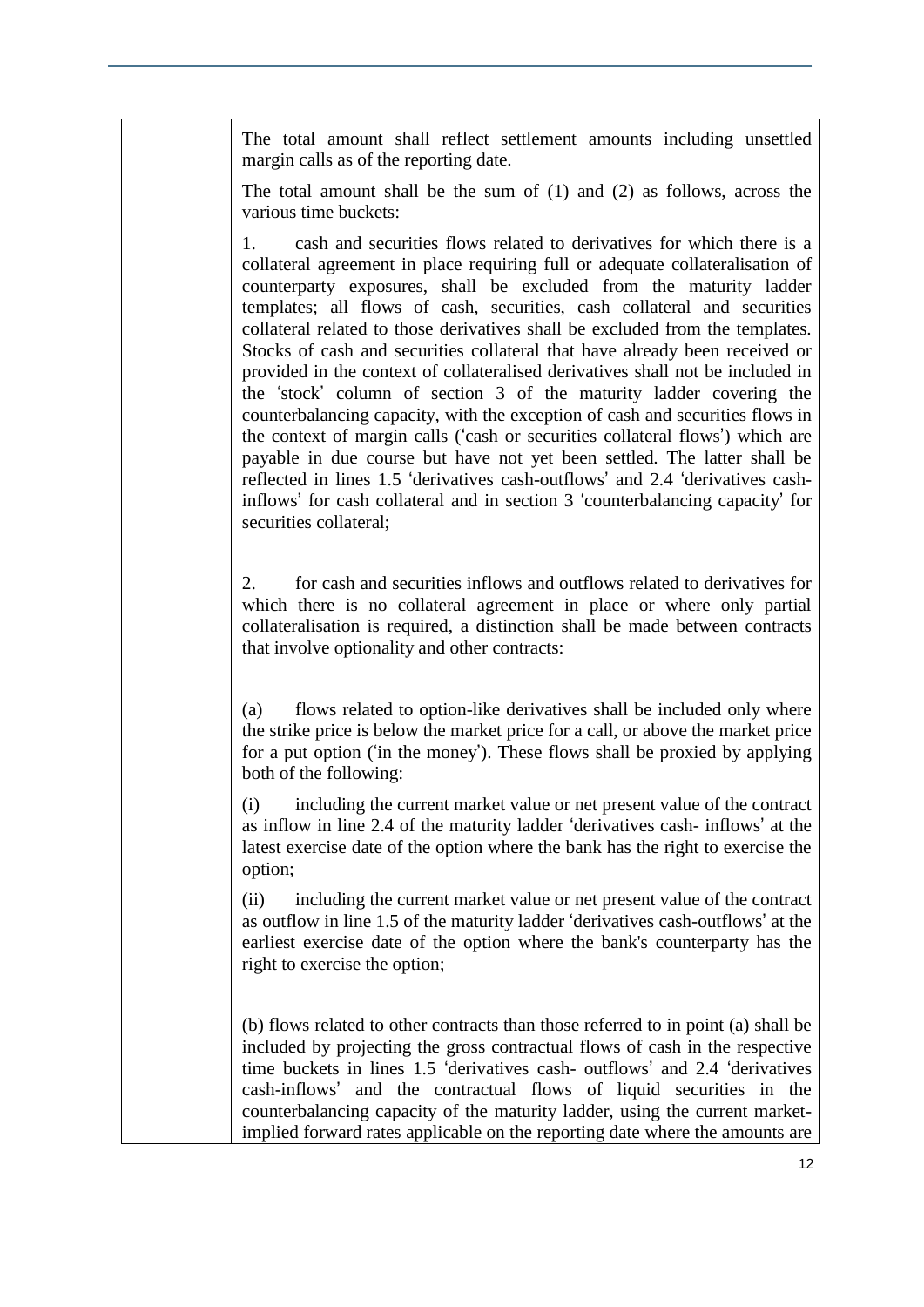|               | not yet fixed                                                                                                                                                                                                                                                       |
|---------------|---------------------------------------------------------------------------------------------------------------------------------------------------------------------------------------------------------------------------------------------------------------------|
|               | 1.6 Other outflows                                                                                                                                                                                                                                                  |
| 370           | Total amount of all other cash outflows, not reported in items 1.1, 1.2, 1.3,<br>1.4 or 1.5. Contingent outflows shall not be reported here.                                                                                                                        |
| 380           | <b>1.7 Total outflows</b><br>The sum of outflows reported in items 1.1, 1.2, 1.3, 1.4, 1.5 and 1.6.                                                                                                                                                                 |
| 390 to<br>700 |                                                                                                                                                                                                                                                                     |
|               | 2.1 Monies due from secured lending and capital market driven<br>transactions collateralised by:                                                                                                                                                                    |
| 390           | Total amount of cash inflows from secured lending and capital market<br>driven transactions as defined in Article 192 of Regulation (EU) No<br>575/2013.                                                                                                            |
|               | Only cash flows shall be reported here, securities flows relating to<br>secured lending and capital market driven transactions shall be reported<br>in the 'counterbalancing capacity' section.                                                                     |
|               | 2.1.1 Level 1 tradable assets                                                                                                                                                                                                                                       |
| 400           | The amount of cash inflows reported in item 2.1 which is collateralised<br>by tradable assets in accordance with Articles 7, 8 and 10 of Regulation<br>(EU) No 2015/61.                                                                                             |
|               | CIU shares or units in accordance with article 15 of Regulation (EU)<br>No 2015/61 that qualify as Level 1 assets shall be reported in the below<br>subcategories corresponding to their underlying assets.                                                         |
|               | 2.1.1.1 Level 1 excluding covered bonds                                                                                                                                                                                                                             |
| 410           | The amount of cash inflows reported in item 2.1.1 which is collateralised<br>by assets that are not covered bonds.                                                                                                                                                  |
|               | 2.1.1.1.1 Level 1 central bank                                                                                                                                                                                                                                      |
| 420           | The amount of cash inflows reported in item 2.1.1.1 which is collateralised<br>by assets representing claims on or guaranteed by central banks.                                                                                                                     |
|               | <u>2.1.1.1.2 Level 1 (COS 1)</u>                                                                                                                                                                                                                                    |
| 430           | The amount of cash inflows reported in item 2.1.1.1 other than those<br>reported in item 2.1.1.1.1, which is collateralised by assets representing<br>claims on or guaranteed by issuer or guarantor that is assigned credit<br>quality step 1 by a nominated ECAI. |
|               | <u>2.1.1.1.3 Level 1 (COS 2, COS3)</u>                                                                                                                                                                                                                              |
| 440           | The amount of cash inflows reported in item 2.1.1.1 other than those<br>reported in item 2.1.1.1.1, which is collateralised by assets representing                                                                                                                  |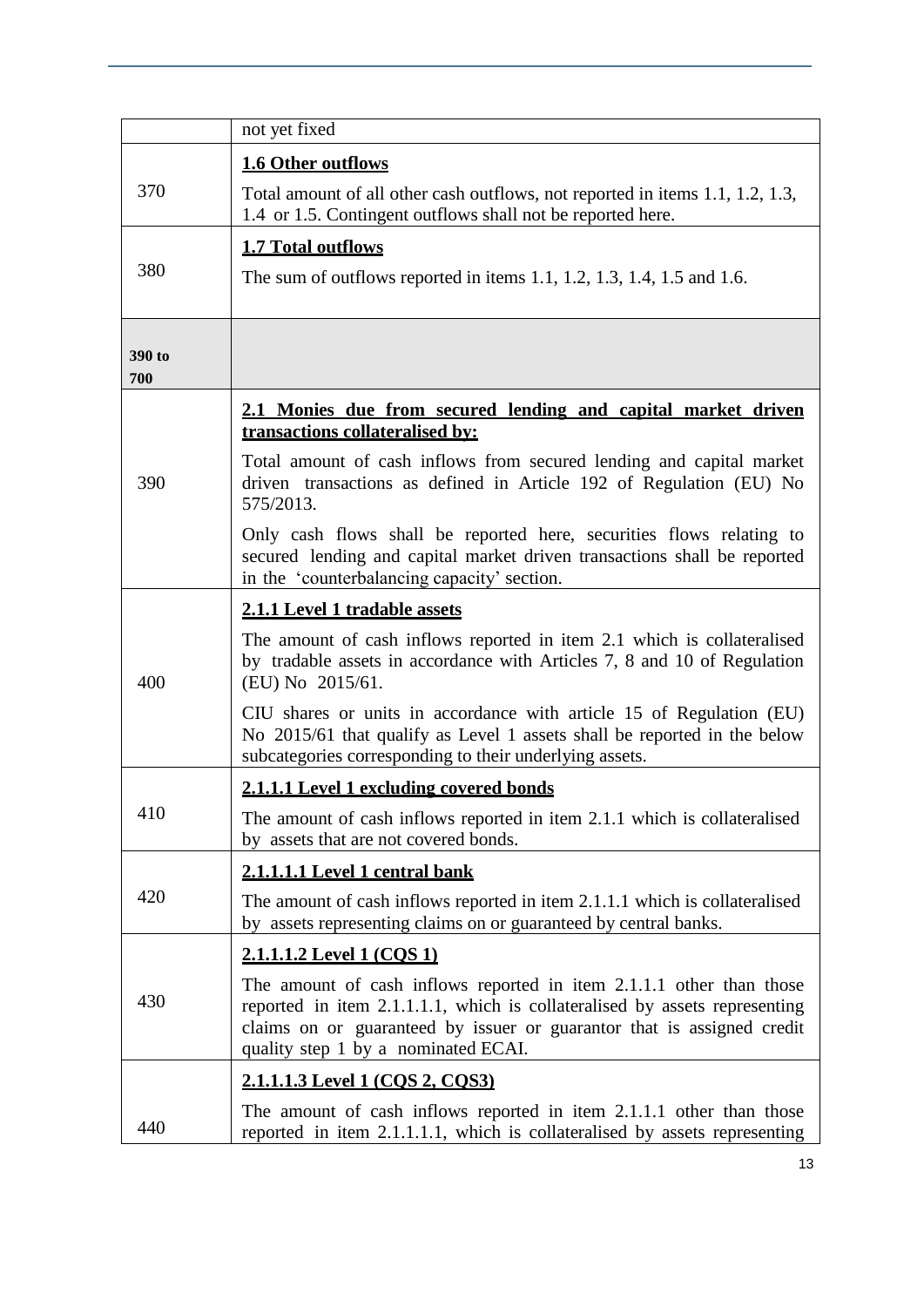|     | claims on or guaranteed by issuer or guarantor that is assigned credit<br>quality step 2 or 3 by a nominated ECAI.                                                                                                                                                                                                                                                                                                                                    |
|-----|-------------------------------------------------------------------------------------------------------------------------------------------------------------------------------------------------------------------------------------------------------------------------------------------------------------------------------------------------------------------------------------------------------------------------------------------------------|
|     | 2.1.1.1.4 Level 1 (COS 4+)                                                                                                                                                                                                                                                                                                                                                                                                                            |
| 450 | The amount of cash inflows reported in item 2.1.1.1 other than those<br>reported in item 2.1.1.1.1, which is collateralised by assets representing<br>claims on or guaranteed by issuer or guarantor that is assigned credit<br>quality step 4 or worse by a nominated ECAI.                                                                                                                                                                          |
|     | 2.1.1.2 Level 1 covered bonds (COS1)                                                                                                                                                                                                                                                                                                                                                                                                                  |
| 460 | The amount of cash inflows reported in item 2.1.1 which is collateralised<br>by assets that are covered bonds. Note that in accordance with Article<br>$10(1)(f)$ of Regulation (EU) No 2015/61 only CQS 1 covered bonds are<br>eligible as Level 1 assets.                                                                                                                                                                                           |
|     | 2.1.2 Level 2A tradable assets                                                                                                                                                                                                                                                                                                                                                                                                                        |
| 470 | The amount of cash inflows reported in item 2.1 which is collateralised<br>by tradable assets in accordance with Articles 7, 8 and 11 of Regulation<br>(EU) No 2015/61.                                                                                                                                                                                                                                                                               |
|     | CIU shares or units in accordance with article 15 of Regulation (EU)<br>No 2015/61 that qualify as Level 2A assets shall be reported in the below<br>subcategories corresponding to their underlying assets.                                                                                                                                                                                                                                          |
|     | <u>2.1.2.1 Level 2A corporate bond (COS 1)</u>                                                                                                                                                                                                                                                                                                                                                                                                        |
| 480 | The amount of cash inflows reported in item 2.1.2 which is collateralised<br>by corporate bonds that are assigned credit quality step 1 by a nominated<br>ECAI.                                                                                                                                                                                                                                                                                       |
|     | 2.1.2.2 Level 2A covered bonds (COS1, COS2)                                                                                                                                                                                                                                                                                                                                                                                                           |
| 490 | The amount of cash inflows reported in item 2.1.2 which is collateralised<br>by covered bonds that are assigned credit quality step 1 or 2 by a<br>nominated ECAI.                                                                                                                                                                                                                                                                                    |
|     | 2.1.2.3 Level 2A public sector (COS1, COS2)                                                                                                                                                                                                                                                                                                                                                                                                           |
| 500 | The amount of cash inflows reported in item 2.1.2 which is collateralised<br>by assets representing claims on or guaranteed by central governments,<br>central banks, regional governments, local authorities or public sector<br>entities. Note that in accordance with Article $11(1)(a)$ and (b) of<br>Regulation (EU) No 2015/61 all public sector assets eligible as Level<br>2A shall be either credit quality step 1 or credit quality step 2. |
|     | 2.1.3 Level 2B tradable assets                                                                                                                                                                                                                                                                                                                                                                                                                        |
| 510 | The amount of cash inflows reported in item 2.1 which is collateralised<br>by tradable assets in accordance with Articles 7, 8 and 12 or 13 of<br>Regulation (EU) No 2015/61.                                                                                                                                                                                                                                                                         |
|     | CIU shares or units in accordance with article 15 of Regulation (EU)<br>No 2015/61 that qualify as Level 2B assets shall be reported in the below<br>subcategories corresponding to their underlying assets.                                                                                                                                                                                                                                          |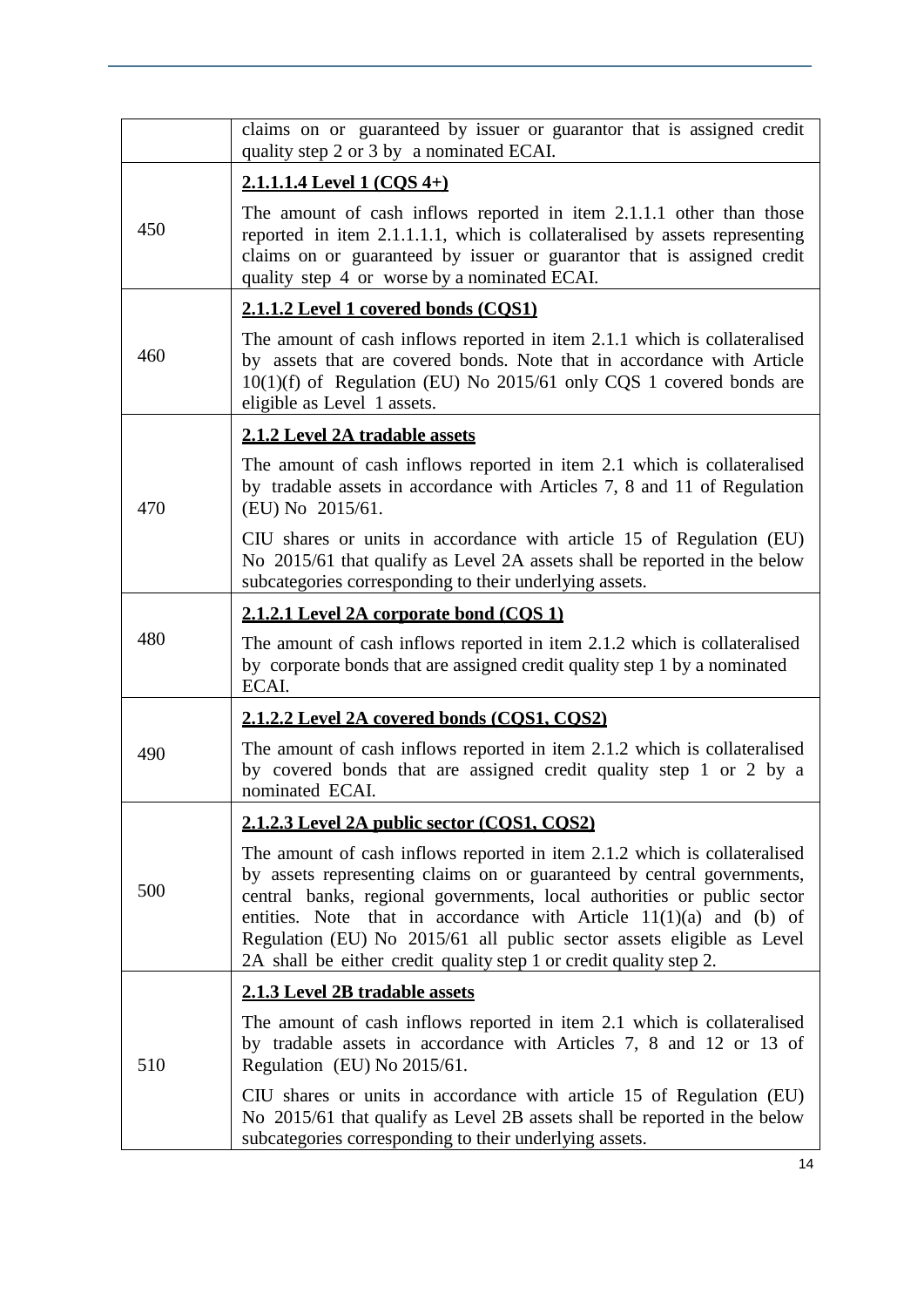|      | 2.1.3.1 Level 2B ABS (COS 1)                                                                                                                                                                                                       |
|------|------------------------------------------------------------------------------------------------------------------------------------------------------------------------------------------------------------------------------------|
| 520  | The amount of cash inflows reported in item 2.1.3 which is collateralised<br>by asset backed securities, including RMBS.                                                                                                           |
|      | 2.1.3.2 Level 2B covered bonds (COS 1-6)                                                                                                                                                                                           |
| 530  | The amount of cash inflows reported in item 2.1.3 which is collateralised<br>by covered bonds.                                                                                                                                     |
|      | 2.1.3.3 Level 2B corporate bonds (COS 1-3)                                                                                                                                                                                         |
| 540  | The amount of cash inflows reported in item 2.1.3 which is collateralised<br>by corporate debt securities.                                                                                                                         |
|      | <b>2.1.3.4 Level 2B shares</b>                                                                                                                                                                                                     |
| 550  | The amount of cash inflows reported in item 2.1.3 which is shares.                                                                                                                                                                 |
|      | 2.1.3.5 Level 2B public sector (COS 3-5)                                                                                                                                                                                           |
| 560  | The amount of cash inflows reported in item 2.1.3 which is Level 2B<br>assets not reported in items 2.1.3.1 to 2.1.3.4.                                                                                                            |
|      | 2.1.4 other tradable assets                                                                                                                                                                                                        |
| 570  | The amount of cash inflows reported in item 2.1 which is collateralised<br>by tradable assets not reported in items 2.1.1, 2.1.2 or 2.1.3.                                                                                         |
| 6290 | 60.2.1.4.1 Of which: transaction is a margin loan                                                                                                                                                                                  |
|      | The portion of the balance reported in item 2.1.4 which is a margin loan.                                                                                                                                                          |
|      | 2.1.5 other assets                                                                                                                                                                                                                 |
| 580  | The amount of cash inflows reported in item 2.1 which is collateralised<br>by assets not reported in items $2.1.1$ , $2.1.2$ , $2.1.3$ or $2.1.4$ .                                                                                |
| 6300 | <u>60.2.1.6 Of which (from all of 2.1 above): monies due from secured</u><br>lending and capital market driven transactions where the transaction is                                                                               |
|      | covering a short position collateralised by:                                                                                                                                                                                       |
|      | Note the following text from Regulation (EU) No 2015/61:                                                                                                                                                                           |
|      | Article $32(3)(b)$ of Regulation (EU) No $2015/61$ : No inflow shall be<br>allowed if the collateral is used to cover a short position.                                                                                            |
|      | Article 32(3)(f) of Regulation (EU) No 2015/61: Short positions include<br>both instances where in a matched book the credit institution:                                                                                          |
|      | - sold short a security outright as part of a trading or hedging strategy; and                                                                                                                                                     |
|      | - instances where the credit institution is short a security in the matched<br>repo book and has borrowed a security for a given period and lent the<br>security out for a longer period ["timing short"].                         |
|      | For a sold short position, institutions should report negatives in the columns<br>corresponding with the contractual inflow reported in the "all rev repos"<br>row. No positives should be reported in later timebands because the |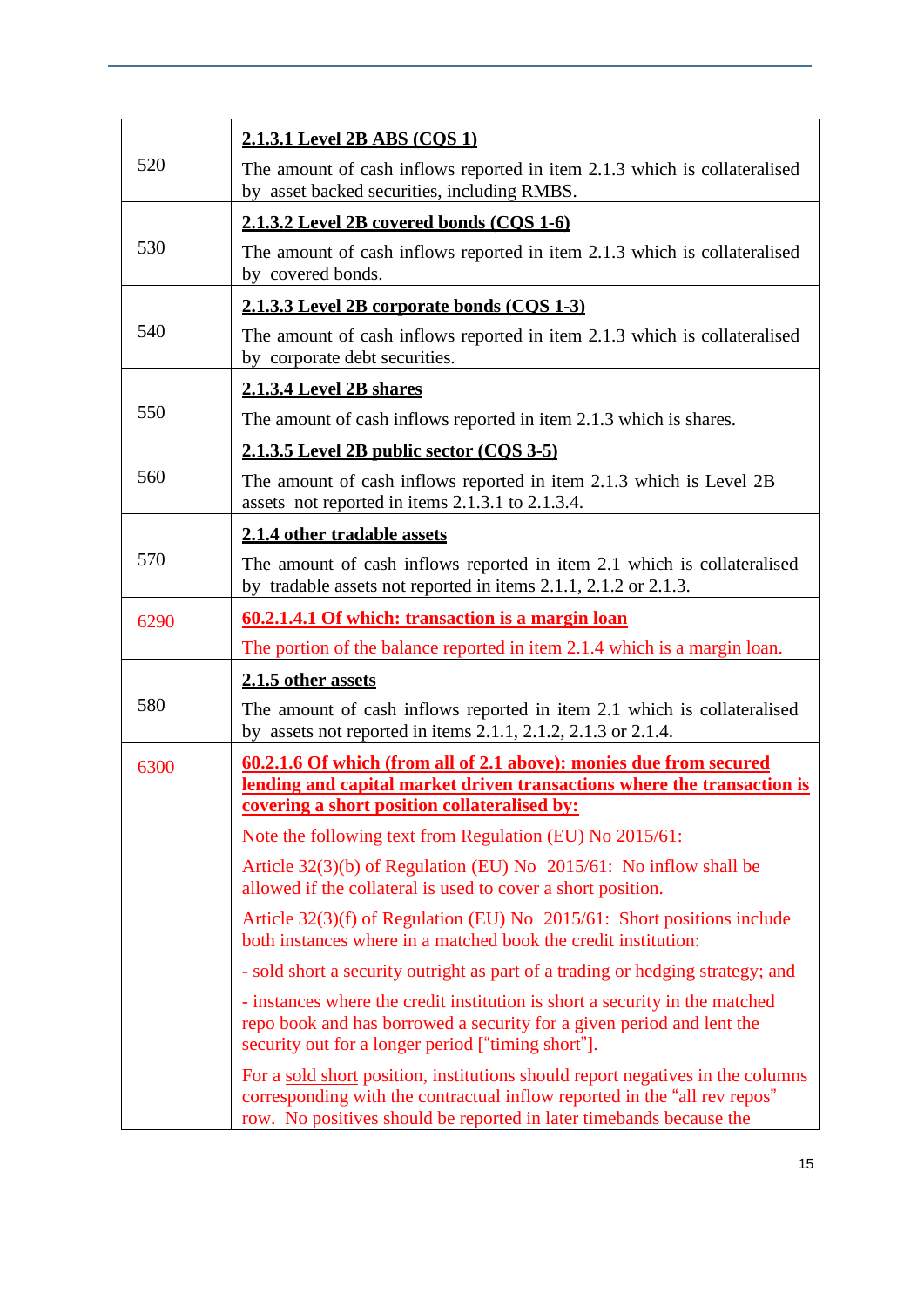|      | assumption is that the reverse repo will always be rolled to maintain the<br>short.                                                                                                                                                                                                                                                          |
|------|----------------------------------------------------------------------------------------------------------------------------------------------------------------------------------------------------------------------------------------------------------------------------------------------------------------------------------------------|
|      | For a timing short position, institutions should report negatives in the<br>columns corresponding with the contractual inflow reported in the "all rev<br>repos" row, then report positives in later timebands which correspond with<br>when the collateral becomes available.                                                               |
|      | So the sum of each row in this section will equate to the amount of sold<br>shorts (the timing shorts sum to zero across all columns).                                                                                                                                                                                                       |
| 6310 | 60.2.1.6.1 Level 1 tradable assets                                                                                                                                                                                                                                                                                                           |
|      | The portion of cash inflows reported in item 2.1.1 which is<br>collateralised by tradable assets that would meet the requirements of<br>Articles 7, 8 and 10 of Regulation (EU) No 2015/61 if they were not<br>securing the particular transaction and where the transaction is covering a<br>short position.                                |
| 6320 | 60.2.1.6.1.1 Level 1 excluding covered bonds                                                                                                                                                                                                                                                                                                 |
|      | The portion of cash inflows reported in item 2.1.1.1 which is<br>collateralised by tradable assets that would meet the requirements of<br>Articles 7, 8 and 10 of Regulation (EU) No 2015/61 if they were not<br>securing the particular transaction, that are not covered bonds, and where<br>the transaction is covering a short position. |
| 6330 | 60.2.1.6.1.1.1 Of which: CQS1                                                                                                                                                                                                                                                                                                                |
|      | The portion of cash inflows reported in item 2.1.1.1.1 and<br>2.1.1.1.2 which is collateralised by tradable assets that are assigned<br>credit quality step 1 by a nominated ECAI and where the transaction is<br>covering a short position.                                                                                                 |
| 6340 | 60.2.1.6.1.2 Level 1 covered bonds (CQS1)                                                                                                                                                                                                                                                                                                    |
|      | The portion of cash inflows reported in item $2.1.1.2$ which is<br>collateralised by tradable assets that would meet the requirements of<br>Articles 7, 8 and 10 of Regulation (EU) No 2015/61 if they were not<br>securing the particular transaction, that are covered bonds, and where the<br>transaction is covering a short position.   |
| 6350 | 60.2.1.6.2 Level 2A tradable assets                                                                                                                                                                                                                                                                                                          |
|      | The portion of cash inflows reported in item 2.1.2 which is<br>collateralised by tradable assets that would meet the requirements of<br>Articles 7, 8 and 11 of Regulation (EU) No 2015/61 if they were not<br>securing the particular transaction and where the transaction is covering a<br>short position.                                |
| 6360 | 60.2.1.6.3 Level 2B tradable assets                                                                                                                                                                                                                                                                                                          |
|      | The portion of cash inflows reported in item 2.1.3 which is<br>collateralised by tradable assets that would meet the requirements of<br>Articles 7, 8 and 12 or 13 of Regulation (EU) No 2015/61 if they were                                                                                                                                |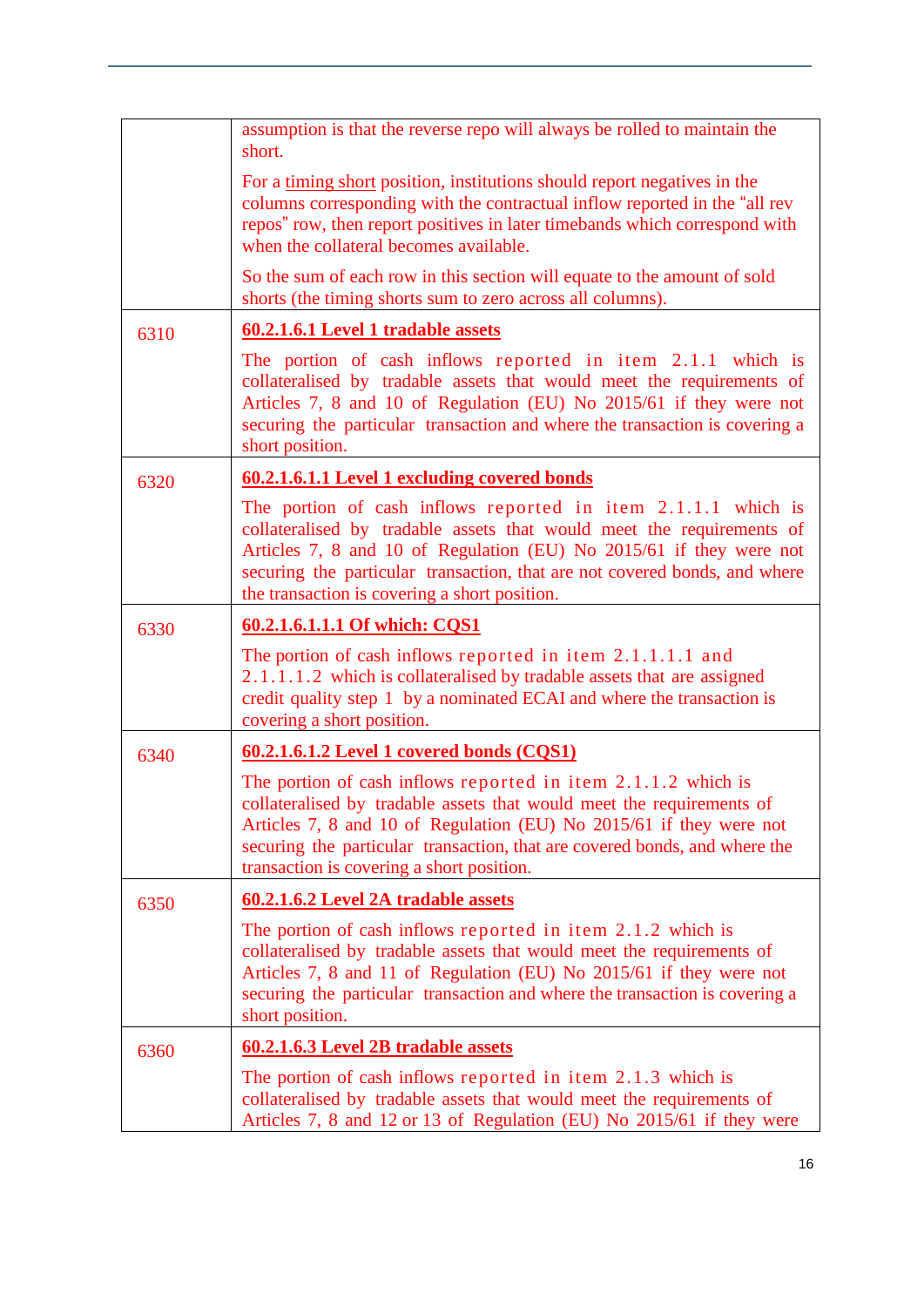|      | not securing the particular transaction and where the transaction is<br>covering a short position.                                                                                                                                                               |
|------|------------------------------------------------------------------------------------------------------------------------------------------------------------------------------------------------------------------------------------------------------------------|
| 6370 | 60.2.1.6.3.1 Level 2B ABS (CQS1)                                                                                                                                                                                                                                 |
|      | The portion of cash inflows reported in item $2.1.3.1$ which is<br>collateralised by Level 2B asset backed securities, including RMBS, that are<br>assigned credit quality step 1 by a nominated ECAI and where the<br>transaction is covering a short position. |
| 6380 | $60.2.1.6.3.2$ Level 2B covered bonds (CQS1-6)                                                                                                                                                                                                                   |
|      | The portion of cash inflows reported in item $2.1.3.2$ which is<br>collateralised by Level 2B covered bonds (CQS1-6) and where the<br>transaction is covering a short position.                                                                                  |
| 6390 | 60.2.1.6.3.3 Level 2B: corporate bonds (CQS1-3)                                                                                                                                                                                                                  |
|      | The portion of cash inflows reported in item $2.1.3.3$ which is<br>collateralised by Level 2B corporate bonds (CQS1-3) and where the<br>transaction is covering a short position.                                                                                |
| 6400 | 60.2.1.6.3.4 Level 2B shares                                                                                                                                                                                                                                     |
|      | The portion of cash inflows reported in item $2.1.3.4$ which is<br>collateralised by Level 2B shares and where the transaction is covering a<br>short position.                                                                                                  |
| 6410 | <u>60.2.1.6.3.5 Level 2B public sector (CQS3-5)</u>                                                                                                                                                                                                              |
|      | The portion of cash inflows reported in item $2.1.3.5$ which is<br>collateralised by Level 2B public sector bonds (CQS3-5) and where the<br>transaction is covering a short position.                                                                            |
| 6420 | 60.2.1.6.4 other tradable assets                                                                                                                                                                                                                                 |
|      | The portion of cash inflows reported in item 2.1.4 which is<br>collateralised by non-HQLA tradable assets and where the transaction is<br>covering a short position.                                                                                             |
| 6430 | 60.2.1.6.4.1 Of which: transaction is a margin loan                                                                                                                                                                                                              |
|      | The portion of the balance reported in item 60.2.1.6.4 which is a margin loan<br>and where the transaction is covering a short position.                                                                                                                         |
| 6440 | 60.2.1.6.5 other assets                                                                                                                                                                                                                                          |
|      | The portion of cash inflows reported in item 2.1.5 which is<br>collateralised by non-HQLA, non-tradable assets and where the transaction<br>is covering a short position.                                                                                        |
|      | 2.2 Monies due not reported in item 2.1 resulting from loans and                                                                                                                                                                                                 |
|      | advances granted to:                                                                                                                                                                                                                                             |
| 590  | Cash inflows from loans and advances.                                                                                                                                                                                                                            |
|      | Cash inflows shall be reported at the latest contractual date for repayment.                                                                                                                                                                                     |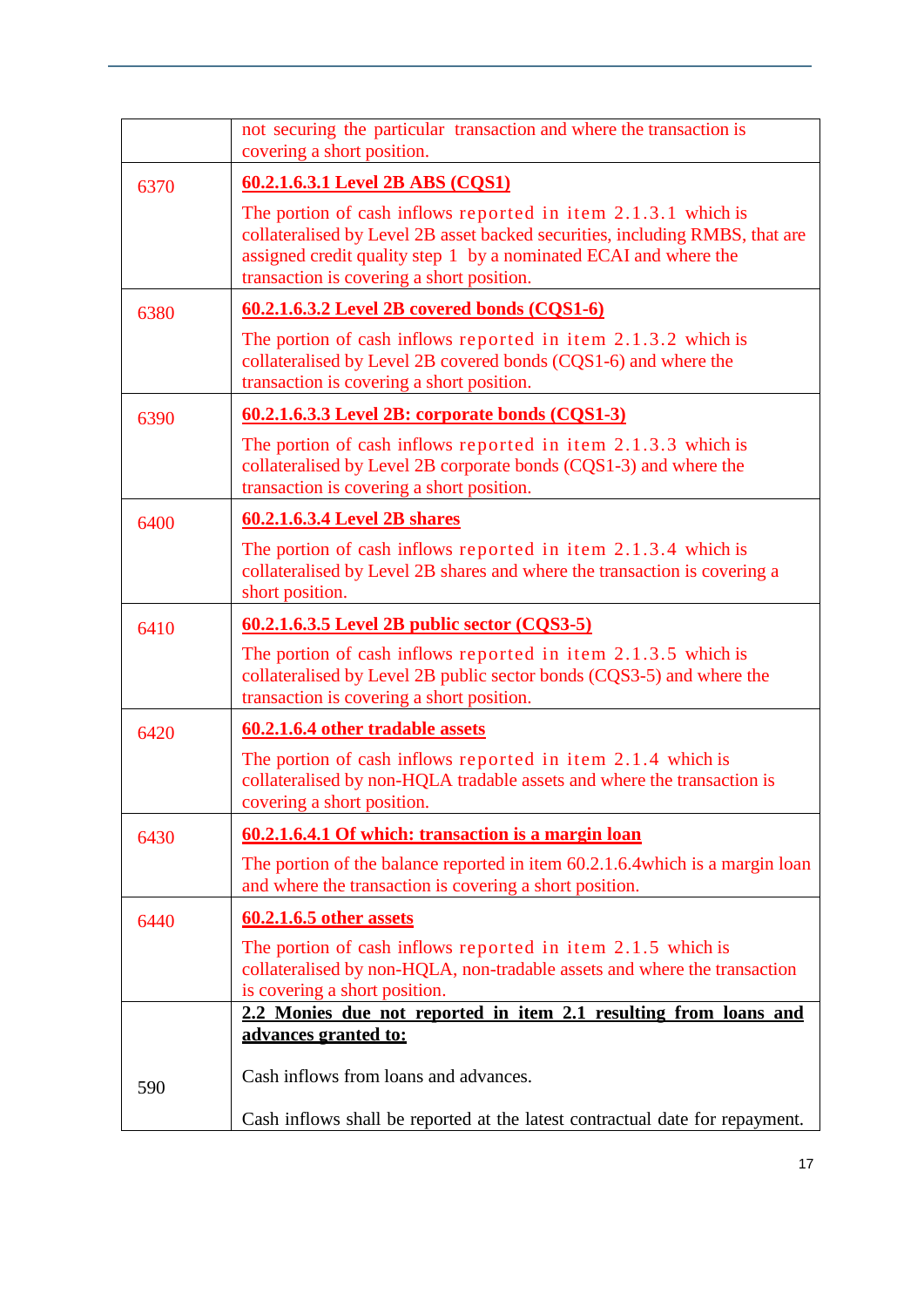|      | For revolving facilities, the existing loan shall be assumeed to be rolled-<br>over and any remaining balances shall be treated as committed facilities.                                                                                                                                              |
|------|-------------------------------------------------------------------------------------------------------------------------------------------------------------------------------------------------------------------------------------------------------------------------------------------------------|
|      | 2.2.1 retail customers                                                                                                                                                                                                                                                                                |
| 600  | The amount of cash inflows reported in item 2.2, which derives from<br>natural persons or SMEs in accordance with Article 3(8) of Regulation<br>(EU) No 2015/61.                                                                                                                                      |
| 6450 | <u>60.2.2.1.1 Of which: not corresponding to principal repayment (i.e.</u><br>interest)                                                                                                                                                                                                               |
|      | The portion of the balance reported in item 2.2.1 which does not correspond<br>to principal repayment, e.g. interest payments.                                                                                                                                                                        |
|      | 2.2.2 non-financial corporates                                                                                                                                                                                                                                                                        |
| 610  | The amount of cash inflows reported in item 2.2, which derives from<br>non-financial corporates.                                                                                                                                                                                                      |
| 6460 | <u>60.2.2.2.1 Of which: not corresponding to principal repayment (i.e.</u><br>interest)                                                                                                                                                                                                               |
|      | The portion of the balance reported in item 2.2.2 which does not correspond<br>to principal repayment, e.g. interest payments.                                                                                                                                                                        |
|      | 2.2.3 credit institutions                                                                                                                                                                                                                                                                             |
| 620  | The amount of cash inflows reported in item 2.2, which derives from<br>credit institutions.                                                                                                                                                                                                           |
| 6470 | <u>60.2.2.3.1 Of which: is being classified by the counterparty as</u><br>operational deposits                                                                                                                                                                                                        |
|      | The portion of the balance reported in item 2.2.3 which is being classified<br>by the counterparty as operational deposits. In the "LCR weight" column<br>corresponding to this row, the reported weight should be calculated in<br>accordance with Article 32 (3) (d) of Regulation (EU) No 2015/61. |
|      | 2.2.4 other financial customers                                                                                                                                                                                                                                                                       |
| 630  | The amount of cash inflows reported in item 2.2, which derives from<br>financial customers in accordance with Article $3(9)$ of Regulation (EU)<br>No 2015/61 other than those reported in item 2.2.3.                                                                                                |
| 6480 | <u>60.2.2.4.1 Of which: is being classified by the counterparty as</u><br>operational deposits                                                                                                                                                                                                        |
|      | The portion of the balance reported in item 2.2.3 which is being classified<br>by the counterparty as operational deposits. In the "LCR weight" column<br>corresponding to this row, the reported weight should be calculated in<br>accordance with Article 32 (3) (d) of Regulation (EU) No 2015/61. |
|      | 2.2.5 central banks                                                                                                                                                                                                                                                                                   |
| 640  | The amount of cash inflows reported in item 2.2, which derives from<br>central banks.                                                                                                                                                                                                                 |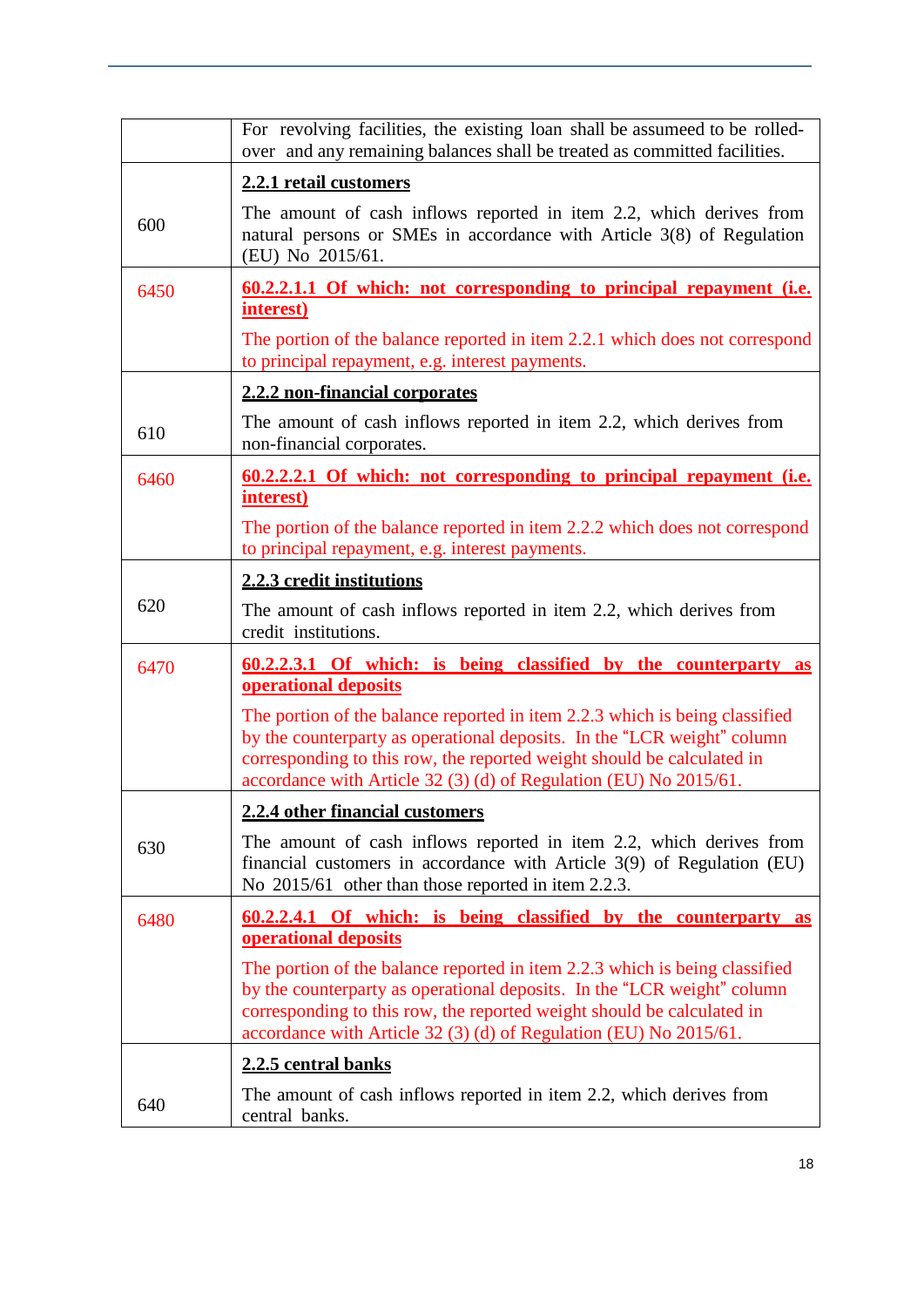|     | 2.2.6 other counterparties                                                                                                                                                                                                                                                                                                                                                                                                                                                                                                                                                                                                                                                                                                                                                                                                                                                                                                                                                                                                                                             |
|-----|------------------------------------------------------------------------------------------------------------------------------------------------------------------------------------------------------------------------------------------------------------------------------------------------------------------------------------------------------------------------------------------------------------------------------------------------------------------------------------------------------------------------------------------------------------------------------------------------------------------------------------------------------------------------------------------------------------------------------------------------------------------------------------------------------------------------------------------------------------------------------------------------------------------------------------------------------------------------------------------------------------------------------------------------------------------------|
| 650 | The amount of cash inflows reported in item 2.2, which derives from<br>other counterparties not referred to in sections 2.2.1-2.2.5.                                                                                                                                                                                                                                                                                                                                                                                                                                                                                                                                                                                                                                                                                                                                                                                                                                                                                                                                   |
|     | 2.3 FX-swaps maturing                                                                                                                                                                                                                                                                                                                                                                                                                                                                                                                                                                                                                                                                                                                                                                                                                                                                                                                                                                                                                                                  |
| 660 | Total amount of contractual cash inflows resulting from the maturity of<br>FX Swap transactions such as the exchange of principal amounts at the<br>end of the contract.                                                                                                                                                                                                                                                                                                                                                                                                                                                                                                                                                                                                                                                                                                                                                                                                                                                                                               |
|     | This reflects the maturing notional value of cross-currency swaps, FX<br>spot and forward transactions in the applicable time buckets of the<br>template.                                                                                                                                                                                                                                                                                                                                                                                                                                                                                                                                                                                                                                                                                                                                                                                                                                                                                                              |
| 670 | Derivatives amount receivables other than those reported in 2.3<br><u>2.4</u>                                                                                                                                                                                                                                                                                                                                                                                                                                                                                                                                                                                                                                                                                                                                                                                                                                                                                                                                                                                          |
|     | Total amount of contractual cash inflows resulting from derivatives<br>receivables positions from the contracts listed in Annex II of Regulation<br>(EU) No 575/2013 with the exception of inflows resulting from maturing<br>FX swaps which shall be reported in item 2.3.                                                                                                                                                                                                                                                                                                                                                                                                                                                                                                                                                                                                                                                                                                                                                                                            |
|     | The total amount shall include settlement amounts including unsettled<br>margin calls as of the reporting date.                                                                                                                                                                                                                                                                                                                                                                                                                                                                                                                                                                                                                                                                                                                                                                                                                                                                                                                                                        |
|     | The total amount shall be the sum of $(1)$ and $(2)$ as follows, across the<br>various time buckets:                                                                                                                                                                                                                                                                                                                                                                                                                                                                                                                                                                                                                                                                                                                                                                                                                                                                                                                                                                   |
|     | cash and securities flows related to derivatives for which there is a<br>1.<br>collateral agreement in place that requires full or adequate collateralisation<br>of counterparty exposures shall be excluded from both maturity ladder<br>templates, and all flows of cash, securities, cash collateral and securities<br>collateral related to those derivatives shall be excluded from the template.<br>Stocks of cash and securities collateral that have already been received or<br>provided in the context of collateralised derivatives shall not be included in<br>the 'stock' column of section 3 of the maturity ladder covering the<br>counterbalancing capacity with the exception of cash and securities flows in<br>the context of margin calls which are payable in due course but have not yet<br>been settled. The latter shall be reflected in lines 1.5 'derivatives cash-<br>outflows' and 2.4 'derivatives cash-inflows' for cash collateral and in<br>section 3 'counterbalancing capacity' for securities collateral in the maturity<br>ladder; |
|     | 2.<br>for cash and securities inflows and outflows related to derivatives for<br>which there is no collateral agreement in place or where only partial<br>collateralisation is required, a distinction shall be made between contracts<br>that involve optionality and other contracts:                                                                                                                                                                                                                                                                                                                                                                                                                                                                                                                                                                                                                                                                                                                                                                                |
|     | flows related to option-like derivatives shall be included only if they<br>(a)<br>are in the money. These flows shall be proxied by applying both of the<br>following:                                                                                                                                                                                                                                                                                                                                                                                                                                                                                                                                                                                                                                                                                                                                                                                                                                                                                                 |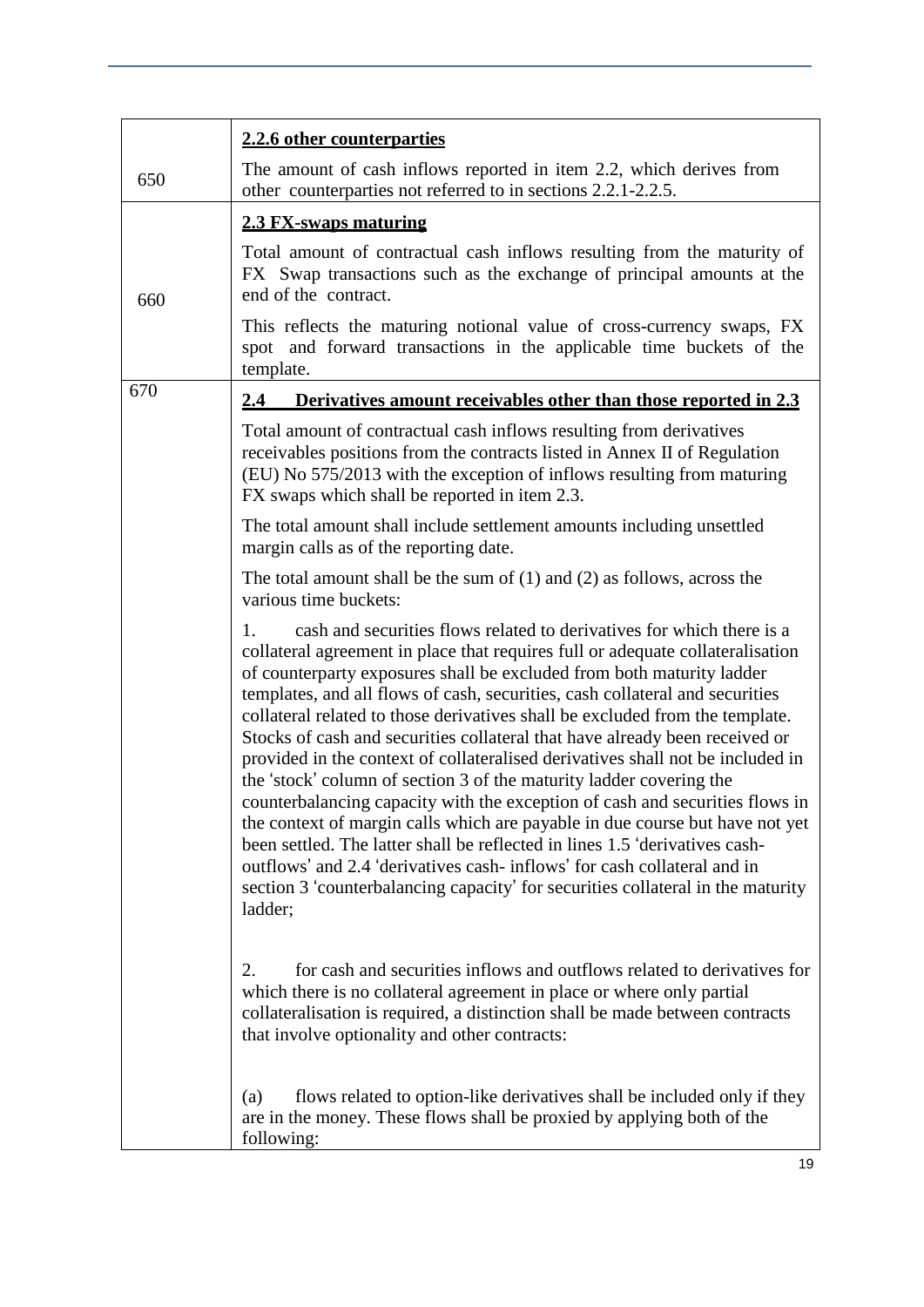|          | including the current market value or net present value of the<br>(i)<br>contract as inflow in line 2.4 of the maturity ladder 'derivatives cash-<br>inflows' at the latest exercise date of the option where the bank has the right<br>to exercise the option;                                                                                                                                                                                |
|----------|------------------------------------------------------------------------------------------------------------------------------------------------------------------------------------------------------------------------------------------------------------------------------------------------------------------------------------------------------------------------------------------------------------------------------------------------|
|          | including the current market value or net present value of the<br>(ii)<br>contract as outflow in line 1.5 of the maturity ladder 'derivatives cash-<br>outflows' at the earliest exercise date of the option where the bank's<br>counterparty has the right to exercise the option;                                                                                                                                                            |
|          | flows related to other contracts than those referred to in point (a)<br>(b)<br>shall be included by projecting the gross buckets in lines 1.5 'derivatives<br>cash-outflows' and 2.4 'derivatives cash-inflows' and the contractual<br>flows of securities in the counterbalancing capacity of the maturity ladder,<br>using the current market-implied forward rates applicable on the reporting<br>date where the amounts are not yet fixed. |
|          | 2.5 Paper in own portfolio maturing                                                                                                                                                                                                                                                                                                                                                                                                            |
| 680      | The amount of inflows which is principal repayment from own<br>investments due taken in bonds, reported according to their residual<br>contractual maturity. This item shall include cash inflows from maturing<br>securities reported in the counterbalancing capacity. Therefore, once a<br>security matures, it shall be reported as securities outflow in the<br>counterbalancing capacity and consequently as a cash inflow here.         |
|          | 2.6 Other inflows                                                                                                                                                                                                                                                                                                                                                                                                                              |
| 690      | Total amount of all other cash inflows, not reported in items 2.1, 2.2, 2.3,<br>2.4 or 2.5 above. Contingent inflows shall not be reported here.                                                                                                                                                                                                                                                                                               |
|          | 2.7 Total inflows                                                                                                                                                                                                                                                                                                                                                                                                                              |
| 700      | Sum of inflows reported in items 2.1, 2.2, 2.3, 2.4, 2.5 and 2.6.                                                                                                                                                                                                                                                                                                                                                                              |
|          | 2.8 Net contractual gap                                                                                                                                                                                                                                                                                                                                                                                                                        |
| 710      | Total Inflows reported in item 2.7 less total outflows reported in item 1.7.                                                                                                                                                                                                                                                                                                                                                                   |
|          | 2.9 Cumulated net contractual gap                                                                                                                                                                                                                                                                                                                                                                                                              |
| 720      | Cumulated net contractual gap from the reporting date to the upper<br>limit of a relevant time bucket.                                                                                                                                                                                                                                                                                                                                         |
|          | <b>3 COUNTERBALANCING CAPACITY</b>                                                                                                                                                                                                                                                                                                                                                                                                             |
| 730-1080 | The 'Counterbalancing Capacity' of the maturity ladder shall contain<br>information on the development of an institution's holdings of assets<br>of varying degrees of liquidity, amongst which tradable assets and central<br>bank eligible assets, as well as facilities contractually committed to the<br>institution.<br>For reporting at the consolidated level on central bank eligibility, the rules                                    |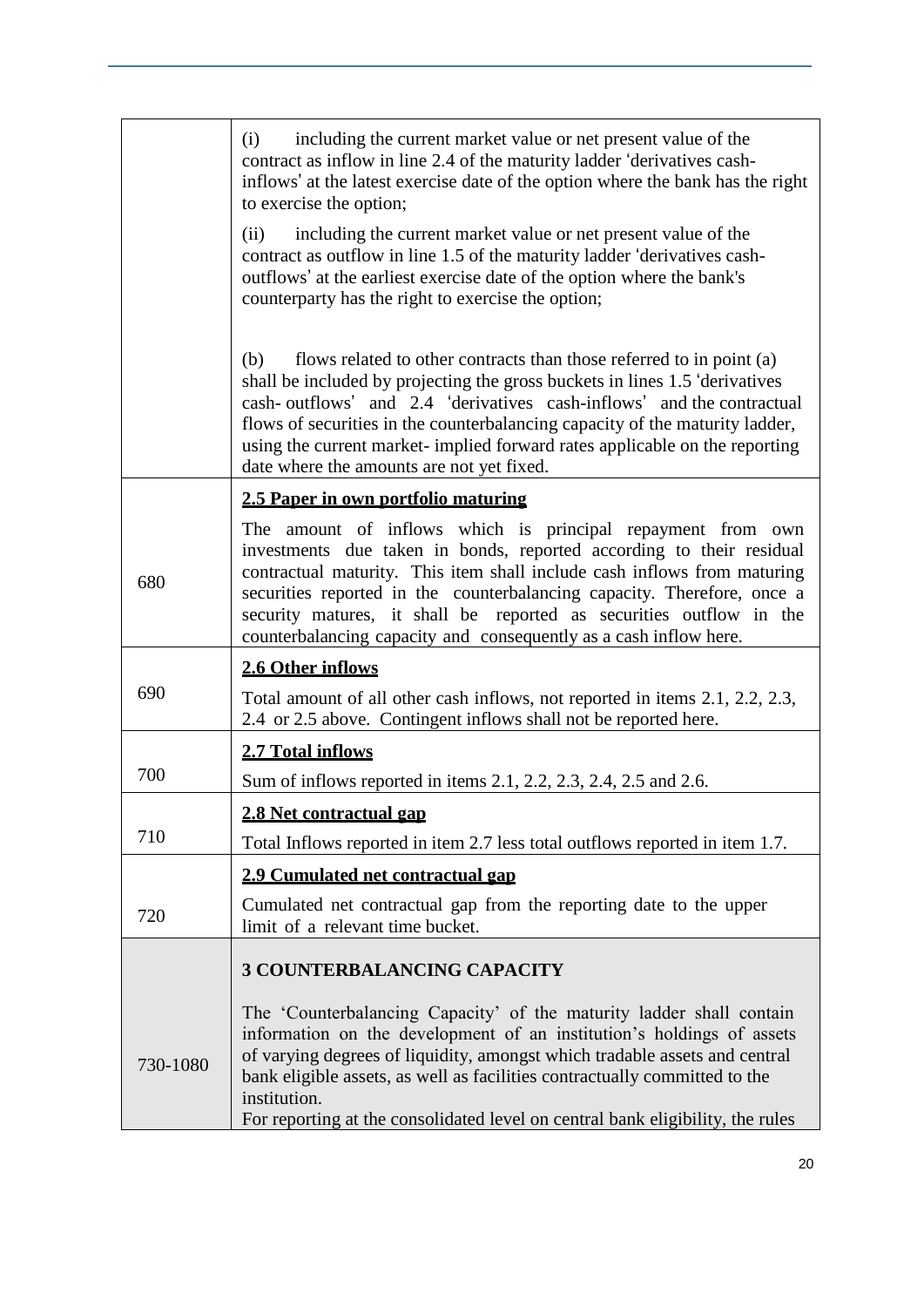| of central bank eligibility which apply to each consolidated institution in its<br>jurisdiction of incorporation shall form the basis.<br>Where the counterbalancing capacity refers to tradable assets, institutions<br>shall report tradable assets traded in large, deep and active repo or cash<br>markets characterised by a low level of concentration.                                                                                                                                                                                                                                                                                                                                                                                                                                                                                                                                                                                                                                                             |
|---------------------------------------------------------------------------------------------------------------------------------------------------------------------------------------------------------------------------------------------------------------------------------------------------------------------------------------------------------------------------------------------------------------------------------------------------------------------------------------------------------------------------------------------------------------------------------------------------------------------------------------------------------------------------------------------------------------------------------------------------------------------------------------------------------------------------------------------------------------------------------------------------------------------------------------------------------------------------------------------------------------------------|
| Assets reported in the columns of the counterbalancing capacity shall<br>include only unencumbered assets available to the institution to convert into<br>cash at any time to fill contractual gaps between cash inflows and outflows<br>during the time horizon. For those purposes, the definition of encumbered<br>assets in accordance with Commission Delegated Regulation (EU) 2015/61<br>shall apply. The assets shall not be used to provide credit enhancements in<br>structured transactions or to cover operational costs, such as rents and<br>salaries, and shall be managed with the clear and sole intent for use as a<br>source of contingent funds.                                                                                                                                                                                                                                                                                                                                                      |
| Assets that the institution received as collateral in reverse repo and Secured<br>Financing Transactions (SFT) can be considered as part of the<br>counterbalancing capacity if they are held at the institution, have not been<br>rehypothecated, and are legally and contractually available for the<br>institution's use.                                                                                                                                                                                                                                                                                                                                                                                                                                                                                                                                                                                                                                                                                              |
| In order to avoid double counting, where the institution reports<br>prepositioned assets in item 3.1 to 3.7, it shall not report the related capacity<br>of those facilities in item 3.8.                                                                                                                                                                                                                                                                                                                                                                                                                                                                                                                                                                                                                                                                                                                                                                                                                                 |
| Institutions shall report assets, where they meet the description of a row and<br>are available at the reporting date, as an initial stock in column 010.                                                                                                                                                                                                                                                                                                                                                                                                                                                                                                                                                                                                                                                                                                                                                                                                                                                                 |
| Columns 020 to 220 shall contain contractual flows in the counterbalancing<br>capacity. Where an institution has entered into a repo transaction, the asset<br>which has been repoed out shall be re-entered as a security inflow in the<br>maturity bucket where the repo transaction matures. Correspondingly, the<br>cash outflow following from the maturing repo shall be reported in the<br>relevant cash outflow bucket in item 1.2. Where an institution has entered<br>into a reverse repo transaction, the asset which has been repoed in shall be<br>re-entered as a security outflow in the maturity bucket where the repo<br>transaction matures. Correspondingly, the cash inflow following from the<br>maturing repo shall be reported in the relevant cash inflow bucket in item<br>2.1. Collateral swaps shall be reported as contractual inflows and outflows<br>of securities in the counterbalancing capacity section in accordance with the<br>relevant maturity bucket in which these swaps mature. |
| The collateral flows should correspond to the contractual timings in the<br>main SFT cash rows, i.e. no adjustments should be made for the 'of which'<br>rows for neither counterparty type nor short positions.                                                                                                                                                                                                                                                                                                                                                                                                                                                                                                                                                                                                                                                                                                                                                                                                          |
| A change to the contractually available amount of credit and liquidity lines                                                                                                                                                                                                                                                                                                                                                                                                                                                                                                                                                                                                                                                                                                                                                                                                                                                                                                                                              |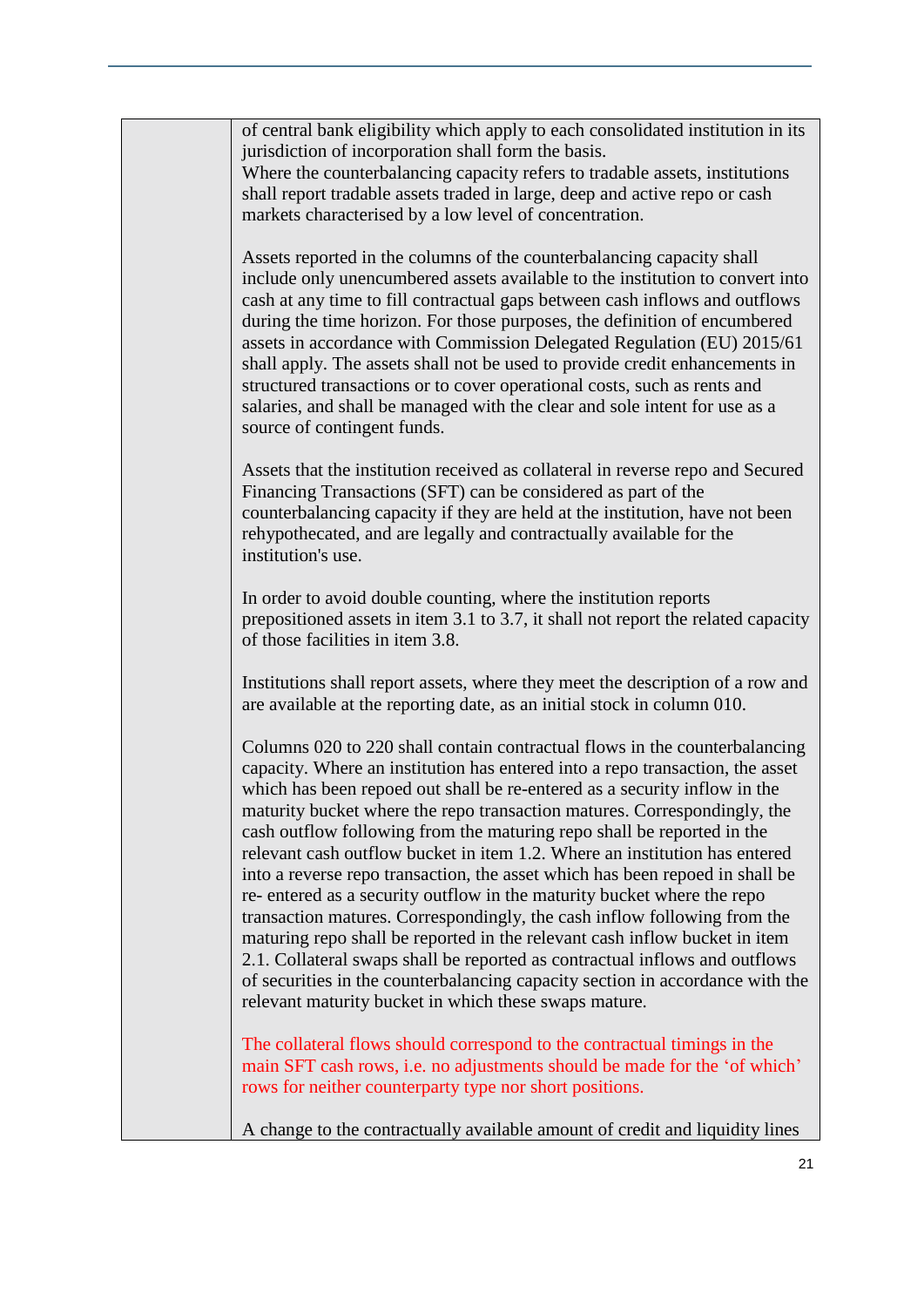|      | reported in item 3.8 shall be reported as a flow in the relevant time bucket.<br>Where an institution has an overnight deposit at a central bank, the amount<br>of the deposit shall be reported as an initial stock in item 3.2 and as a cash<br>outflow in the maturity bucket 'overnight' for this item. Correspondingly,<br>the resultant cash inflow shall be reported in item 2.2.5. |
|------|--------------------------------------------------------------------------------------------------------------------------------------------------------------------------------------------------------------------------------------------------------------------------------------------------------------------------------------------------------------------------------------------|
|      | Maturing securities in the counterbalancing capacity shall be reported based<br>on their contractual maturity. When a security matures, it shall be removed<br>from the asset category it was initially reported in, it shall be treated as an<br>outflow of securities, and the resultant cash inflow shall be reported in item<br>2.5.                                                   |
|      | All security values shall be reported in the relevant bucket at current market<br>values.                                                                                                                                                                                                                                                                                                  |
|      | In item 3.8 only contractually available amounts shall be reported.                                                                                                                                                                                                                                                                                                                        |
|      | To avoid double counting, cash-inflows shall not be accounted for in item<br>3.1 or 3.2 of the counterbalancing capacity.                                                                                                                                                                                                                                                                  |
|      | Items in the counterbalancing capacity shall be reported in the following<br>sub-categories below:                                                                                                                                                                                                                                                                                         |
| 730  | 3.1 Coins and bank notes<br>Total amount of cash arising from coins and banknotes.                                                                                                                                                                                                                                                                                                         |
|      | 3.2 Withdrawable central bank reserves                                                                                                                                                                                                                                                                                                                                                     |
| 740  | amount of reserves at central banks according to Article<br>Total<br>$10(1)(b)(iii)$ of Regulation (EU) No 2015/61 withdrawable overnight at<br>the latest.                                                                                                                                                                                                                                |
|      | Securities representing claims on or guaranteed by central banks shall not<br>be reported here.                                                                                                                                                                                                                                                                                            |
| 750  | 3.3 Level 1 tradable assets                                                                                                                                                                                                                                                                                                                                                                |
|      | The market value of tradable assets in accordance with Articles 7, 8 and 10<br>of Regulation (EU) No 2015/61.                                                                                                                                                                                                                                                                              |
|      | CIU shares or units in accordance with article 15 of Regulation (EU)<br>No 2015/61 that qualify as Level 1 assets shall be reported in the below<br>subcategories corresponding to their underlying assets.                                                                                                                                                                                |
|      | 3.3.1 Level 1 excluding covered bonds                                                                                                                                                                                                                                                                                                                                                      |
| 760  | The amount reported in item 3.3 which is not covered bonds.                                                                                                                                                                                                                                                                                                                                |
| 6490 | <u><b>60.3.3.1.5</b> Level 2A assets included due to Alternative Liquidity</u><br><b>Approaches</b>                                                                                                                                                                                                                                                                                        |
|      | The portion of the amount reported in item 3.3.1 which the reporting<br>institution is recognising as Level 1 and not reporting as Level 2A in                                                                                                                                                                                                                                             |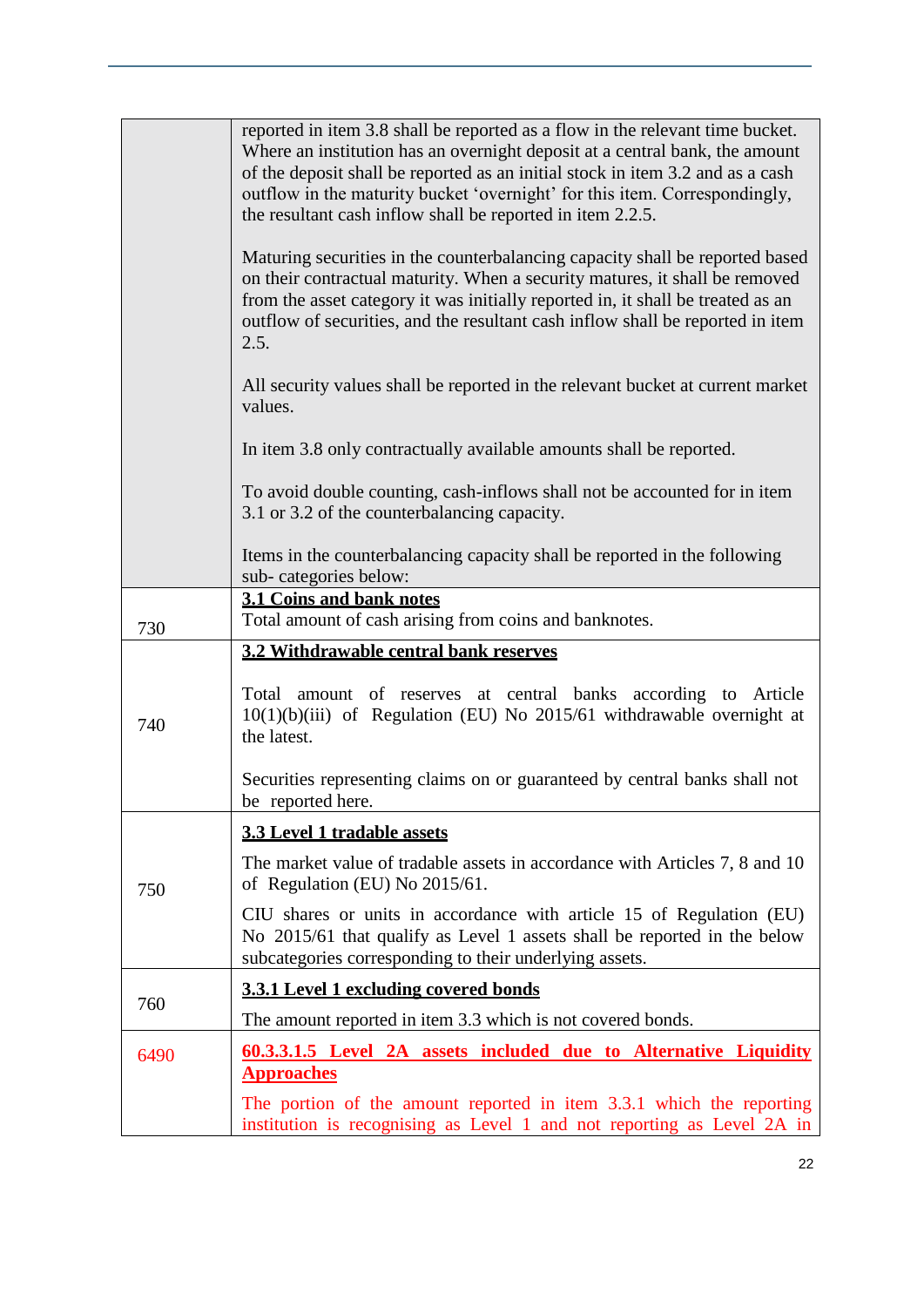|     | accordance with Article $19(1)(c)$ of the Regulation (EU) No 2015/61.<br>These assets shall not be reported in the Level 2A assets section.                                                                                           |
|-----|---------------------------------------------------------------------------------------------------------------------------------------------------------------------------------------------------------------------------------------|
| 770 | 3.3.1.1 Level 1 central bank                                                                                                                                                                                                          |
|     | The amount reported in item 3.3.1 which is assets representing claims on<br>or guaranteed by central banks.                                                                                                                           |
|     | 3.3.1.2 Level 1 (COS 1)                                                                                                                                                                                                               |
| 780 | The amount reported in item 3.3.1 other than the amount reported in<br>item 3.3.1.1, which is assets representing claims on or guaranteed by<br>issuer or guarantor that is assigned credit quality step 1 by a nominated<br>ECAI.    |
| 790 | <u>3.3.1.3 Level 1 (COS 2, COS3)</u>                                                                                                                                                                                                  |
|     | The amount reported in item 3.3.1 other than those reported in item<br>3.3.1.1 which is assets representing claims on or guaranteed by issuer or<br>guarantor that is assigned credit quality step 2 or 3 by a nominated ECAI.        |
|     | <u>3.3.1.4 Level 1 (COS 4+)</u>                                                                                                                                                                                                       |
| 800 | The amount reported in item 3.3.1 other than those reported in item<br>3.3.1.1 which is assets representing claims on or guaranteed by issuer or<br>guarantor that is assigned credit quality step 4 or worse by a nominated<br>ECAI. |
|     | 3.3.2 Level 1 covered bonds (COS1)                                                                                                                                                                                                    |
| 810 | The amount reported in item 3.3 which is covered bonds. Note that in<br>accordance with Article $10(1)(f)$ of Regulation (EU) No 2015/61 only<br>CQS 1 covered bonds are eligible as Level 1 assets.                                  |
|     | <b>3.4 Level 2A tradable assets</b>                                                                                                                                                                                                   |
| 820 | The market value of tradable assets in accordance with Articles 7, 8 and 11<br>of Regulation (EU) No 2015/61.                                                                                                                         |
|     | CIU shares or units in accordance with article 15 of Regulation (EU)<br>No 2015/61 that qualify as Level 2A assets shall be reported in the below<br>subcategories corresponding to their underlying assets.                          |
| 830 | 3.4.1 Level 2A corporate bond (COS 1)                                                                                                                                                                                                 |
|     | The amount reported in item 3.4 which is corporate bonds that are<br>assigned credit quality step 1 by a nominated ECAI.                                                                                                              |
| 840 | 3.4.2 Level 2A covered bonds (COS 1, COS2)                                                                                                                                                                                            |
|     | The amount reported in item 3.4 which is covered bonds that are<br>assigned credit quality step 1 or 2 by a nominated ECAI.                                                                                                           |
|     | 3.4.3 Level 2A public sector (COS1, COS2)                                                                                                                                                                                             |
| 850 | The amount reported in item 3.4 which is assets representing claims on<br>guaranteed by central governments,<br>central banks, regional<br><b>or</b><br>governments, local authorities or public sector entities. Note that in        |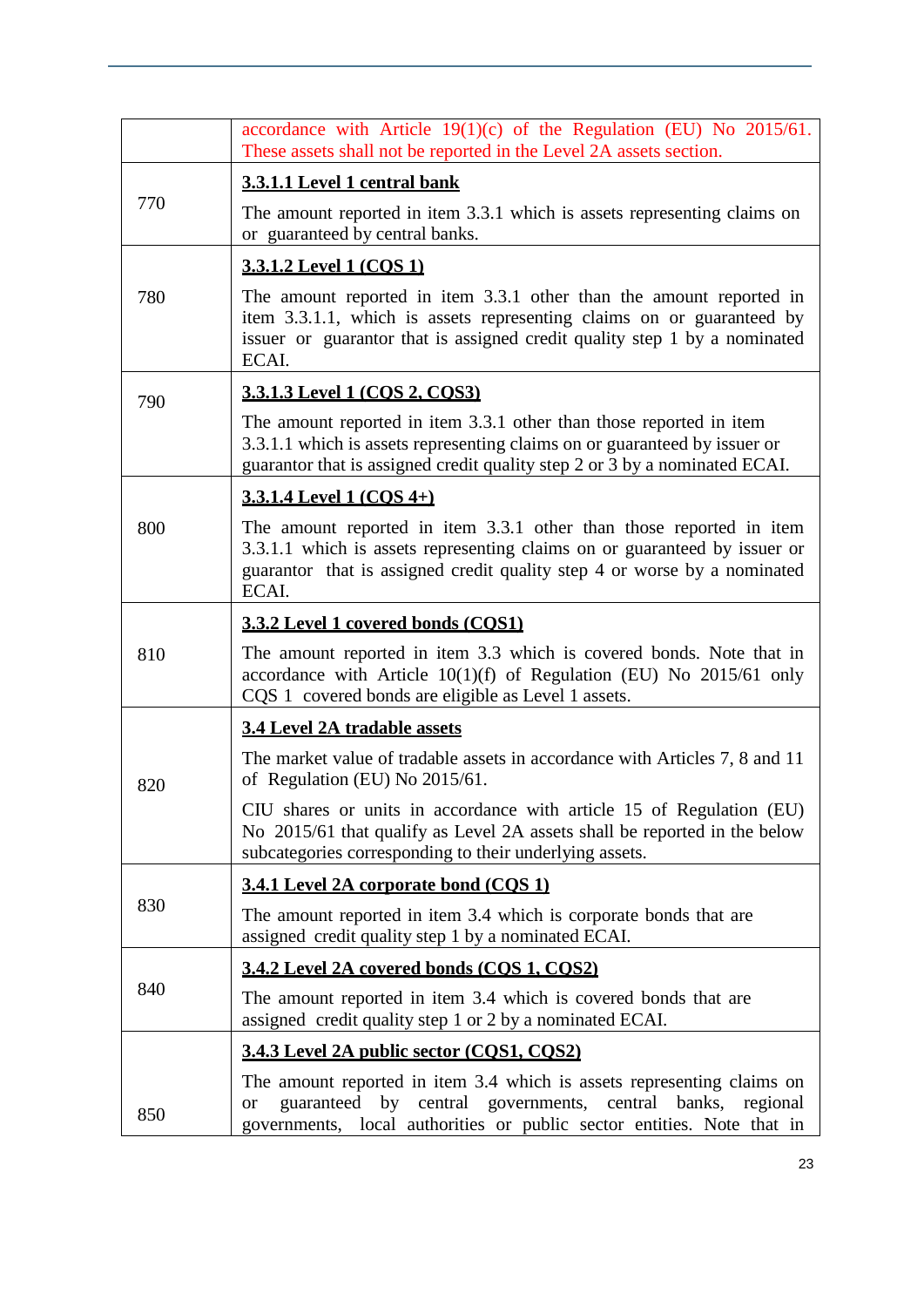|      | accordance with Article $11(1)(a)$ and (b) of Regulation (EU) No 2015/61<br>all public sector assets eligible as Level 2A must be either credit quality<br>step 1 or credit quality step 2.                                                                                                                                                                                                                                                                                           |
|------|---------------------------------------------------------------------------------------------------------------------------------------------------------------------------------------------------------------------------------------------------------------------------------------------------------------------------------------------------------------------------------------------------------------------------------------------------------------------------------------|
|      | <b>3.5 Level 2B tradable assets</b>                                                                                                                                                                                                                                                                                                                                                                                                                                                   |
| 860  | The market value of tradable assets in accordance with Articles 7, 8 and 12<br>or 13 of Regulation (EU) No 2015/61.                                                                                                                                                                                                                                                                                                                                                                   |
|      | CIU shares or units in accordance with article 15 of Regulation (EU)<br>No 2015/61 that qualify as Level 2B assets shall be reported in the below<br>subcategories corresponding to their underlying assets.                                                                                                                                                                                                                                                                          |
|      | <b>3.5.1 Level 2B ABS (COS 1)</b>                                                                                                                                                                                                                                                                                                                                                                                                                                                     |
| 870  | The amount reported in item 3.5 which is asset backed securities<br>(including RMBS). Note that in accordance with Article $13(2)(a)$ of<br>Regulation (EU) No 2015/61 all asset backed securities qualifying as Level<br>2B have credit quality step 1.                                                                                                                                                                                                                              |
| 880  | 3.5.2 Level 2B covered bonds (COS 1-6)                                                                                                                                                                                                                                                                                                                                                                                                                                                |
|      | The amount reported in item 3.5 which is covered bonds.                                                                                                                                                                                                                                                                                                                                                                                                                               |
| 890  | 3.5.3 Level 2B corporate bonds (COS 1-3)                                                                                                                                                                                                                                                                                                                                                                                                                                              |
|      | The amount reported in item 3.5 which is corporate debt securities.                                                                                                                                                                                                                                                                                                                                                                                                                   |
| 900  | 3.5.4 Level 2B shares                                                                                                                                                                                                                                                                                                                                                                                                                                                                 |
|      | The amount reported in item 3.5 which is shares.                                                                                                                                                                                                                                                                                                                                                                                                                                      |
|      | 3.5.5 Level 2B public sector (COS 3-5)                                                                                                                                                                                                                                                                                                                                                                                                                                                |
| 910  | The amount reported in 3.5 which is Level 2B assets not reported in<br>items 3.5.1 to 3.5.4.                                                                                                                                                                                                                                                                                                                                                                                          |
| 6500 | 60.3.5.6 Deposits by / Liquidity funding available to network member<br>with/from central institution                                                                                                                                                                                                                                                                                                                                                                                 |
|      | The amount of deposits by / liquidity funding available to network member<br>with/from central institution in accordance with Article 16 of the Regulation<br>(EU) No 2015/61. In the "LCR weight" column corresponding to this row,<br>the reported weight should be calculated with regard to whether the central<br>institution is obliged to hold or invest the deposits in liquid assets of a<br>specified level or category. This row is only applicable to network<br>members. |
|      | 3.6 other tradable assets                                                                                                                                                                                                                                                                                                                                                                                                                                                             |
|      | The market value of tradable assets other than those reported in items 3.3,<br>3.4 and 3.5.                                                                                                                                                                                                                                                                                                                                                                                           |
| 920  | Securities and securities flows from other tradable assets in the form of<br>issuances<br>shall<br>not<br>be<br>reported<br>intragroup<br>in<br>the<br><b>or</b><br>own<br>counterbalancing capacity. Nevertheless, cash flows from such items<br>shall be reported in the relevant part of section 1 and 2 of the template.                                                                                                                                                          |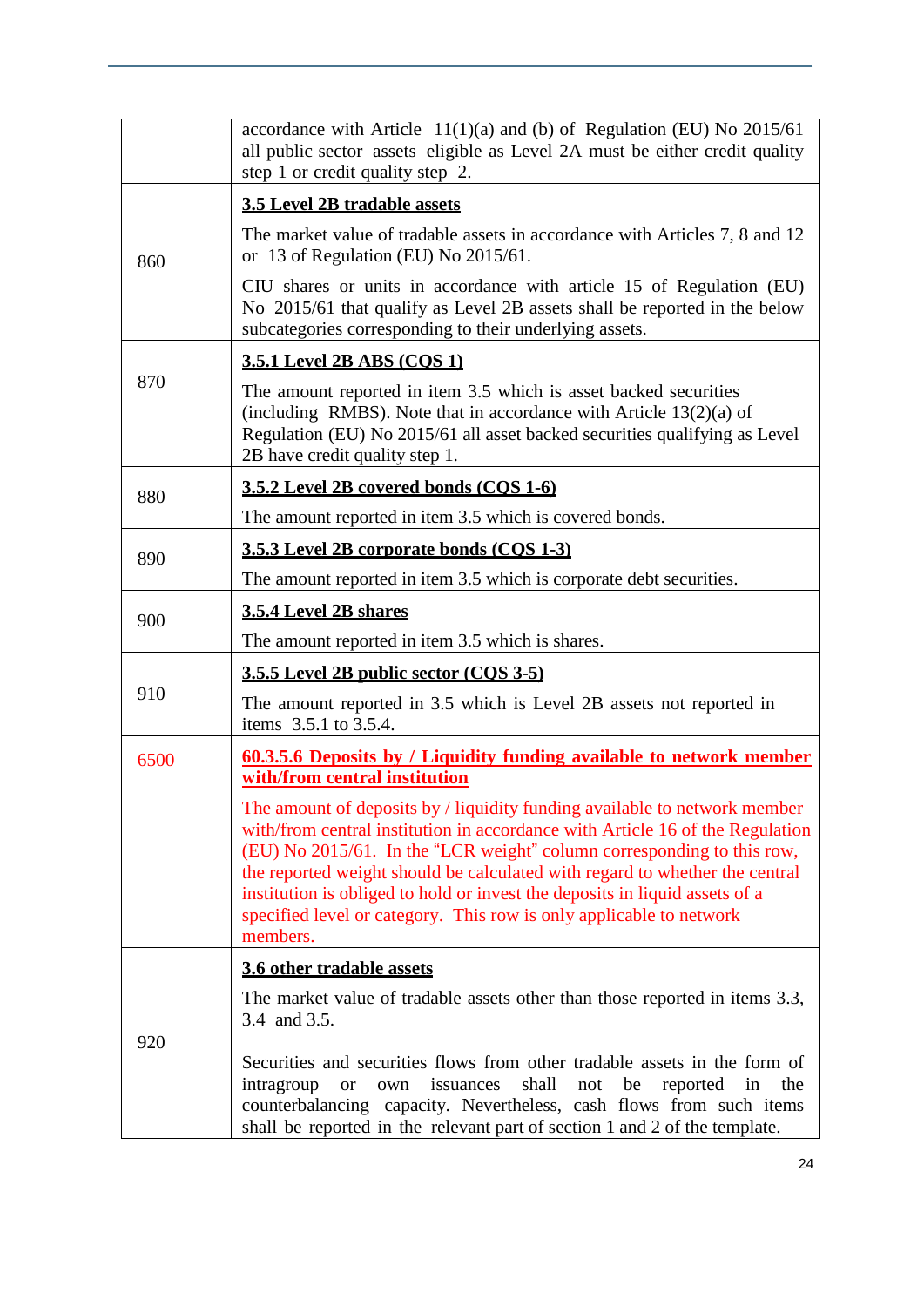|     | 3.6.1 central government (COS1)                                                                                                                                                                                                                                                                                                                                                                                                                                                                                                          |
|-----|------------------------------------------------------------------------------------------------------------------------------------------------------------------------------------------------------------------------------------------------------------------------------------------------------------------------------------------------------------------------------------------------------------------------------------------------------------------------------------------------------------------------------------------|
| 930 | The amount reported in item 3.6 which is an asset representing a claim on<br>or guaranteed by a central government that is assigned credit quality step<br>1 by a nominated ECAI.                                                                                                                                                                                                                                                                                                                                                        |
|     | 3.6.2 central government (COS2-3)                                                                                                                                                                                                                                                                                                                                                                                                                                                                                                        |
| 940 | The amount reported in item 3.6 which is an asset representing a claim on<br>or guaranteed by a central government that is assigned credit quality step<br>2 or 3 by a nominated ECAI.                                                                                                                                                                                                                                                                                                                                                   |
| 950 | <b>3.6.3 shares</b>                                                                                                                                                                                                                                                                                                                                                                                                                                                                                                                      |
|     | The amount reported in item 3.6 which is shares.                                                                                                                                                                                                                                                                                                                                                                                                                                                                                         |
| 960 | 3.6.4 covered bonds                                                                                                                                                                                                                                                                                                                                                                                                                                                                                                                      |
|     | The amount reported in item 3.6 which is covered bonds.                                                                                                                                                                                                                                                                                                                                                                                                                                                                                  |
| 970 | 3.6.5 ABS                                                                                                                                                                                                                                                                                                                                                                                                                                                                                                                                |
|     | The amount reported in item 3.6 which is ABS.                                                                                                                                                                                                                                                                                                                                                                                                                                                                                            |
|     | 3.6.6 other tradable assets                                                                                                                                                                                                                                                                                                                                                                                                                                                                                                              |
| 980 | The amount reported in item 3.6 which is other tradable asset not reported<br>in items 3.6.1 to 3.6.5                                                                                                                                                                                                                                                                                                                                                                                                                                    |
|     | 3.7 non-tradable assets eligible for central bank                                                                                                                                                                                                                                                                                                                                                                                                                                                                                        |
| 990 | The carrying amount of non-tradable assets that are eligible collateral for<br>standard liquidity operations of the central bank to which the institution has<br>direct access at its level of consolidation.                                                                                                                                                                                                                                                                                                                            |
|     | For assets denominated in a currency included in the Annex of<br>Commission Implementing Regulation (EU) 2015/233 <sup>1</sup> as a<br>currency with extremely narrow central bank eligibility, institutions shall<br>leave this field blank. Securities and securities flows from other tradable<br>assets in the form of intragroup or own issuances shall not be reported in<br>the counterbalancing capacity. Nevertheless, cash flows from such items<br>shall be reported in the relevant part of section 1 and 2 of the template. |
|     | <b>3.8 Undrawn committed facilities received</b>                                                                                                                                                                                                                                                                                                                                                                                                                                                                                         |
|     |                                                                                                                                                                                                                                                                                                                                                                                                                                                                                                                                          |
|     | Total amount of undrawn committed facilities extended to the reporting<br>These<br>shall include contractually irrevocable facilities.<br>institution.<br>shall report a reduced amount where the potential collateral<br>Institutions<br>needs for drawing on these facilities exceeds the availability of collateral.                                                                                                                                                                                                                  |

 1 <http://eur-lex.europa.eu/legal-content/EN/TXT/?uri=CELEX%3A32015R0233>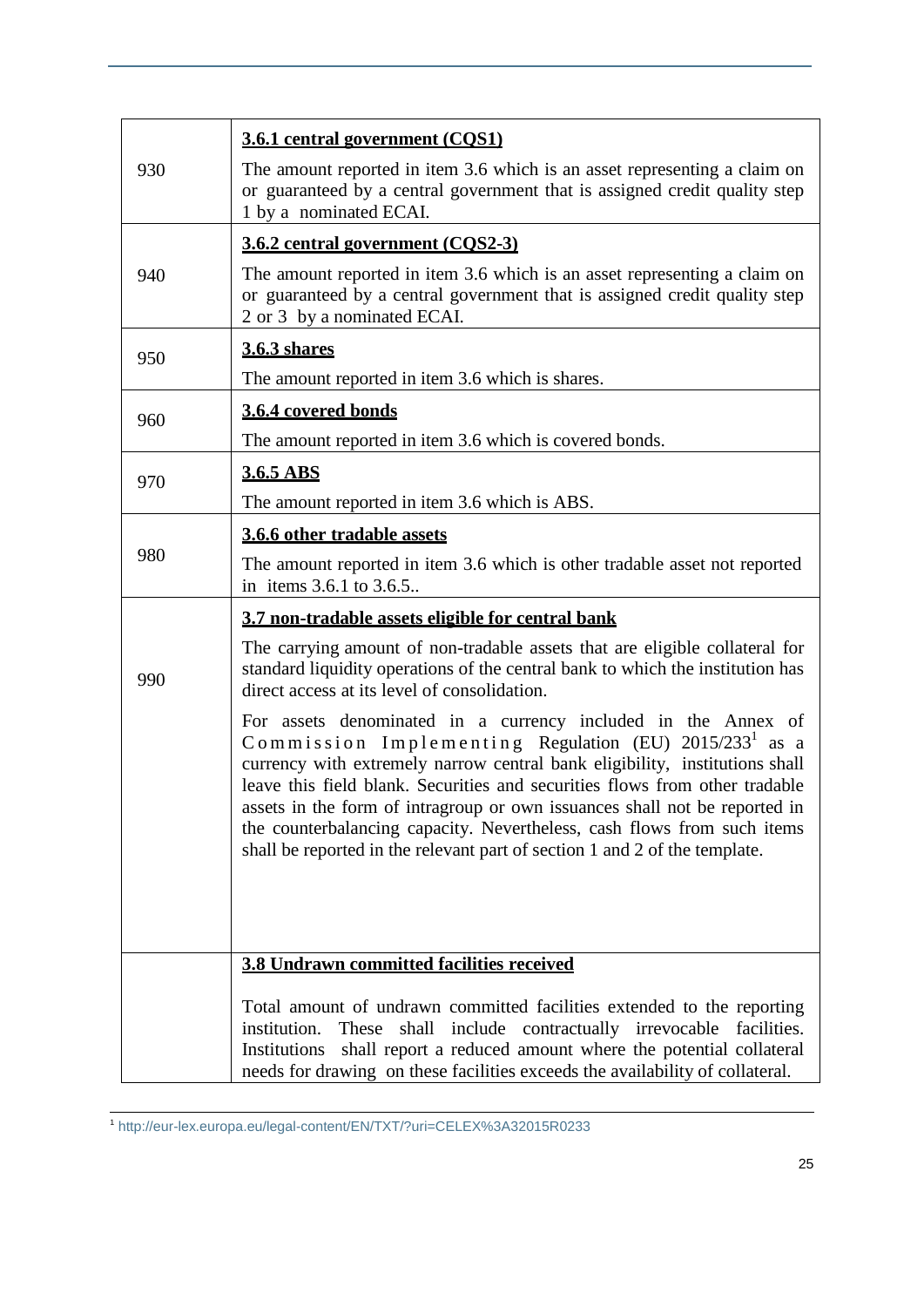| 1000 |                                                                                 |
|------|---------------------------------------------------------------------------------|
|      | In order to avoid double-counting, facilities where the reporting               |
|      | institution has already prepositioned assets as collateral, for an undrawn      |
|      | credit facility, and has already reported the assets in items 3.1 to 3.7, these |
|      | facilities shall not be reported in item 3.8. The same shall apply for          |
|      | cases where the reporting institution may need to preposition assets as         |
|      | collateral in order to draw as reported in this field.                          |
|      | <b>3.8.1 Level 1 facilities</b>                                                 |
|      |                                                                                 |
| 1010 | The amount reported in item 3.8 which is central bank facility in               |
|      | accordance with Article $19(1)(b)$ of Regulation (EU) No 2015/61.               |
|      | 3.8.2 Level 2B restricted use facilities                                        |
|      |                                                                                 |
| 1020 | The amount reported in item 3.8 which is liquidity funding in                   |
|      | accordance with Article 14 of Regulation (EU) No 2015/61.                       |
|      | 3.8.3 Level 2B IPS facilities                                                   |
|      |                                                                                 |
| 1030 | The amount reported in item 3.8 which is liquidity funding in                   |
|      | accordance with Article 16(2) of Regulation (EU) No 2015/61.                    |
|      | <b>3.8.4 Other facilities</b>                                                   |
|      |                                                                                 |
| 1040 | The amount reported in item 3.8 other than the amount reported in 3.8.1 to      |
|      | 3.8.3.                                                                          |
|      | 3.8.4.1 from intragroup counterparties                                          |
|      |                                                                                 |
| 1050 | The amount reported in 3.8.4 where the counterparty is a parent or a            |
|      | subsidiary of the institution or another subsidiary of the same parent or       |
|      | linked to the credit institution by a relationship within the meaning of        |
|      | Article 12(1) of Directive 83/349/EEC or a member of the same                   |
|      | institutional protection scheme as referred to in Article 113(7) of             |
|      | Regulation (EU) No 575/2013 or the central institution or an affiliate of a     |
|      | network or cooperative group as referred to in Article 10 of Regulation         |
|      | (EU No 575/2013).                                                               |
|      | 60.3.8.4.1.1 Of which: reported as LCR inflows from undrawn credit or           |
| 6510 | liquidity facilities provided by members of a group or an institutional         |
|      | protection scheme where the competent authorities have granted                  |
|      | permission to apply a higher inflow rate                                        |
|      |                                                                                 |
|      | The portion of the amount reported in item 3.8.4.1 which the competent          |
|      | authorities have granted permission to apply a higher inflow in accordance      |
|      | with Article 34 of Regulation (EU) No 2015/61.                                  |
|      | 3.8.4.2 from other counterparties                                               |
|      |                                                                                 |
| 1060 | The amount reported in 3.8.4 other than the amount reported in 3.8.4.1.         |
|      | 60.3.8.4.2.1 Of: which from central banks reported as LCR inflows               |
| 6520 | from undrawn credit or liquidity facilities and any other commitments           |
|      | provided by central banks provided that there is no double counting             |
|      | with liquid assets.                                                             |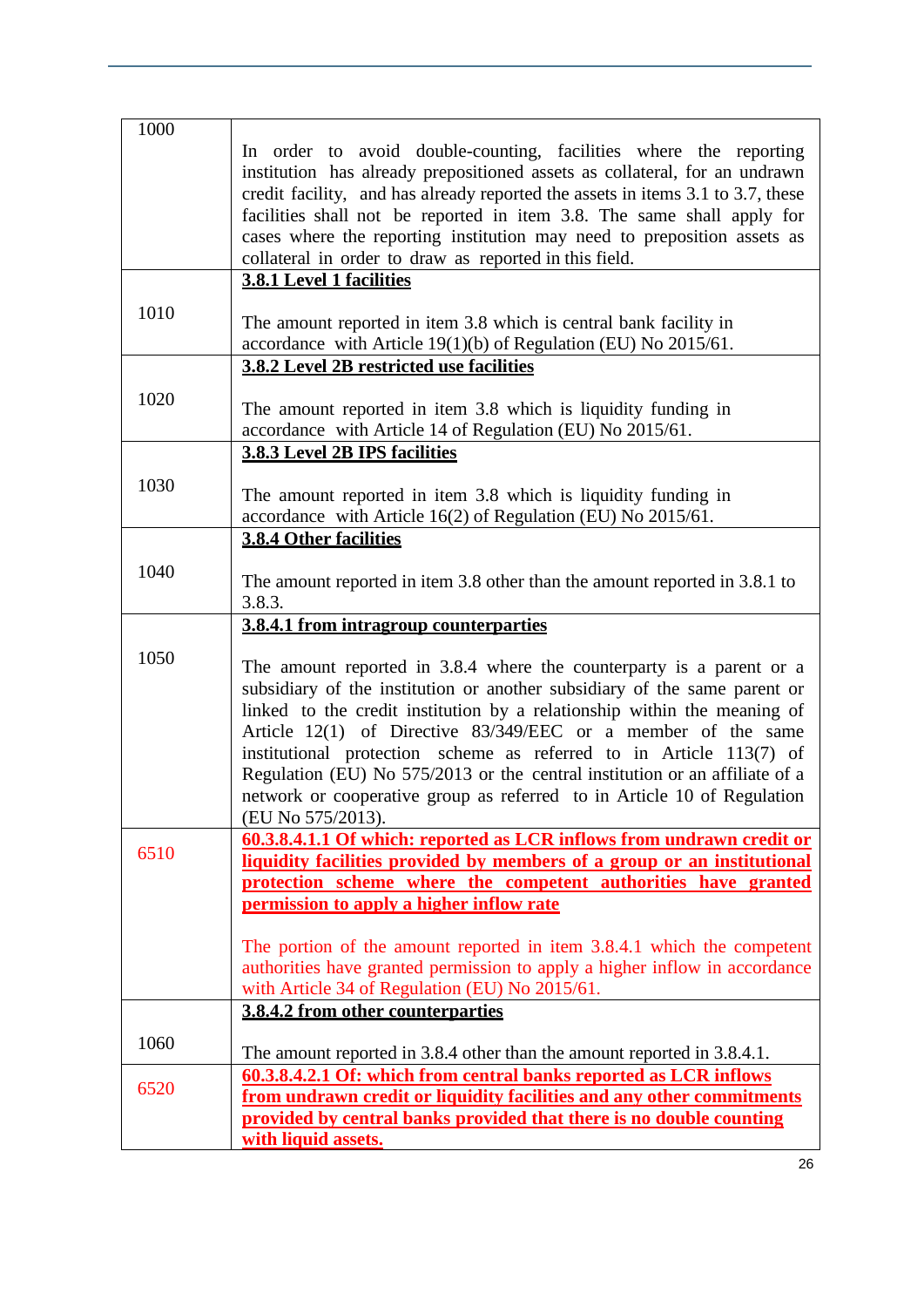|       | The portion of the amount reported in item 3.8.4.2 which is inflows from<br>undrawn credit or liquidity facilities and any other commitments provided<br>by central banks in accordance with Article 32 $(3)$ $(g)$ of the Regulation<br>(EU) No 2015/61. To avoid double counting, undrawn committed liquidity |
|-------|-----------------------------------------------------------------------------------------------------------------------------------------------------------------------------------------------------------------------------------------------------------------------------------------------------------------|
|       | facilities recognised as liquid assets should not be reported in this row.                                                                                                                                                                                                                                      |
|       | <b>3.9 Net change of Counterbalancing Capacity</b>                                                                                                                                                                                                                                                              |
| 1070  | Net change in exposures to items 3.2, 3.3, 3.4 and 3.5, 3.6, 3.7 and<br>representing, respectively, central banks, securities flows<br>3.8<br>and<br>committed credit lines in a given time bucket shall be reported.                                                                                           |
|       | <b>3.10 Cumulated Counterbalancing Capacity</b>                                                                                                                                                                                                                                                                 |
| 1080  | Cumulated amount of Counterbalancing Capacity from the reporting date<br>to the upper limit of a relevant time bucket.                                                                                                                                                                                          |
|       |                                                                                                                                                                                                                                                                                                                 |
| 1090- | <b>4 CONTINGENCIES</b>                                                                                                                                                                                                                                                                                          |
| 1140  |                                                                                                                                                                                                                                                                                                                 |
|       | The 'Contingencies' of the maturity ladder shall contain information<br>on contingent outflows.                                                                                                                                                                                                                 |
|       |                                                                                                                                                                                                                                                                                                                 |
|       | <b>4.1 Outflows from committed facilities</b>                                                                                                                                                                                                                                                                   |
|       |                                                                                                                                                                                                                                                                                                                 |
| 1090  | Cash outflows arising from committed facilities. Institutions shall report as                                                                                                                                                                                                                                   |
|       | an outflow the maximum amount that can be drawn in a given time                                                                                                                                                                                                                                                 |
|       | period. For revolving credit facilities, only the amount above the                                                                                                                                                                                                                                              |
|       | existing loan shall be reported.                                                                                                                                                                                                                                                                                |
|       | <b>4.1.1 Committed credit facilities</b>                                                                                                                                                                                                                                                                        |
| 1010  | The amount reported in item 4.1, which derives from committed                                                                                                                                                                                                                                                   |
|       | credit facilities in accordance with Article 31 of Regulation (EU) No                                                                                                                                                                                                                                           |
|       | 2015/61.                                                                                                                                                                                                                                                                                                        |
|       | 4.1.1.1 considered as Level 2B by the receiver                                                                                                                                                                                                                                                                  |
| 1110  |                                                                                                                                                                                                                                                                                                                 |
|       | The amount reported in item 4.1.1, which is considered liquidity funding<br>in accordance with Article 16(2) of Regulation (EU) No 2015/61.                                                                                                                                                                     |
|       | 4.1.1.2 other                                                                                                                                                                                                                                                                                                   |
|       |                                                                                                                                                                                                                                                                                                                 |
| 1120  |                                                                                                                                                                                                                                                                                                                 |
|       | The amount reported in item 4.1.1, other than the amount reported in<br>item 4.1.1.1.                                                                                                                                                                                                                           |
|       |                                                                                                                                                                                                                                                                                                                 |
| 6530  | 60.4.1.1.2.1 Of which: Retail customers, or to credit institutions for<br>funding promotional loans of retail customers                                                                                                                                                                                         |
|       |                                                                                                                                                                                                                                                                                                                 |
|       |                                                                                                                                                                                                                                                                                                                 |
|       | The amount reported in item 4.1.1.2 which derives from committed<br>credit facilities in accordance with Article $31(3)$ or $31(9)$ , provided that                                                                                                                                                             |
|       | those loans meet the requirements for the outflow rates referred to Article                                                                                                                                                                                                                                     |
|       | 31(3), of Regulation (EU) No 2015/61.                                                                                                                                                                                                                                                                           |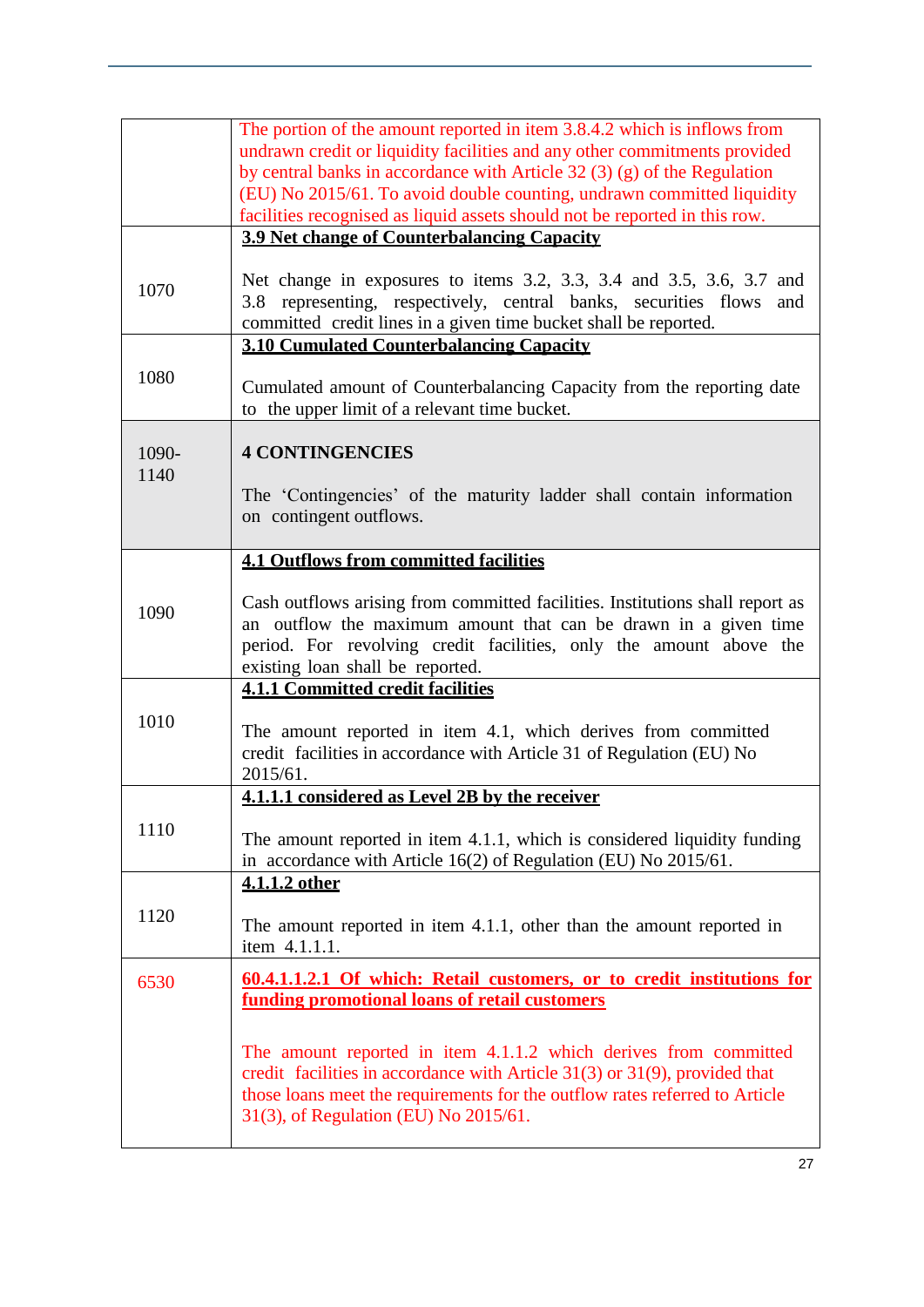|      | Credit institutions shall report the maximum amount that could be drawn<br>from undrawn committed credit facilities provided to retail customers, as<br>defined in Article 3(8) of Regulation (EU) 2015/61, or to credit institutions<br>for the sole purpose of directly or indirectly funding promotional loans<br>qualifying as exposures to retail customers.<br>The maximum amount that could be drawn down shall be determined given |
|------|--------------------------------------------------------------------------------------------------------------------------------------------------------------------------------------------------------------------------------------------------------------------------------------------------------------------------------------------------------------------------------------------------------------------------------------------|
|      | the counterparty's own obligations or given the pre-defined contractual<br>drawdown schedule coming due over each time bucket of the report.                                                                                                                                                                                                                                                                                               |
| 6540 | 60.4.1.1.2.2 Of which: Non-financial customers other than retail<br>customers, or to credit institutions for funding promotional loans of<br>non-financial customers                                                                                                                                                                                                                                                                       |
|      | The amount reported in item 4.1.1.2 which derives from committed<br>credit facilities in accordance with Article 31(4) or 31(9), provided that<br>those loans meet the requirements for the outflow rates referred to Article<br>31(4), of Regulation (EU) No 2015/61                                                                                                                                                                      |
|      | Credit institutions shall report the maximum amount that could be drawn<br>from such undrawn committed credit facilities. The maximum amount that<br>could be drawn down shall be determined given the counterparty's own<br>obligations or given the pre-defined contractual drawdown schedule coming<br>due over each time bucket of the report.                                                                                         |
| 6550 | 60.4.1.1.2.3 Of which: Credit institutions not for funding promotional<br><b>loans</b>                                                                                                                                                                                                                                                                                                                                                     |
|      | The amount reported in item 4.1.1.2 which derives from committed<br>credit facilities in accordance with Article $31(8)(a)$ of Regulation (EU) No<br>2015/61.                                                                                                                                                                                                                                                                              |
| 6560 | 60.4.1.1.2.4 Of which: Other financial customers                                                                                                                                                                                                                                                                                                                                                                                           |
|      | The amount reported in item 4.1.1.2 which derives from committed<br>credit facilities in accordance with Article 31(8) (b) & (c) of Regulation (EU)<br>No 2015/61.                                                                                                                                                                                                                                                                         |
|      | <b>4.1.2 Liquidity facilities</b>                                                                                                                                                                                                                                                                                                                                                                                                          |
| 1130 | The amount reported in item 4.1, which derives from liquidity facilities<br>in accordance with Article 31 of Regulation (EU) No 2015/61.                                                                                                                                                                                                                                                                                                   |
| 6570 | 60.4.1.2.1 Of which: considered as Level 2B by the receiver                                                                                                                                                                                                                                                                                                                                                                                |
|      | The amount reported in item 4.1.2 which is considered liquidity funding in<br>accordance with Article 16(2) of Regulation (EU) No 2015/61.                                                                                                                                                                                                                                                                                                 |
| 6580 | <u>60.4.1.2.2 Of which: to retail customers, or to credit institutions for</u><br><u>funding promotional loans of retail customers</u>                                                                                                                                                                                                                                                                                                     |
|      | The amount reported in item 4.1.2, which derives from committed<br>liquidity facilities in accordance with Article $31(3)$ or $31(9)$ , provided that                                                                                                                                                                                                                                                                                      |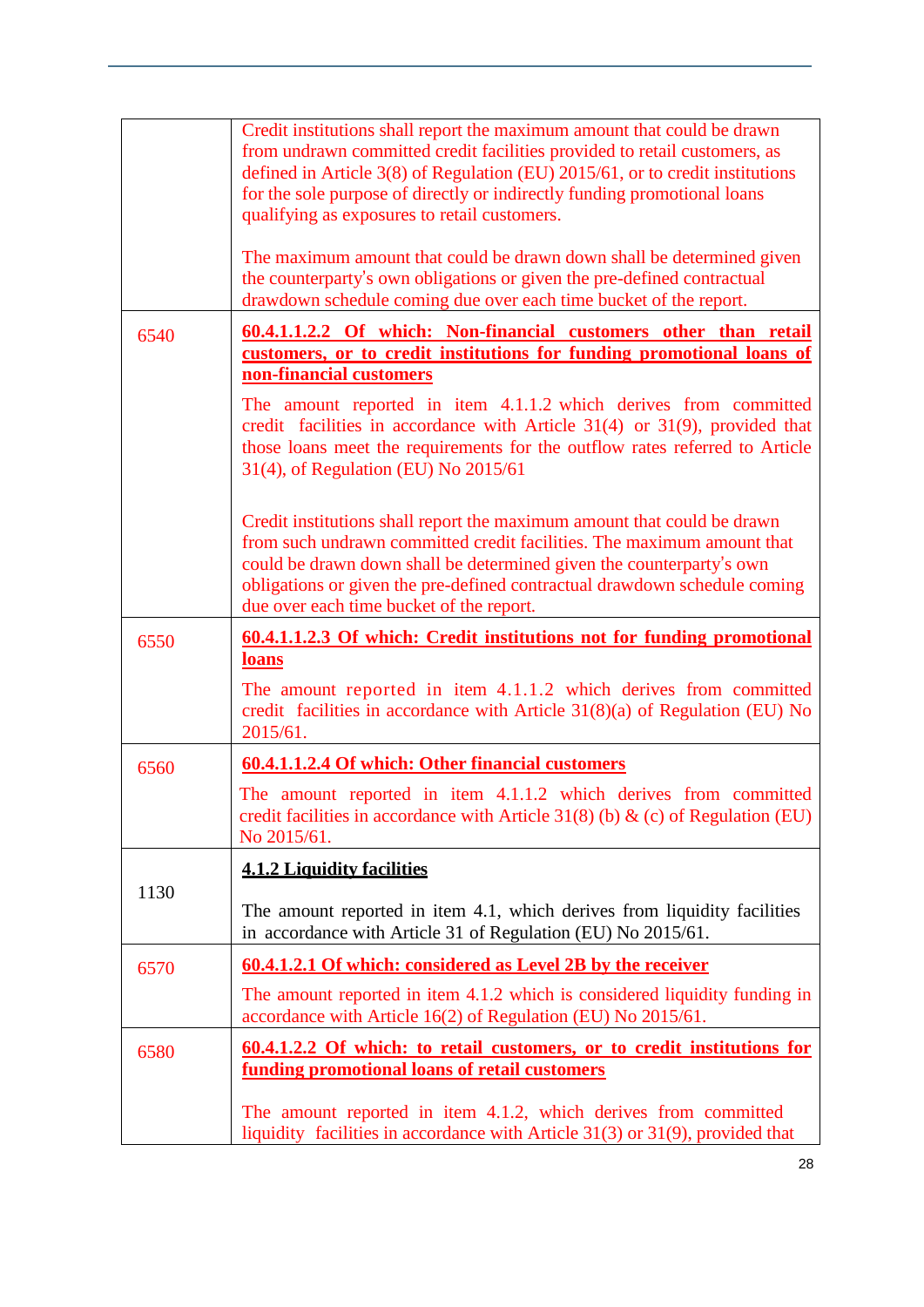|      | those loans meet the requirements for the outflow rates referred to Article<br>31(3), of Regulation (EU) No 2015/61.                                                                                                                                                                                                                                              |
|------|-------------------------------------------------------------------------------------------------------------------------------------------------------------------------------------------------------------------------------------------------------------------------------------------------------------------------------------------------------------------|
|      | Credit institutions shall report the maximum amount that could be drawn<br>from undrawn liquidity credit facilities provided to retail customers, as<br>defined in Article 3(8) of Regulation (EU) 2015/61, or to credit institutions<br>for the sole purpose of directly or indirectly funding promotional loans<br>qualifying as exposures to retail customers. |
|      | The maximum amount that could be drawn down shall be determined given<br>the counterparty's own obligations or given the pre-defined contractual<br>drawdown schedule coming due over each time bucket of the report.                                                                                                                                             |
| 6590 | 60.4.1.2.3 Of which: to non-financial customers other than retail<br>customers, or to credit institutions for funding promotional loans of<br>non-financial customers                                                                                                                                                                                             |
|      | The amount reported in item 4.1.2 which derives from committed<br>liquidity facilities in accordance with Article 31(4) or 31(9), provided that<br>those loans meet the requirements for the outflow rates referred to Article<br>31(4), of Regulation (EU) No 2015/61.                                                                                           |
| 6600 | <b>60.4.1.2.4 Of which: to personal investment companies</b>                                                                                                                                                                                                                                                                                                      |
|      | The amount reported in item 4.1.2 which derives from committed<br>liquidity<br>facilities provided to personal investment companies, in<br>accordance with Article 31(5) of Regulation (EU) No 2015/61.                                                                                                                                                           |
| 6610 | 60.4.1.2.5 Of which: to SSPEs to purchase assets other than securities<br>from non-financial customers                                                                                                                                                                                                                                                            |
|      | The amount reported in item 4.1.2 which derives from committed<br>liquidity facilities in accordance with Article 31(6) of Regulation (EU) No<br>2015/61.                                                                                                                                                                                                         |
| 6620 | $\underline{60.4.1.2.6}$ Of which: to SSPEs – other                                                                                                                                                                                                                                                                                                               |
|      | The amount reported in item 4.1.2 which derives from committed<br>liquidity facilities in accordance with Article $31(8)(b)$ of Regulation<br>(EU) No 2015/61.                                                                                                                                                                                                    |
| 6630 | <u><b>60.4.1.2.7</b></u> Of which: to credit institutions not for funding promotional<br><b>loans</b>                                                                                                                                                                                                                                                             |
|      | The amount reported in item 4.1.2 which derives from committed<br>liquidity facilities in accordance with Article $31(8)(a)$ of Regulation<br>(EU) No 2015/61.                                                                                                                                                                                                    |
| 6640 | 60.4.1.2.7.1 Of which: to other financial customers                                                                                                                                                                                                                                                                                                               |
|      | The amount reported in item 4.1 which derives from committed<br>liquidity facilities in accordance with Article $31(8)(c)$ of Regulation<br>(EU) No 2015/61.                                                                                                                                                                                                      |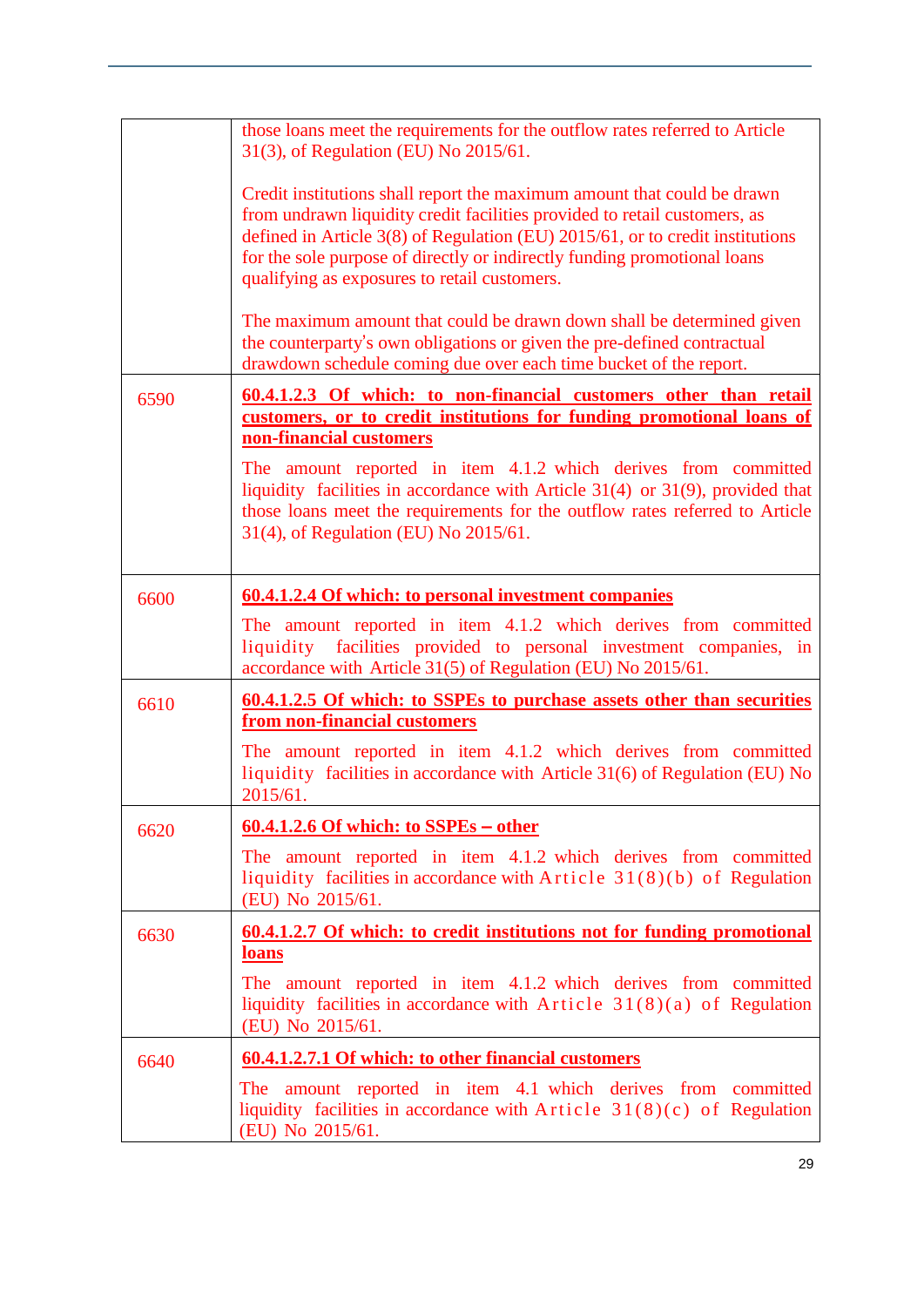| 6650 | 60.4.2 Other products and services (Article 23 items)                                                                                                                                                                                                                                                         |
|------|---------------------------------------------------------------------------------------------------------------------------------------------------------------------------------------------------------------------------------------------------------------------------------------------------------------|
|      | Credit institutions shall report here on those products or services referred to<br>in Article $23(1)$ of Regulation (EU) $2015/61$ . The amount to be reported shall<br>be the maximum amount that could be drawn from those products or services<br>referred to in Article 23(1) of Regulation (EU) 2015/61. |
| 6660 | <u>60.4.2.1 other off-balance sheet and contingent funding obligations</u>                                                                                                                                                                                                                                    |
|      | Credit institutions shall report the amount of other off-balance sheet and<br>contingent funding obligations referred to in Article $23(1)$ of Regulation<br>(EU) 2015/61.                                                                                                                                    |
| 6670 | 60.4.2.2 undrawn loans and advances to wholesale counterparties                                                                                                                                                                                                                                               |
|      | Credit institutions shall report the amount of undrawn loans and advances to<br>wholesale counterparties referred to in Article $23(1)$ of Regulation (EU)<br>2015/61.                                                                                                                                        |
| 6680 | 60.4.2.3 mortgages that have been agreed but not yet drawn down                                                                                                                                                                                                                                               |
|      | Credit institutions shall report the amount of mortgages that have been<br>agreed but not yet drawn down referred to in Article $23(1)$ of Regulation<br>(EU) 2015/61.                                                                                                                                        |
|      | Firms should report the full value of their mortgage pipeline. All mortgages<br>after final offer stage can be treated as pipeline.                                                                                                                                                                           |
| 6690 | 60.4.2.4 credit cards                                                                                                                                                                                                                                                                                         |
|      | Credit institutions shall report the amount of credit cards referred to in<br>Article 23(1) of Regulation (EU) 2015/61.                                                                                                                                                                                       |
| 6700 | 60.4.2.5 overdrafts                                                                                                                                                                                                                                                                                           |
|      | Credit institutions shall report the amount of overdrafts referred to in Article<br>23(1) of Regulation (EU) 2015/61.                                                                                                                                                                                         |
| 6710 | 60.4.2.6 planned outflows related to renewal or extension of new retail<br>or wholesale loans                                                                                                                                                                                                                 |
|      | Credit institutions shall report the amount of planned outflows related to<br>renewal or extension of new retail or wholesale loans referred to in Article<br>23(1) of Regulation (EU) 2015/61.                                                                                                               |
| 6720 | 60.4.2.6.1 the excess of funding to non-financial customers                                                                                                                                                                                                                                                   |
|      | Credit institutions shall report here the difference between the contractual<br>commitments to extend funding to non-financial customers and the monies<br>due from such customers referred to by Article $32(3)(a)$ of Regulation (EU)<br>No 2015/61 when the former exceeds the latter.                     |
| 6730 | <u>60.4.2.6.2 the excess of funding to retail customers</u>                                                                                                                                                                                                                                                   |
|      | Credit institutions shall report here the difference between the contractual<br>commitments to extend funding to retail customers and the monies due from<br>such customers referred to by Article 32(3)(a) Regulation (EU) No 2015/61                                                                        |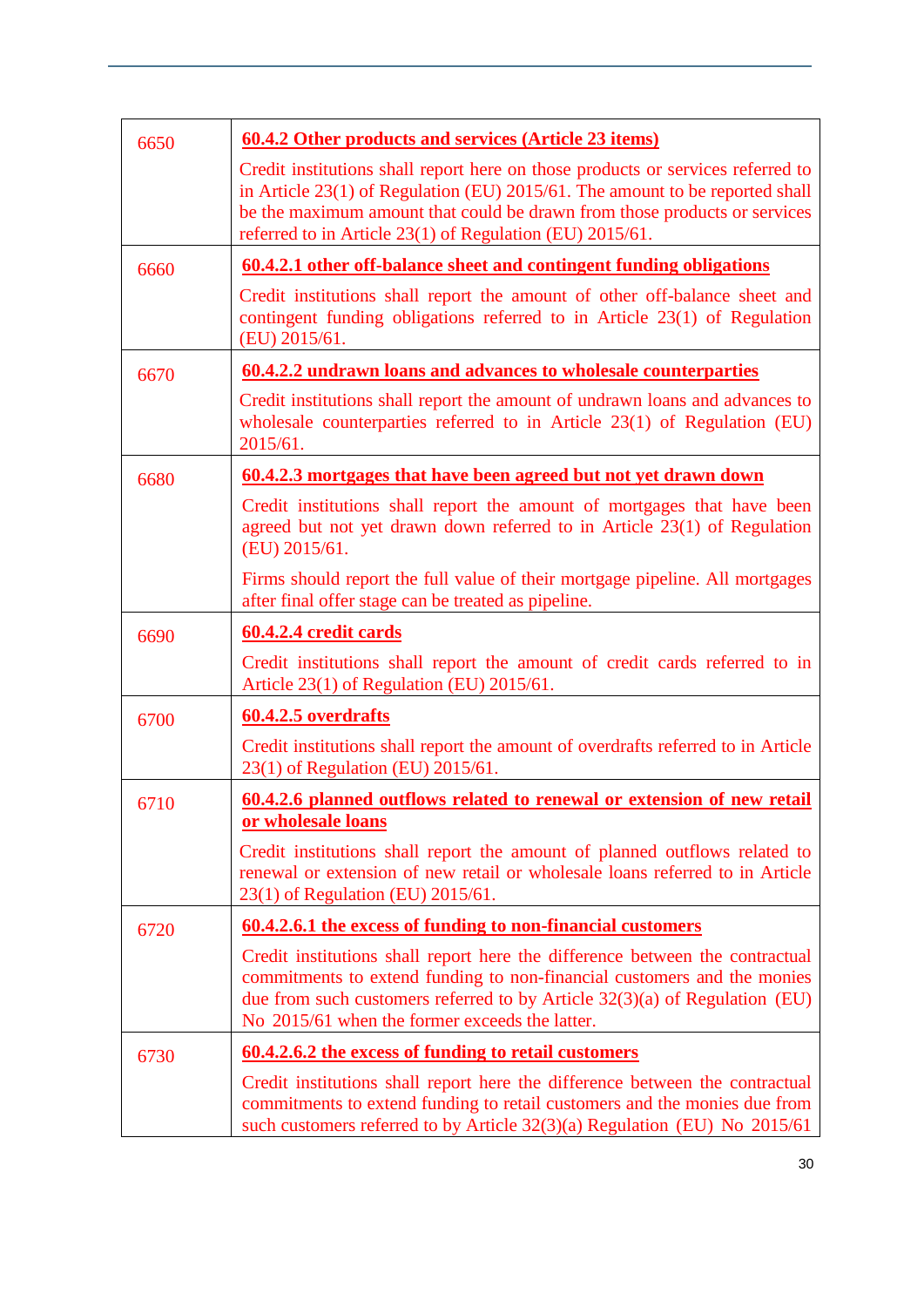|      | when the former exceeds the latter.                                                                                                                                                                                                                                                                                                                                                                                                                                                                                                                                                                                                                                        |
|------|----------------------------------------------------------------------------------------------------------------------------------------------------------------------------------------------------------------------------------------------------------------------------------------------------------------------------------------------------------------------------------------------------------------------------------------------------------------------------------------------------------------------------------------------------------------------------------------------------------------------------------------------------------------------------|
| 6740 | 60.4.2.6.3 the excess of funding to non-financial corporates                                                                                                                                                                                                                                                                                                                                                                                                                                                                                                                                                                                                               |
|      | Credit institutions shall report here the difference between the contractual<br>commitments to extend funding to non-financial corporates customers and<br>the monies due from such customers referred to by Article $32(3)(a)$<br>Regulation (EU) No 2015/61 when the former exceeds the latter.                                                                                                                                                                                                                                                                                                                                                                          |
| 6750 | 60.4.2.6.4 the excess of funding to sovereigns, MLDBs and PSEs                                                                                                                                                                                                                                                                                                                                                                                                                                                                                                                                                                                                             |
|      | Credit institutions shall report here the difference between the contractual<br>commitments to extend funding to sovereigns, multilateral development<br>banks and public sector entities and the monies due from such customers<br>referred to by Article 32(3)(a) Regulation (EU) No 2015/61 when the<br>former exceeds the latter.                                                                                                                                                                                                                                                                                                                                      |
| 6760 | <u>60.4.2.6.5 the excess of funding to other legal entities</u>                                                                                                                                                                                                                                                                                                                                                                                                                                                                                                                                                                                                            |
|      | Credit institutions shall report here the difference between the contractual<br>commitments to extend funding to other legal entities and the monies due<br>from such customers referred to by Article $32(3)(a)$ Regulation (EU) No<br>2015/61 when the former exceeds the latter.                                                                                                                                                                                                                                                                                                                                                                                        |
| 6770 | 60.4.2.7 other (planned outflows related to renewal or extension of new<br>retail or wholesale loans)                                                                                                                                                                                                                                                                                                                                                                                                                                                                                                                                                                      |
|      | Credit institutions shall report the amount of planned outflows related to<br>renewal or extension of new retail or wholesale loans referred to in Article<br>23(1) of Regulation (EU) 2015/61 not captured in items 60.4.2.6 -<br>60.4.2.6.5.                                                                                                                                                                                                                                                                                                                                                                                                                             |
| 6780 | 60.4.2.8 planned derivatives payables (Art.23)                                                                                                                                                                                                                                                                                                                                                                                                                                                                                                                                                                                                                             |
|      | Credit institutions shall report the amount of planned derivatives payables<br>referred to in Article 23(1) of Regulation (EU) 2015/61.                                                                                                                                                                                                                                                                                                                                                                                                                                                                                                                                    |
| 6790 | 60.4.2.9 trade finance off-balance sheet related products                                                                                                                                                                                                                                                                                                                                                                                                                                                                                                                                                                                                                  |
|      | Credit institutions shall report the amount of the products or services related<br>to trade finance referred to in Article 23(1) of Regulation (EU) 2015/61.                                                                                                                                                                                                                                                                                                                                                                                                                                                                                                               |
|      | 4.2 Outflows due to downgrade triggers                                                                                                                                                                                                                                                                                                                                                                                                                                                                                                                                                                                                                                     |
| 1140 | Institutions shall report here the effect of a material deterioration of the<br>credit quality of the institution corresponding to a downgrade in its<br>external credit assessment by at least three notches.<br>Positive amounts shall represent contingent outflows and negative amounts<br>shall represent a reduction of the original liability.<br>Where the effect of the downgrade is an early redemption of outstanding<br>liabilities, the concerned liabilities shall be reported with a negative sign in<br>a time band where they are reported in item 1 and simultaneously with a<br>positive sign in a time band when the liability becomes due, should the |
|      | effects of the downgrade become applicable at the reporting date.                                                                                                                                                                                                                                                                                                                                                                                                                                                                                                                                                                                                          |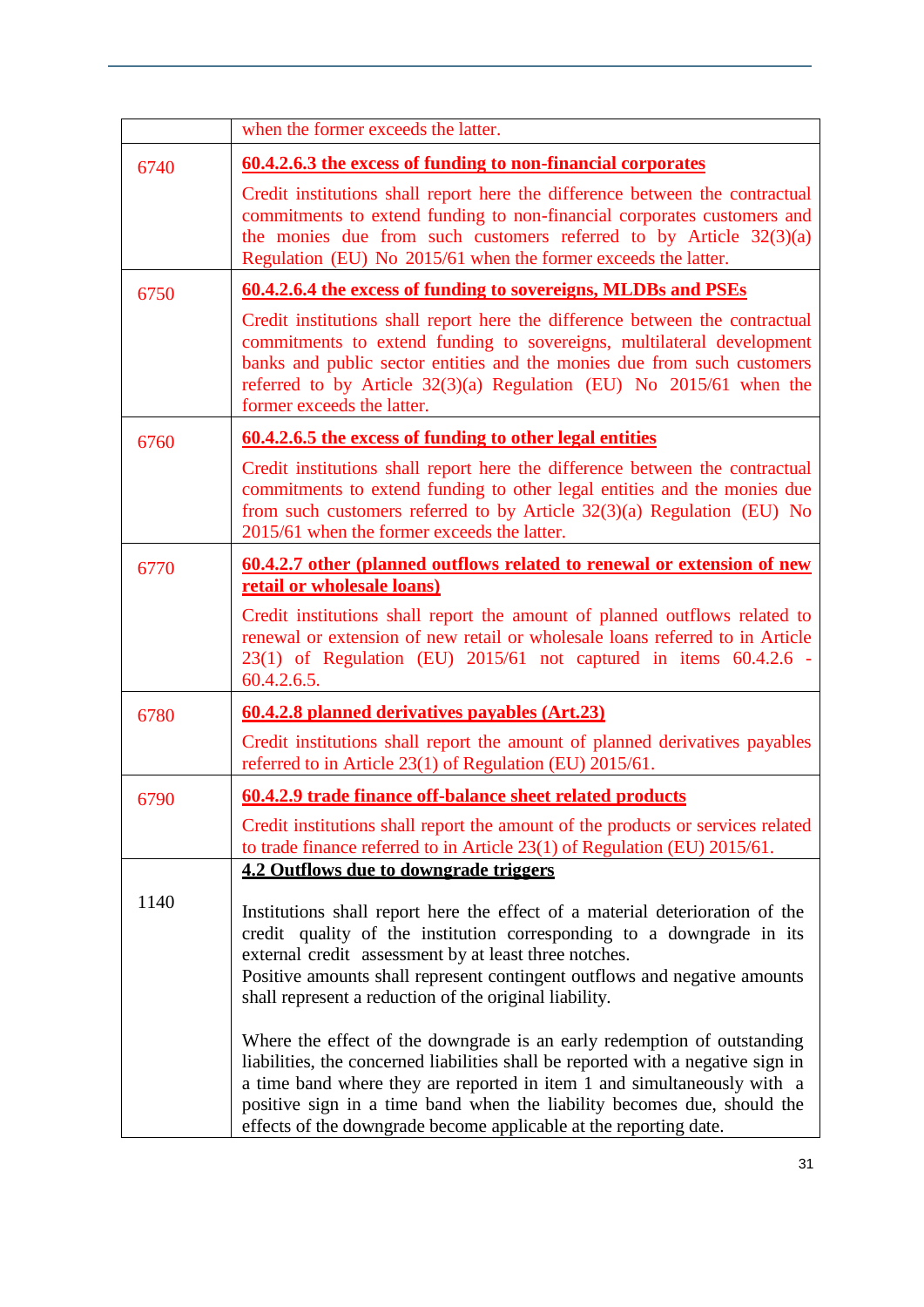|           | Where the effect of the downgrade is a margin call, the market value of the<br>collateral required to be posted shall be reported with a positive sign in a<br>time band when the requirement becomes due, should the effects of the<br>downgrade become applicable at the reporting date.<br>Where the effect of the downgrade is a change in the re-hypothecation<br>rights of the securities received as collateral from the counterparties, the<br>market value of the affected securities shall be reported with a positive sign<br>in a time band when the securities cease to be available to the reporting<br>institution, should the effects of the downgrade become applicable at the<br>reporting date |
|-----------|-------------------------------------------------------------------------------------------------------------------------------------------------------------------------------------------------------------------------------------------------------------------------------------------------------------------------------------------------------------------------------------------------------------------------------------------------------------------------------------------------------------------------------------------------------------------------------------------------------------------------------------------------------------------------------------------------------------------|
| 6800-6870 | 60.4.2.1 - 60.4.2.8 1 notch -8 notch                                                                                                                                                                                                                                                                                                                                                                                                                                                                                                                                                                                                                                                                              |
|           | A firm should report such outflows on a non-cumulative basis in the<br>appropriate row according to the severity of the downgrade that would cause<br>such an outflow.                                                                                                                                                                                                                                                                                                                                                                                                                                                                                                                                            |
|           | A "notch" is the smallest discrete step by which a firm's long-term credit<br>rating may be downgraded.                                                                                                                                                                                                                                                                                                                                                                                                                                                                                                                                                                                                           |
| 6880      | 60.4.3 LCR "impact of an adverse market scenario on derivatives,                                                                                                                                                                                                                                                                                                                                                                                                                                                                                                                                                                                                                                                  |
|           | <b>financing transactions and other contracts"</b>                                                                                                                                                                                                                                                                                                                                                                                                                                                                                                                                                                                                                                                                |
|           | Credit institutions shall report the amount of outflows calculated in<br>accordance with Commission Delegated Regulation (EU) 2017/208<br>supplementing Regulation (EU) No 575/2013.                                                                                                                                                                                                                                                                                                                                                                                                                                                                                                                              |
| 6890      | 60.4.4 Collateral other than Level 1 assets collateral posted for<br>derivatives                                                                                                                                                                                                                                                                                                                                                                                                                                                                                                                                                                                                                                  |
|           |                                                                                                                                                                                                                                                                                                                                                                                                                                                                                                                                                                                                                                                                                                                   |
|           | Article 30(1) of Regulation (EU) 2015/61                                                                                                                                                                                                                                                                                                                                                                                                                                                                                                                                                                                                                                                                          |
|           | Credit institutions shall report the market value of collateral other than Level<br>1 collateral which is posted for contracts listed in Annex II of Regulation<br>(EU) No 575/2013 and credit derivatives.                                                                                                                                                                                                                                                                                                                                                                                                                                                                                                       |
| 6900      | 60.4.5 Level 1 EHQ Covered Bonds assets collateral posted for                                                                                                                                                                                                                                                                                                                                                                                                                                                                                                                                                                                                                                                     |
|           | derivatives                                                                                                                                                                                                                                                                                                                                                                                                                                                                                                                                                                                                                                                                                                       |
|           | Article 30(1) of Regulation (EU) 2015/61                                                                                                                                                                                                                                                                                                                                                                                                                                                                                                                                                                                                                                                                          |
|           | Credit institutions shall report the market value of level 1 extremely high<br>quality EHQ Covered Bonds collateral which is posted for contracts listed in<br>Annex II of Regulation (EU) No 575/2013 and credit derivatives.                                                                                                                                                                                                                                                                                                                                                                                                                                                                                    |
|           | 60.4.6 Short positions not covered by collateralised SFT                                                                                                                                                                                                                                                                                                                                                                                                                                                                                                                                                                                                                                                          |
| 6910      |                                                                                                                                                                                                                                                                                                                                                                                                                                                                                                                                                                                                                                                                                                                   |
|           | Credit institutions shall report the market value of securities or other assets<br>sold short other than those covered by collateralised securities financing<br>transactions, in accordance with Article 30(5) of Regulation (EU) 2015/61.                                                                                                                                                                                                                                                                                                                                                                                                                                                                       |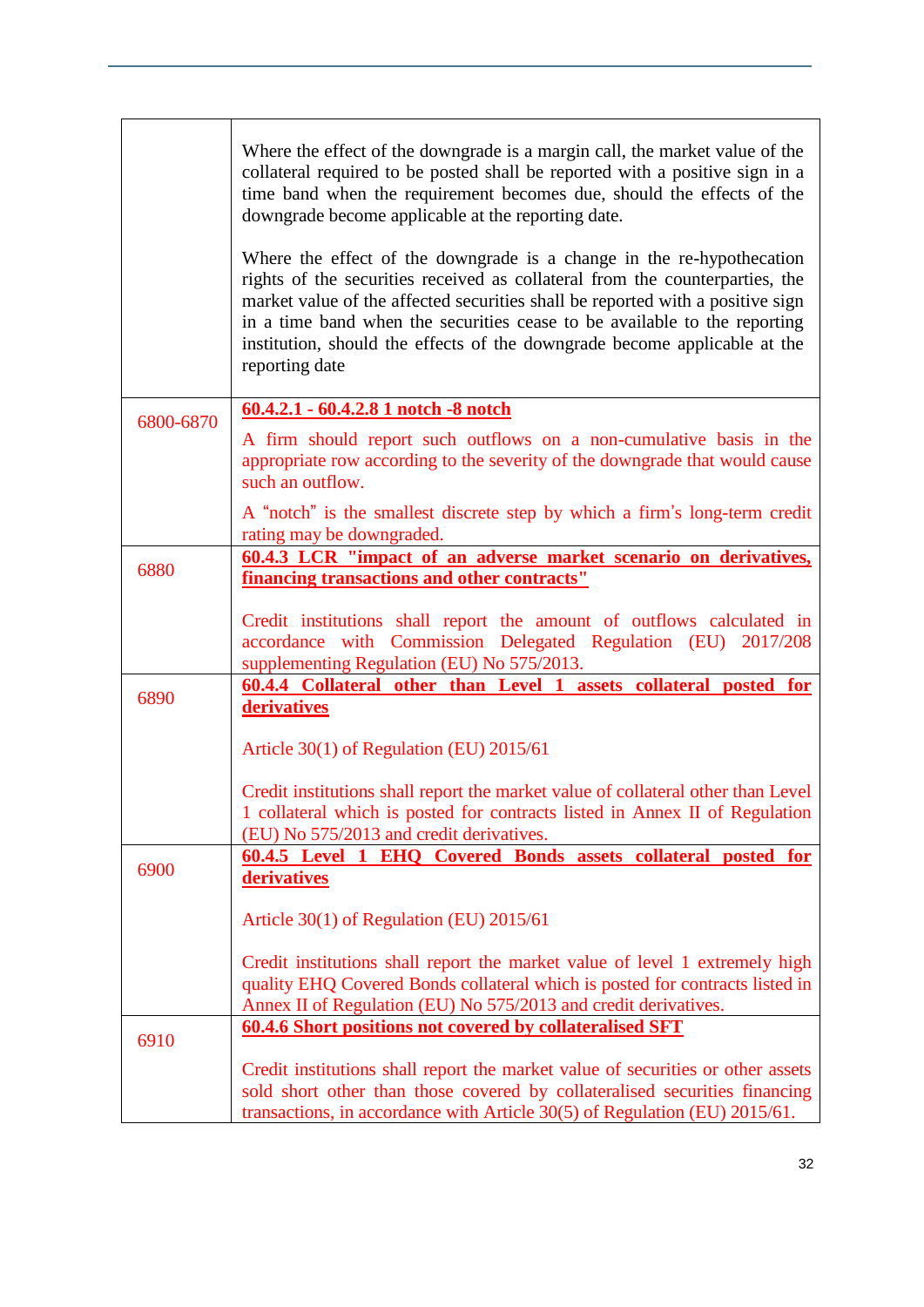| 6920  | <b>60.4.7 Callable excess collateral</b>                                                                                                                                                                                                                                                                                                                                                                                                                        |
|-------|-----------------------------------------------------------------------------------------------------------------------------------------------------------------------------------------------------------------------------------------------------------------------------------------------------------------------------------------------------------------------------------------------------------------------------------------------------------------|
|       | Credit institutions shall report the market value of excess collateral that the<br>institution holds and that can be contractually called at any times by the<br>counterparty, in accordance with Article $30(6)(a)$ of Regulation (EU)<br>2015/61.                                                                                                                                                                                                             |
| 6930  | <b>60.4.8 Due collateral</b>                                                                                                                                                                                                                                                                                                                                                                                                                                    |
|       | Credit institutions shall report the market value of collateral that is due to be<br>posted to counterparty within each time bucket of the report, in accordance<br>with Article $30(6)(b)$ of Regulation (EU) 2015/61.                                                                                                                                                                                                                                         |
| 6940  | 60.4.9 Liquid asset collateral exchangeable for non-liquid asset                                                                                                                                                                                                                                                                                                                                                                                                |
|       | collateral                                                                                                                                                                                                                                                                                                                                                                                                                                                      |
|       | Credit institutions shall report the market value of collateral that qualifies as<br>liquid assets for the purpose of Title II that can be substituted for assets<br>corresponding to assets that would not qualify as liquid assets for the<br>purpose of Title II without the consent of the institution in accordance with<br>Article 30(6)(c) of Regulation (EU) 2015/61                                                                                    |
| 6950  | 60.4.10 Assets borrowed on an unsecured basis                                                                                                                                                                                                                                                                                                                                                                                                                   |
|       | Credit institutions shall report here assets borrowed on an unsecured basis in<br>accordance with Article $30(11)$ of Regulation (EU) $2015/61$ These assets<br>shall be assumed to run off in full, leading to a 100 % outflow of liquid<br>assets unless the credit institution owns the securities and they do not form<br>part of the credit institution's liquidity buffer.                                                                                |
| 6960  | <b>60.4.11 Internal netting of clients' positions</b>                                                                                                                                                                                                                                                                                                                                                                                                           |
|       | Credit institutions shall report here the market value of clients' assets where<br>in relation to prime brokerage services the credit institution has financed the<br>assets of one client by internally netting them against the short sales of<br>another client, in accordance with Article 30(12) of Regulation (EU)<br>2015/61.                                                                                                                            |
|       | <b>5 MEMORANDUM ITEMS</b>                                                                                                                                                                                                                                                                                                                                                                                                                                       |
| 1150- |                                                                                                                                                                                                                                                                                                                                                                                                                                                                 |
| 1290  |                                                                                                                                                                                                                                                                                                                                                                                                                                                                 |
|       | 10 Intragroup or IPS outflows (excluding FX)                                                                                                                                                                                                                                                                                                                                                                                                                    |
| 1200  | Sum of outflows in 1.1, 1.2, 1.3, 1.5, 1.6 where the counterparty is a parent<br>or a subsidiary of the institution or another subsidiary of the same<br>parent or linked to the credit institution by a relationship within the<br>meaning of Article $12(1)$ of Directive 83/349/EEC or a member of the<br>same institutional protection scheme referred to in Article 113(7) of<br>Regulation (EU) No 575/2013 or the central institution or an affiliate of |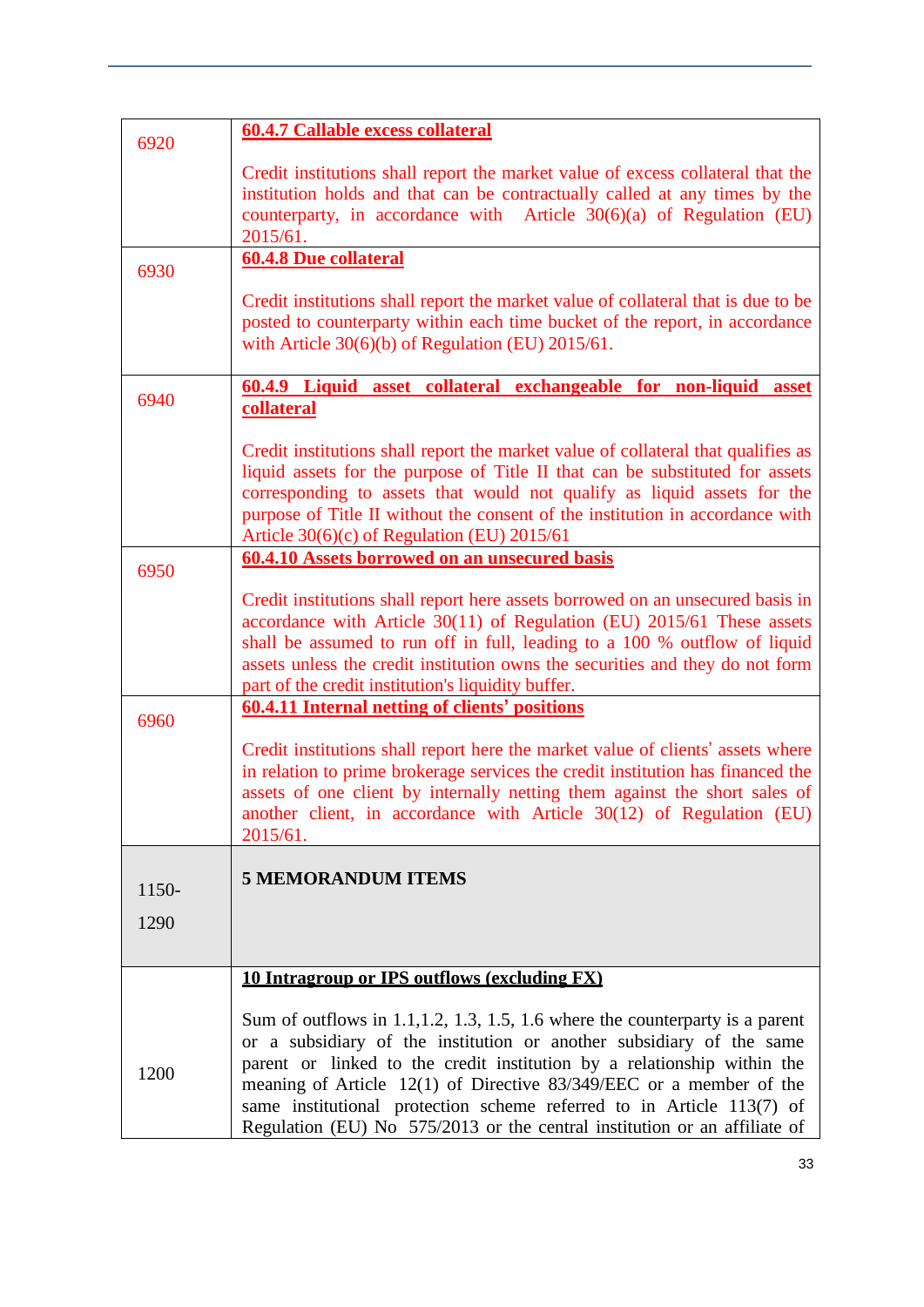|      | a network or cooperative group as referred to in Article 10 of Regulation<br>(EU No 575/2013).                                                                                                                                                                                                                                                                                                                                                                                                                                                              |
|------|-------------------------------------------------------------------------------------------------------------------------------------------------------------------------------------------------------------------------------------------------------------------------------------------------------------------------------------------------------------------------------------------------------------------------------------------------------------------------------------------------------------------------------------------------------------|
|      | 60.10.1 Of which: unsecured                                                                                                                                                                                                                                                                                                                                                                                                                                                                                                                                 |
| 6970 | The portion of the amount reported in item 10 which is unsecured outflows.                                                                                                                                                                                                                                                                                                                                                                                                                                                                                  |
| 6980 | 60.10.2 Of which: repo using Level 1 HQLA collateral                                                                                                                                                                                                                                                                                                                                                                                                                                                                                                        |
|      | The portion of the amount reported in item 10 which derives from secured<br>borrowing collateralised by Level 1 HQLA.                                                                                                                                                                                                                                                                                                                                                                                                                                       |
|      | 11 Intragroup or IPS inflows (excluding FX and maturing securities)                                                                                                                                                                                                                                                                                                                                                                                                                                                                                         |
| 1210 | Sum of inflows in 2.1, 2.2, 2.4, 2.6 where the counterparty is a parent<br>or a subsidiary of the institution or another subsidiary of the same parent<br>or linked to the credit institution by a relationship within the meaning of<br>Article $12(1)$ of Directive 83/349/EEC or a member of the same<br>institutional protection scheme referred to in Article 113(7) of<br>Regulation (EU) No 575/2013 or the central institution or an affiliate of a<br>network or cooperative group as referred to in Article 10 of Regulation<br>(EU No 575/2013). |
| 6990 | <b>60.11.1 Of which: unsecured</b>                                                                                                                                                                                                                                                                                                                                                                                                                                                                                                                          |
|      | The portion of the amount reported in item 11 which is unsecured inflows.<br>60.11.2 Of which: reverse repo using Level 1 HQLA collateral                                                                                                                                                                                                                                                                                                                                                                                                                   |
| 7000 |                                                                                                                                                                                                                                                                                                                                                                                                                                                                                                                                                             |
|      | The portion of the amount reported in item 11 which derives from secured<br>borrowing collateralised by Level 1 HQLA.                                                                                                                                                                                                                                                                                                                                                                                                                                       |
|      | 12 Intragroup or IPS inflows from maturing securities                                                                                                                                                                                                                                                                                                                                                                                                                                                                                                       |
| 1220 | Sum of inflows in 2.5 where the counterparty is a parent or a subsidiary of<br>the institution or another subsidiary of the same parent or linked to<br>the credit institution by a relationship within the meaning of Article<br>12(1) of Directive 83/349/EEC or a member of the same institutional<br>protection scheme referred to in Article 113(7) of Regulation (EU) No<br>575/2013 or the central institution or an affiliate of a network or<br>cooperative group as referred to in Article 10 of Regulation (EU No<br>575/2013).                  |
|      | 13 HOLA central bank eligible                                                                                                                                                                                                                                                                                                                                                                                                                                                                                                                               |
| 1230 | The amount reported in items 3.3, 3.4 and 3.5 which is eligible collateral<br>for standard liquidity operations of the central bank to which the<br>institution has direct access at its level of consolidation.                                                                                                                                                                                                                                                                                                                                            |
|      | For assets denominated in a currency included in the Annex of<br>Regulation (EU) 2015/233 as a currency with extremely narrow central<br>bank eligibility, institutions shall leave this field blank.                                                                                                                                                                                                                                                                                                                                                       |
|      | 14 tradable non-HOLA central bank eligible                                                                                                                                                                                                                                                                                                                                                                                                                                                                                                                  |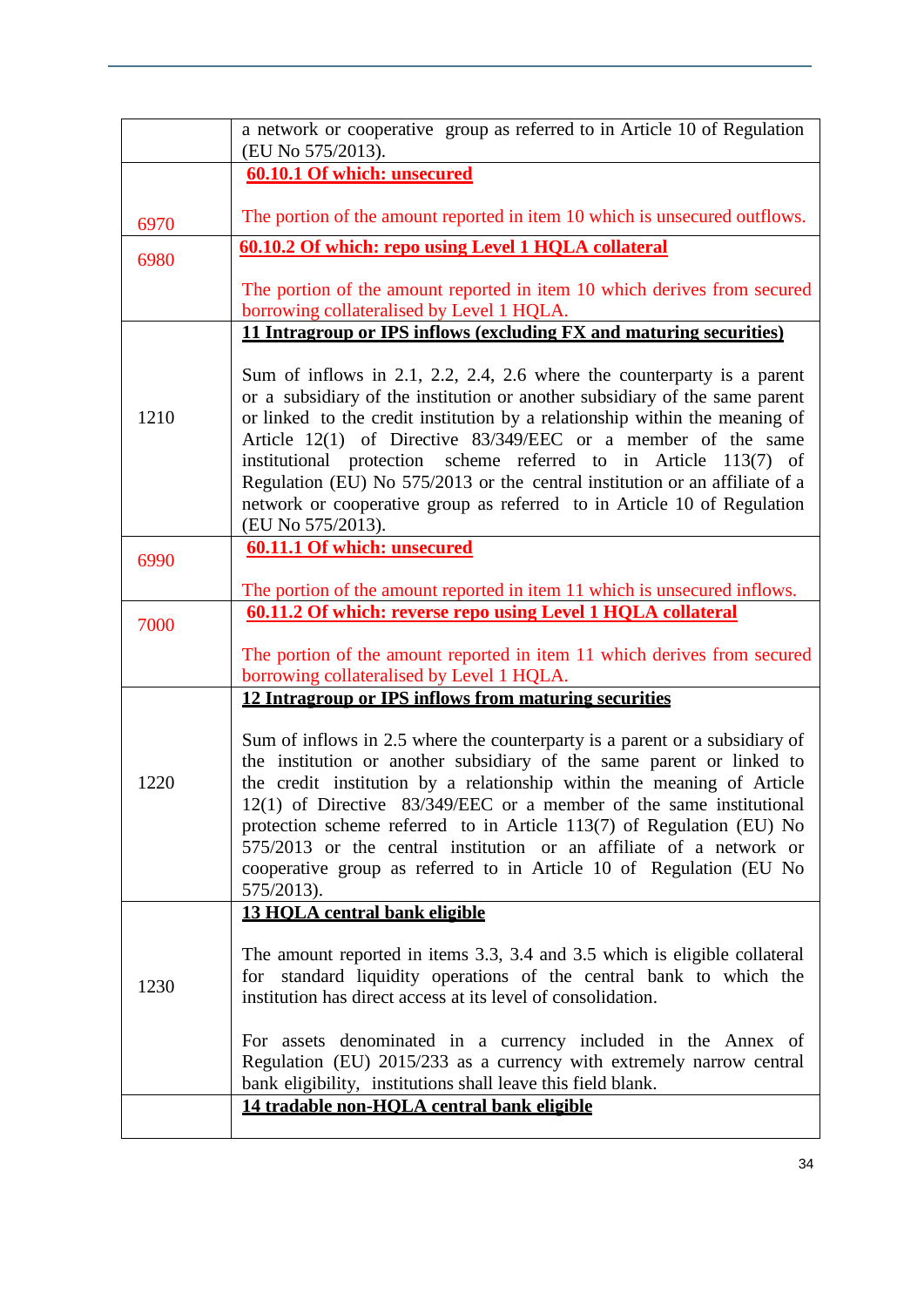| 1240 | The sum of:<br>$i)$ The<br>sum of the amounts reported in item 3.6 which are<br>eligible collateral for standard liquidity operations of the central bank to<br>which the institution has direct access at its level of consolidation.<br>ii) The own issuances which are eligible collateral for standard liquidity<br>operations of a the central bank to which the institution has direct access at<br>its level of consolidation                              |
|------|-------------------------------------------------------------------------------------------------------------------------------------------------------------------------------------------------------------------------------------------------------------------------------------------------------------------------------------------------------------------------------------------------------------------------------------------------------------------|
|      | For assets denominated in a currency included in Regulation (EU)<br>2015/233 as a currency with extremely narrow central bank eligibility,<br>institutions shall leave this field blank.                                                                                                                                                                                                                                                                          |
| 1270 | <b>17 Behavioural outflows from deposits</b><br>The amount reported in item 1.3 redistributed into the time buckets<br>according to the behavioural maturity on a 'business as usual' basis used<br>for the purpose of the liquidity risk management of the reporting<br>institution. For the purposes of this field, 'business as usual' shall mean 'a<br>situation without any liquidity stress assumption.                                                     |
|      | The distribution shall reflect the 'stickiness' of the deposits.                                                                                                                                                                                                                                                                                                                                                                                                  |
|      | The item does not reflect business plan assumptions and therefore shall<br>not include information relating to new business activities.                                                                                                                                                                                                                                                                                                                           |
|      | Allocation across the time buckets shall follow the granularity used for<br>internal purposes. Therefore, not all time buckets need to be filled in.                                                                                                                                                                                                                                                                                                              |
| 1280 | <b>18 Behavioural inflows from loans and advances</b><br>The amount reported in item 2.2 redistributed into the time buckets<br>according to the behavioural maturity on a 'business as usual' basis used<br>for the purpose of the liquidity risk management of the reporting<br>institution. For the purposes of this field, 'business as usual' shall mean a<br>situation without any liquidity stress assumption.                                             |
|      | The item does not reflect business plan assumptions and therefore shall<br>not consider new business activities.                                                                                                                                                                                                                                                                                                                                                  |
|      | Allocation across the time buckets shall follow the granularity used for<br>internal purposes. Therefore, not all time buckets must necessarily be<br>filled in.                                                                                                                                                                                                                                                                                                  |
| 1290 | <b>19 Behavioural draw-downs of committed facilities</b><br>The amount reported in item 4.1 redistributed into the time buckets<br>according to the behavioural level of draw-downs and resulting<br>liquidity needs on a 'business as usual' basis used for the purpose of<br>the liquidity risk management of the reporting institution. For the purposes<br>of this field, "business as usual" means "a situation without any liquidity<br>stress assumption". |
|      | The item does not reflect business plan assumptions and therefore shall not<br>consider new business activities.                                                                                                                                                                                                                                                                                                                                                  |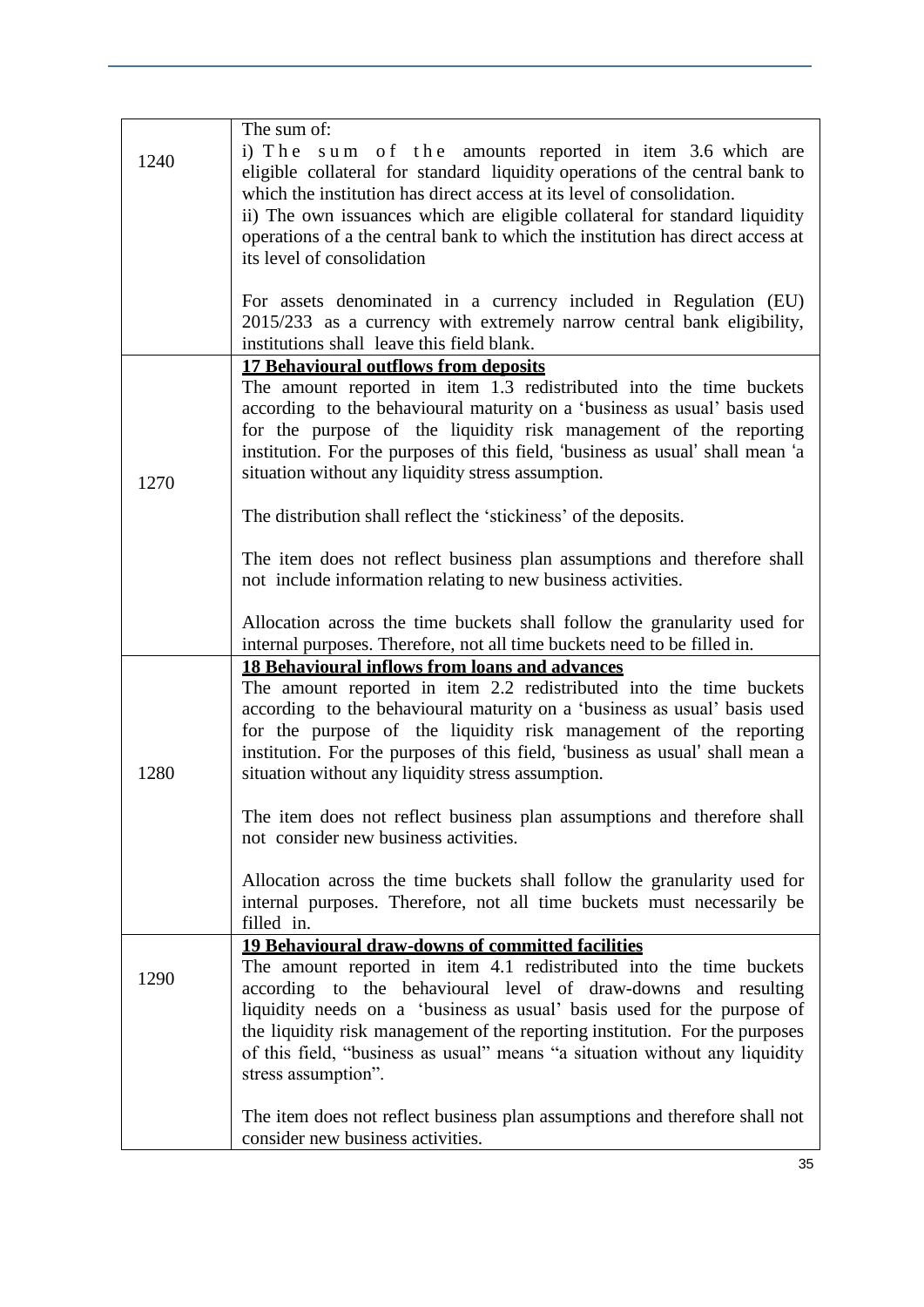|      | Allocation across the time buckets shall follow the granularity used<br>for internal purposes. Therefore, not all time buckets need to be filled in.                                                                                                                                                                                                                                                                                                                |
|------|---------------------------------------------------------------------------------------------------------------------------------------------------------------------------------------------------------------------------------------------------------------------------------------------------------------------------------------------------------------------------------------------------------------------------------------------------------------------|
| 7010 | <b>60.20 Collateral swap flows</b>                                                                                                                                                                                                                                                                                                                                                                                                                                  |
|      | Columns shall contain flows of assets from collateral swap transactions.<br>Assets lent shall be reported as future inflows of securities and assets<br>borrowed shall be reported as future outflows of securities, subject to the<br>rules below.                                                                                                                                                                                                                 |
|      | For this section:                                                                                                                                                                                                                                                                                                                                                                                                                                                   |
|      | - Exclude transactions with central banks.                                                                                                                                                                                                                                                                                                                                                                                                                          |
|      | - For maturing <b>downgrade</b> trades (i.e. where better collateral would be<br>received if the trade matures):                                                                                                                                                                                                                                                                                                                                                    |
|      | Report the maturity in the timeband in which the collateral to be returned<br>becomes available, i.e. if the collateral is not available at maturity of the<br>swap due to a short position then then the reporting should be pushed into<br>the (longer) timeband at which the collateral becomes available. If the<br>collateral is not available until $>30$ days this is equivalent to not reporting<br>(within the LCR timeband) transactions covering shorts. |
|      | For short positions, the following applies:                                                                                                                                                                                                                                                                                                                                                                                                                         |
|      | i) For situations in which the security received as collateral has been sold<br>short as part of a trading or hedging strategy: the collateral is not available<br>until (notionally) $>5$ yrs so this is where the collateral swap should be<br>reported;                                                                                                                                                                                                          |
|      | ii) For situations in which the security received as collateral has been lent<br>out for a longer period than it has been borrowed, report the collateral swap<br>maturity in the timeband when the lent security is returned and is therefore<br>available to be delivered into the maturing collateral swap.                                                                                                                                                      |
|      | - For maturing upgrade trades (i.e. where worse collateral would be<br>received if the trade doesn't roll / the direction of "margin" flow from a<br>wider haircut or fall in collateral value will be an outflow):                                                                                                                                                                                                                                                 |
|      | Disregard the availability of the collateral to be returned (even where there<br>is a short). Report the maturity in the timeband which corresponds to the<br>contractual maturity date of the collateral swap.                                                                                                                                                                                                                                                     |
| 7020 | <b>60.21 Level 1 tradable assets</b>                                                                                                                                                                                                                                                                                                                                                                                                                                |
|      | The securities flows of tradable assets that would meet the requirements<br>of Articles 7, 8 and 10 of Regulation (EU) No 2015/61 if they were<br>not securing the particular transaction.                                                                                                                                                                                                                                                                          |
| 7030 | <b>60.21.1 Level 1 excluding covered bonds</b>                                                                                                                                                                                                                                                                                                                                                                                                                      |
|      | The securities flows of tradable assets that would meet the requirements<br>of Articles 7, 8 and 10 of Regulation (EU) No 2015/61 if they were<br>not securing the particular transaction, that are not covered bonds.                                                                                                                                                                                                                                              |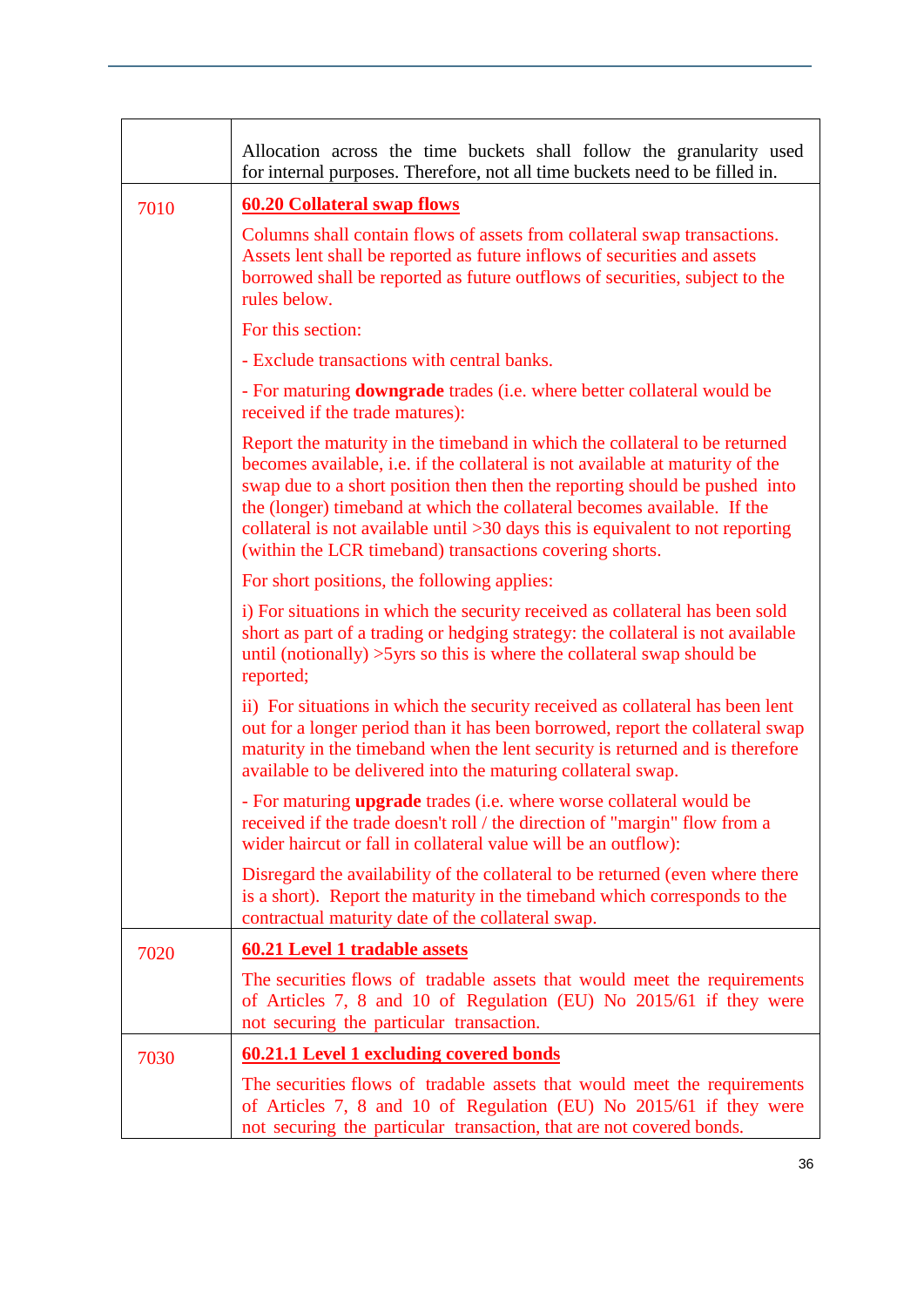| 7040 | 60.21.1.1 of which CQS1                                                                                                                                                                                                                                                                                                                                                   |
|------|---------------------------------------------------------------------------------------------------------------------------------------------------------------------------------------------------------------------------------------------------------------------------------------------------------------------------------------------------------------------------|
|      | The portion of securities flows reported in item 60.21.1 which are assigned<br>credit quality step 1 by a nominated ECAI.                                                                                                                                                                                                                                                 |
| 7050 | 60.21.2 Level 1 covered bonds (CQS1)                                                                                                                                                                                                                                                                                                                                      |
|      | The securities flows of tradable assets that would meet the requirements<br>of Articles 7, 8 and 10 of Regulation (EU) No 2015/61 if they were not<br>securing the particular transaction, that are covered bonds and are assigned<br>credit quality step 1 by a nominated ECAI.                                                                                          |
| 7060 | <b>60.22 Level 2A tradable assets</b>                                                                                                                                                                                                                                                                                                                                     |
|      | The securities flows of tradable assets that would meet the requirements<br>of Articles 7, 8 and 11 of Regulation (EU) No 2015/61 if they were not<br>securing the particular transaction.                                                                                                                                                                                |
| 7070 | <b>60.23 Level 2B tradable assets</b>                                                                                                                                                                                                                                                                                                                                     |
|      | The securities flows of tradable assets that would meet the requirements<br>of Articles 7, 8 and 12 or 13 of Regulation (EU) No 2015/61 if they<br>were not securing the particular transaction.                                                                                                                                                                          |
| 7080 | 60.23.1 Level 2B ABS (CQS1)                                                                                                                                                                                                                                                                                                                                               |
|      | The securities flows of Level 2B asset backed securities, including RMBS,<br>that are assigned credit quality step 1 by a nominated ECAI.                                                                                                                                                                                                                                 |
| 7090 | 60.23.2 Level 2B covered bonds (CQS1-6)                                                                                                                                                                                                                                                                                                                                   |
|      | The securities flows of Level 2B covered bonds (CQS1-6).                                                                                                                                                                                                                                                                                                                  |
| 7100 | 60.23.3 Level 2B: corporate bonds (CQS1-3)                                                                                                                                                                                                                                                                                                                                |
|      | The securities flows of Level 2B corporate bonds (CQS1-3).                                                                                                                                                                                                                                                                                                                |
| 7110 | 60.24.4 Level 2B shares                                                                                                                                                                                                                                                                                                                                                   |
|      | The securities flows of Level 2B shares.                                                                                                                                                                                                                                                                                                                                  |
| 7120 | 60.24.5 Level 2B public sector (CQS3-5)                                                                                                                                                                                                                                                                                                                                   |
|      | The securities flows of Level 2B public sector bonds (CQS3-5).                                                                                                                                                                                                                                                                                                            |
| 7130 | 60.25 other tradable assets                                                                                                                                                                                                                                                                                                                                               |
|      | The securities flows of non-HQLA tradable assets.                                                                                                                                                                                                                                                                                                                         |
| 7140 | 60.26 other assets                                                                                                                                                                                                                                                                                                                                                        |
|      | The asset flows of non-HQLA, non-tradable assets.                                                                                                                                                                                                                                                                                                                         |
|      | <b>Derivatives margining and exposure</b>                                                                                                                                                                                                                                                                                                                                 |
|      | Figures reported in items 60.27 to 60.35 relate to any variation and initial<br>margin given or received in respect of derivatives transactions. A firm<br>should report together figures for own account and client accounts but<br>exclude any margin (cash or collateral) segregated for the benefit of a client<br>and any subsequent placement of segregated margin. |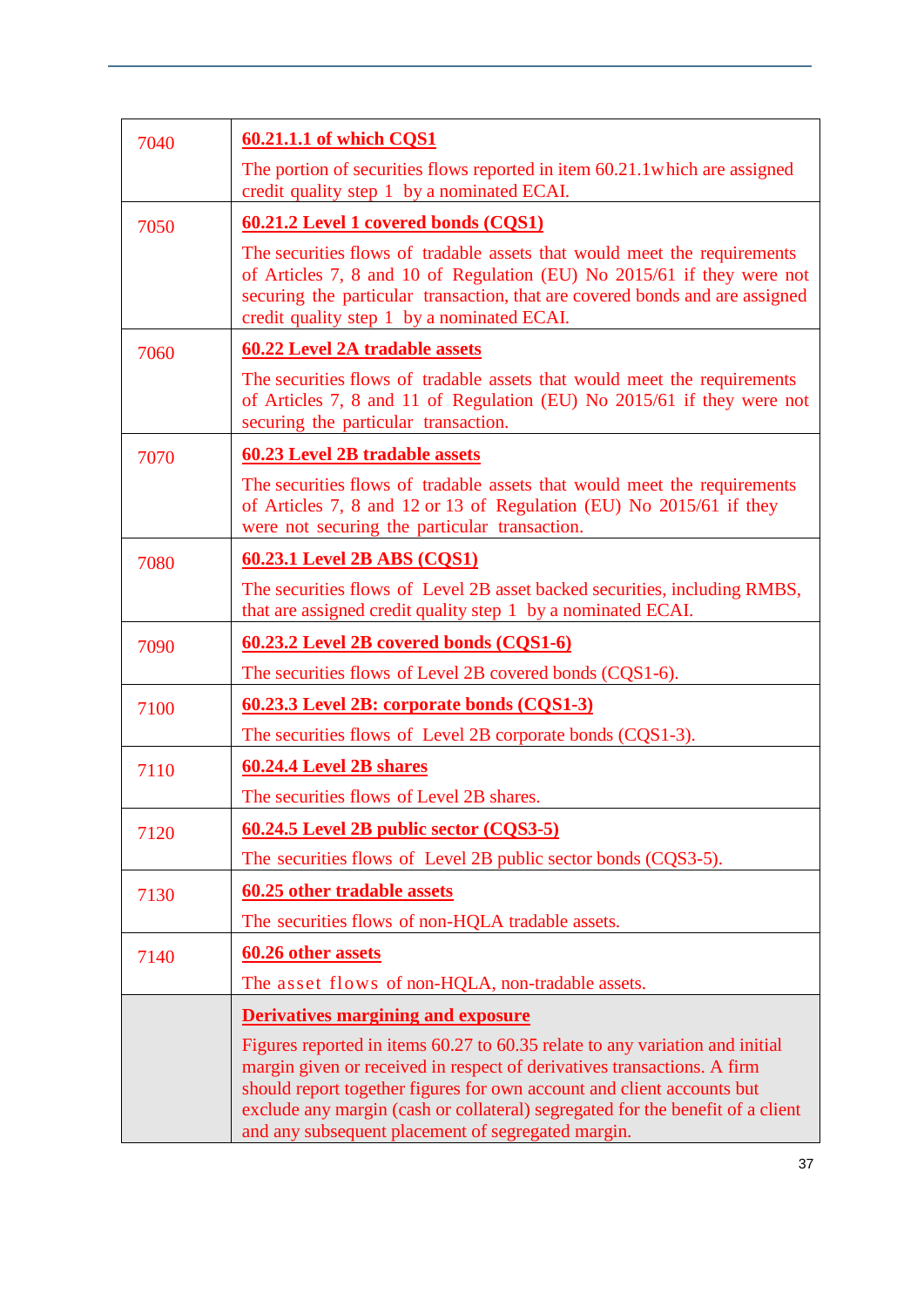|      | The amount of margin reported should be the nominal amount for cash<br>collateral and the market value for securities collateral.                                                                                                                                                                                                                                                                                           |
|------|-----------------------------------------------------------------------------------------------------------------------------------------------------------------------------------------------------------------------------------------------------------------------------------------------------------------------------------------------------------------------------------------------------------------------------|
|      | Margin and mark-to-market receivables should be reported with a positive<br>sign. Margin received and mark-to-market payables should be reported with<br>a negative sign.                                                                                                                                                                                                                                                   |
|      | Institutions should report the gross margin balances received or given by<br>counterparty separately. E.g. if a firm transacts OTC derivatives with two<br>counterparties, from one of which it has received cash collateral as margin of<br>£25m and to the other of which it has paid cash collateral to as margin of<br>£20m, it should report these two items separately. It should not report a net<br>figure of -£5m. |
| 7150 | <u><b>60.27 Derivatives initial margin given (CCPs and Exchanges)</b></u>                                                                                                                                                                                                                                                                                                                                                   |
|      | The amount of margin given as initial margin for derivatives positions to<br>CCPs and Exchanges.                                                                                                                                                                                                                                                                                                                            |
| 7160 | <b>60.28 Derivatives initial margin given (Other)</b>                                                                                                                                                                                                                                                                                                                                                                       |
|      | The amount of margin given as initial margin for derivatives positions to<br>counterparties not reported in item 60.27.                                                                                                                                                                                                                                                                                                     |
| 7170 | <b>60.29 Derivatives variation margin given</b>                                                                                                                                                                                                                                                                                                                                                                             |
|      | The amount of margin given as variation margin for derivatives positions.                                                                                                                                                                                                                                                                                                                                                   |
| 7180 | <b>60.30 Derivatives initial margin received (CCPs and Exchanges)</b>                                                                                                                                                                                                                                                                                                                                                       |
|      | The amount of margin received as initial margin for derivatives positions<br>from (related to) CCPs and Exchanges.                                                                                                                                                                                                                                                                                                          |
| 7190 | <b>60.31 Derivatives initial margin received (Other)</b>                                                                                                                                                                                                                                                                                                                                                                    |
|      | The amount of margin received as initial margin for derivatives positions<br>from counterparties not reported in item 60.30.                                                                                                                                                                                                                                                                                                |
| 7200 | <b>60.32 Derivatives variation margin received</b>                                                                                                                                                                                                                                                                                                                                                                          |
|      | The amount of margin received as variation margin for derivatives positions.                                                                                                                                                                                                                                                                                                                                                |
| 7210 | 60.33 Non-margined derivatives: out-of-the-money MTM exposure                                                                                                                                                                                                                                                                                                                                                               |
|      | The mark-to-market exposure of underlying derivatives transactions that are<br>currently not subject to margining for any portion of the exposure and are<br>out-of-the-money for the reporting institution.                                                                                                                                                                                                                |
| 7220 | 60.34 Non-margined derivatives: in-the-money MTM exposure                                                                                                                                                                                                                                                                                                                                                                   |
|      | The mark-to-market exposure of underlying derivatives transactions that are<br>currently not subject to margining for any portion of the exposure and are in-<br>the-money for the reporting institution.                                                                                                                                                                                                                   |
| 7230 | 60.35 Non-derivatives initial margin given (CCPs and Exchanges) e.g.<br><b>LCH</b> repoclear, etc                                                                                                                                                                                                                                                                                                                           |
|      | The amount of margin given as initial margin for non-derivatives positions                                                                                                                                                                                                                                                                                                                                                  |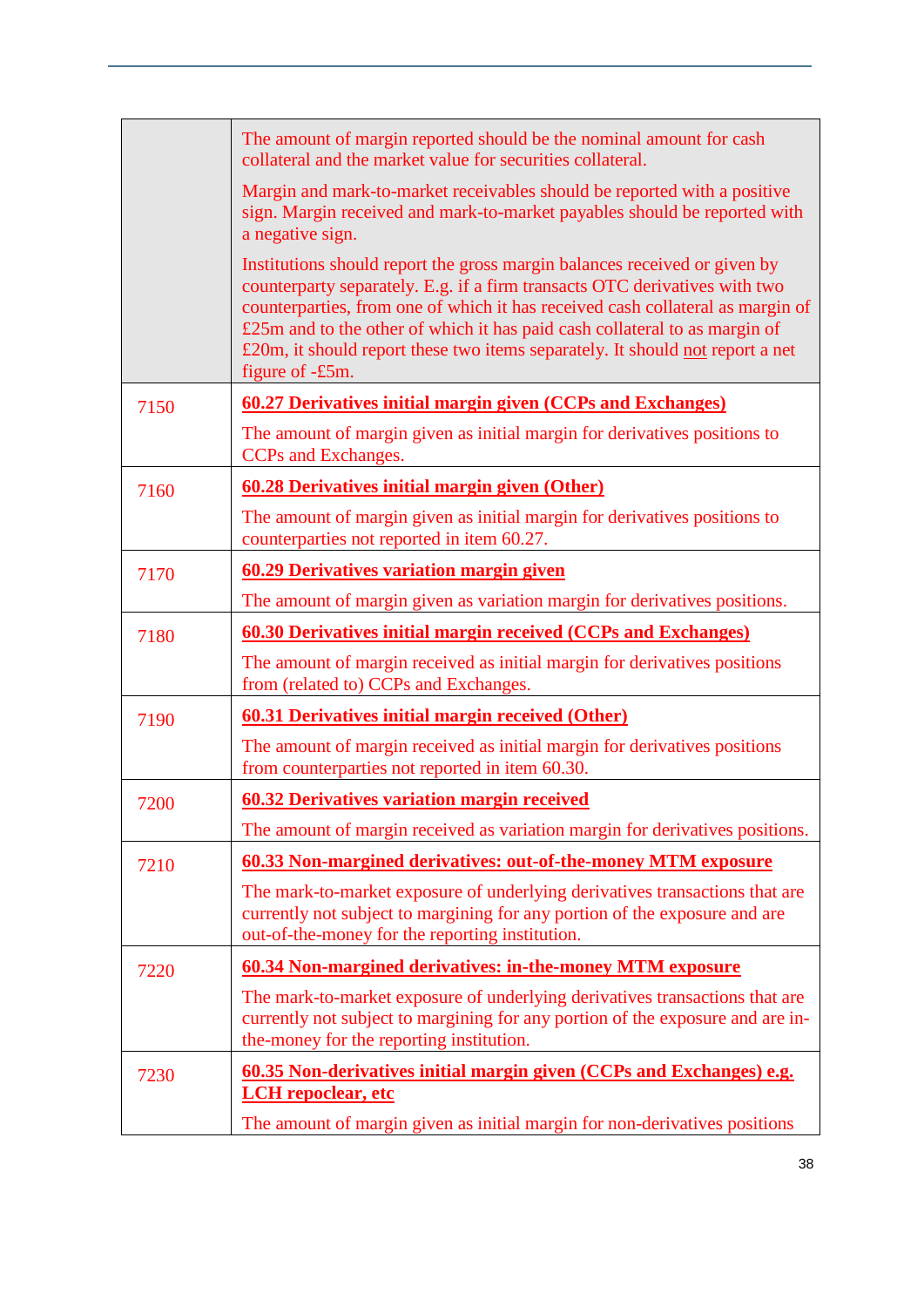|      | (e.g. repos) to CCPs and Exchanges.                                                                                                                                                                                                                                              |
|------|----------------------------------------------------------------------------------------------------------------------------------------------------------------------------------------------------------------------------------------------------------------------------------|
| 7240 | <u>60.36 Outflows which can be met by posting securities (Total)</u>                                                                                                                                                                                                             |
|      | Firms should report on a cumulative basis the total LCR Pillar 1 and Pillar 2<br>outflows which could be met by posting securities collateral rather than in<br>cash.                                                                                                            |
|      | This amount should be reported as a positive number.                                                                                                                                                                                                                             |
|      | <b>MONETISATION ACTIONS</b>                                                                                                                                                                                                                                                      |
| 7250 | 60.40 Securities monetised via outright sale                                                                                                                                                                                                                                     |
|      | Firms should report the market value of securities that they would expect to<br>monetise via outright sale.                                                                                                                                                                      |
|      | Sales should be reported as a positive number on the day of settlement, not<br>on the trade date (e.g. a sale entered into on day 1 which settles on day 3<br>should be reported in column 040).                                                                                 |
| 7260 | <b>60.41 Level 1 Tradable assets</b>                                                                                                                                                                                                                                             |
|      | The market value of Level 1 Tradable assets monetized by outright sale.                                                                                                                                                                                                          |
| 7270 | <b>60.42 Level 2A Tradable assets</b>                                                                                                                                                                                                                                            |
|      | The market value of Level 2A Tradable assets monetized by outright sale.                                                                                                                                                                                                         |
| 7280 | <b>60.43 Level 2B Tradable assets</b>                                                                                                                                                                                                                                            |
|      | The market value of Level 2B Tradable assets monetized by outright sale.                                                                                                                                                                                                         |
| 7290 | 60.44 Securities monetised via new secured financing transactions                                                                                                                                                                                                                |
|      | Firms should report as a positive number the market value of securities that<br>they would expect to monetise by entering into a new repo.                                                                                                                                       |
|      | Where these trades are assumed to mature without replacement a negative<br>number should be reported in the tenor corresponding to the trade<br>settlement date.                                                                                                                 |
|      | Repo transactions should be reported as a positive number on the day of<br>settlement, not on the trade date<br>Firms should ensure that their assessment of repo monetisation capacity<br>from day 2 onwards takes into account the need to roll existing repo<br>transactions. |
| 7300 | <b>60.45 Level 1 Tradable assets</b>                                                                                                                                                                                                                                             |
|      | The market value of Level 1 Tradable assets monetized via repo.                                                                                                                                                                                                                  |
| 7310 | <b>60.46 Level 2A Tradable assets</b>                                                                                                                                                                                                                                            |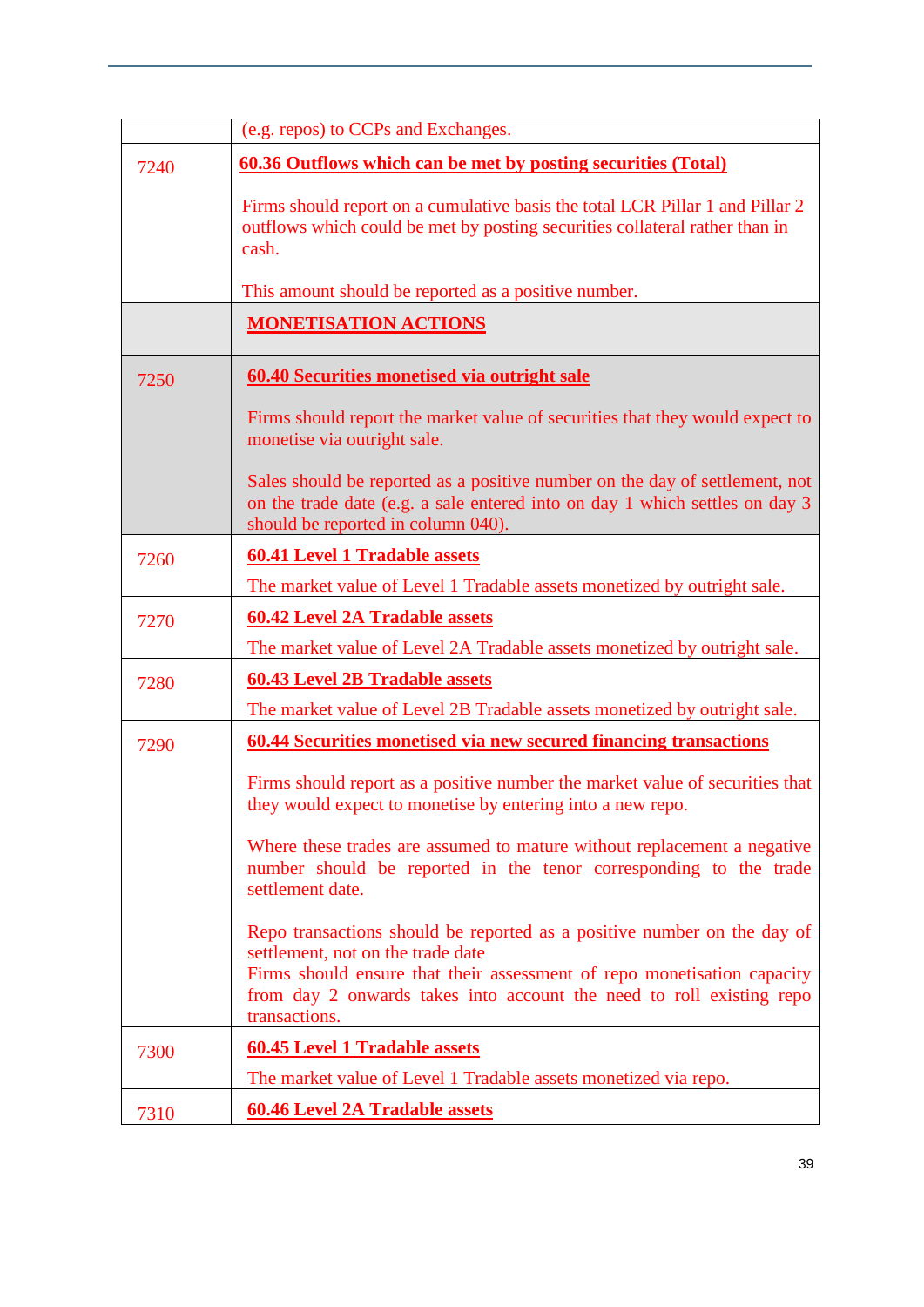|      | The market value of Level 2A Tradable assets monetized via repo.                                                                                                                                                                                                                                           |
|------|------------------------------------------------------------------------------------------------------------------------------------------------------------------------------------------------------------------------------------------------------------------------------------------------------------|
| 7320 | <b>60.47 Level 2B Tradable assets</b>                                                                                                                                                                                                                                                                      |
|      | The market value of Level 2B Tradable assets monetized via repo.                                                                                                                                                                                                                                           |
| 7330 | <b>60.48 Cash flows from monetisation actions</b>                                                                                                                                                                                                                                                          |
|      |                                                                                                                                                                                                                                                                                                            |
|      | Firms should report the cash flows resulting from the transactions entered<br>into in rows 1330-1460, net of haircuts. Flows should be reported at the<br>transaction's settlement date.                                                                                                                   |
|      | A cash inflow should be reported as a positive number.                                                                                                                                                                                                                                                     |
| 7340 | <b>60.49 Level 1 Tradable assets</b>                                                                                                                                                                                                                                                                       |
|      | Cash flows resulting from the monetization of Level 1 Tradable assets.                                                                                                                                                                                                                                     |
| 7350 | <b>60.50 Level 2A Tradable assets</b>                                                                                                                                                                                                                                                                      |
|      | Cash flows resulting from the monetization of Level 2A Tradable assets.                                                                                                                                                                                                                                    |
|      |                                                                                                                                                                                                                                                                                                            |
| 7360 | <b>60.51 Level 2B Tradable assets</b>                                                                                                                                                                                                                                                                      |
|      | Cash flows resulting from the monetization of Level 2B Tradable assets.                                                                                                                                                                                                                                    |
|      | <b>Cumulative liquidity resources post firm actions</b><br>Firms should report their expected end of day cash and unencumbered asset<br>positions, on a cumulative basis (e.g. Column 030 represents the expected<br>position at the end of day 3, not just the day 3 flows).                              |
|      | Daily moves in cash should reflect the following:<br>Cash received from contractually maturing reverse repos of assets<br>included in the firm's liquidity buffer.<br>Monetisation actions in items 60.48 to 60.51.                                                                                        |
|      | Daily moves in securities should reflect the following:<br>Securities flows arising from contractually maturing repos, reverse<br>repos and collateral swaps unless assumed to be rolled over at maturity.<br>Monetisation actions in items 60.40 to 60.47.<br>Any uncovered shorts should be disregarded. |
| 7370 | <b>60.60 Total HQLA</b>                                                                                                                                                                                                                                                                                    |
|      | The sum of amounts reported in items $60.60 - 60.60.4$ .<br>60.60.1 Cash                                                                                                                                                                                                                                   |
| 7380 | The portion of the firm's cumulative liquidity resources which consists of                                                                                                                                                                                                                                 |
|      | cash.                                                                                                                                                                                                                                                                                                      |
| 7390 | <b>60.60.2 Level 1 Tradable assets</b><br>The portion of the firm's cumulative liquidity resources which consists of<br>Level 1 Tradable Assets, measured at market value.                                                                                                                                 |
|      | <b>60.60.3 Level 2A Tradable assets</b>                                                                                                                                                                                                                                                                    |
| 7400 | The portion of the firm's cumulative liquidity resources which consists of<br>Level 2A Tradable Assets, measured at market value.                                                                                                                                                                          |